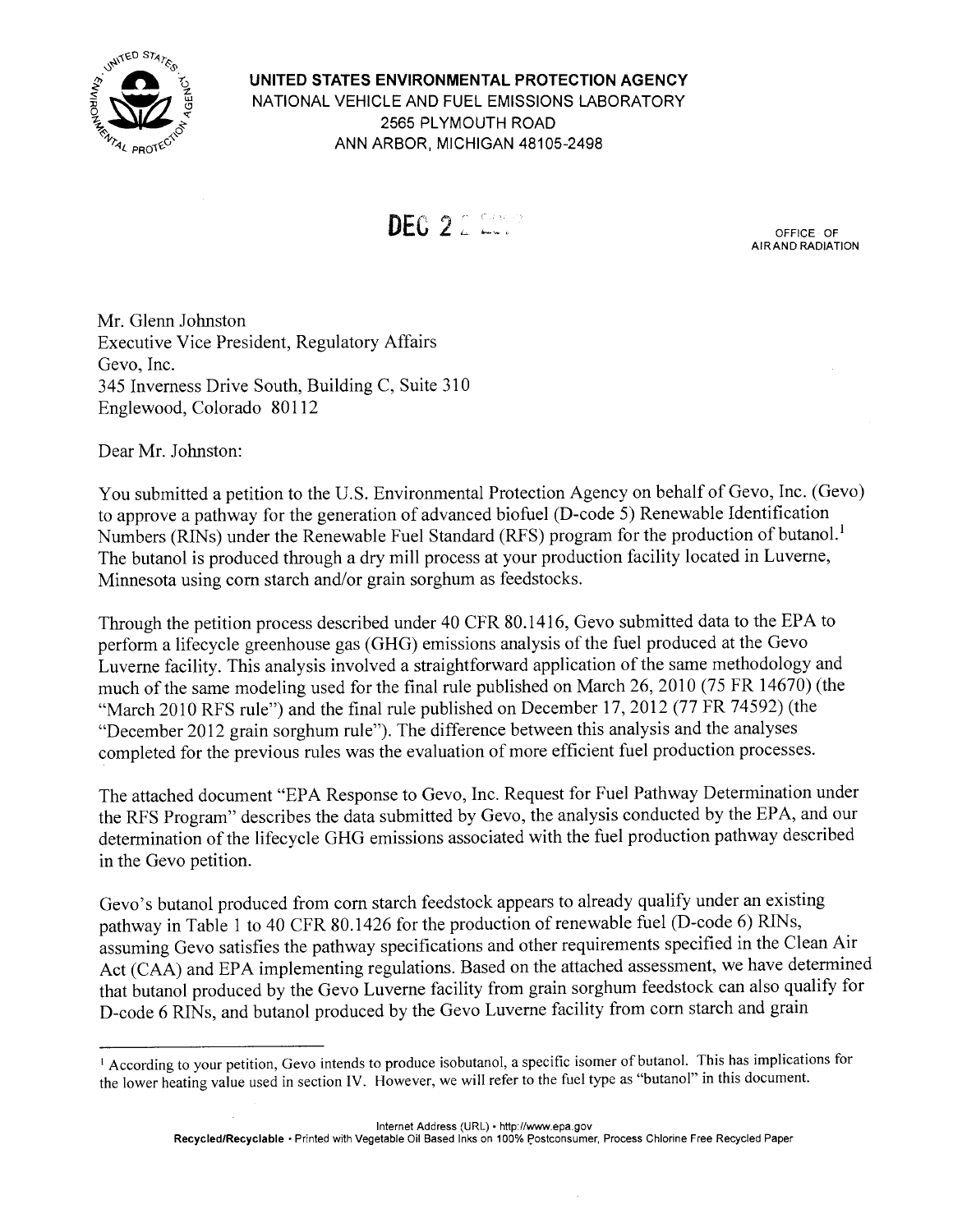sorghum feedstock can qualify for D-code 5 RINs if the fuel meets the conditions and associated regulatory provisions discussed in the attached document. To qualify for the generation of RINs, the fuel must meet the other definitional and regulatory criteria for renewable fuel (e.g., produced from renewable biomass, and for use as transportation fuel, heating oil or jet fuel) specified in the CAA and EPA implementing regulations.

This approval applies specifically to the Gevo Luverne facility, and to the processes, materials used, fuel produced, and process energy sources as outlined and described in the petition request submitted by Gevo.

The OTAQ Reg: Fuels Programs Registration and OTAQEMTS: OTAQ EMTS Application (OTAQ Reg and EMTS) will be modified to allow Gevo to register and generate D-code 5 RINs for the production of butanol from corn starch using the production process of "Advanced Gevo Luverne Corn Process" and for the production of butanol from grain sorghum using the production process of "Advanced Gevo Luverne Grain Sorghum Process." OTAO Reg and EMTS will also be modified to allow Gevo to register and generate D-code 6 RINs for the production of butanol from grain sorghum feedstock using a production process of "Renewable Gevo Luverne Grain Sorghum Process."

Sincerely.

hristopher Grundler, Director Office of Transportation and Air Quality

Enclosure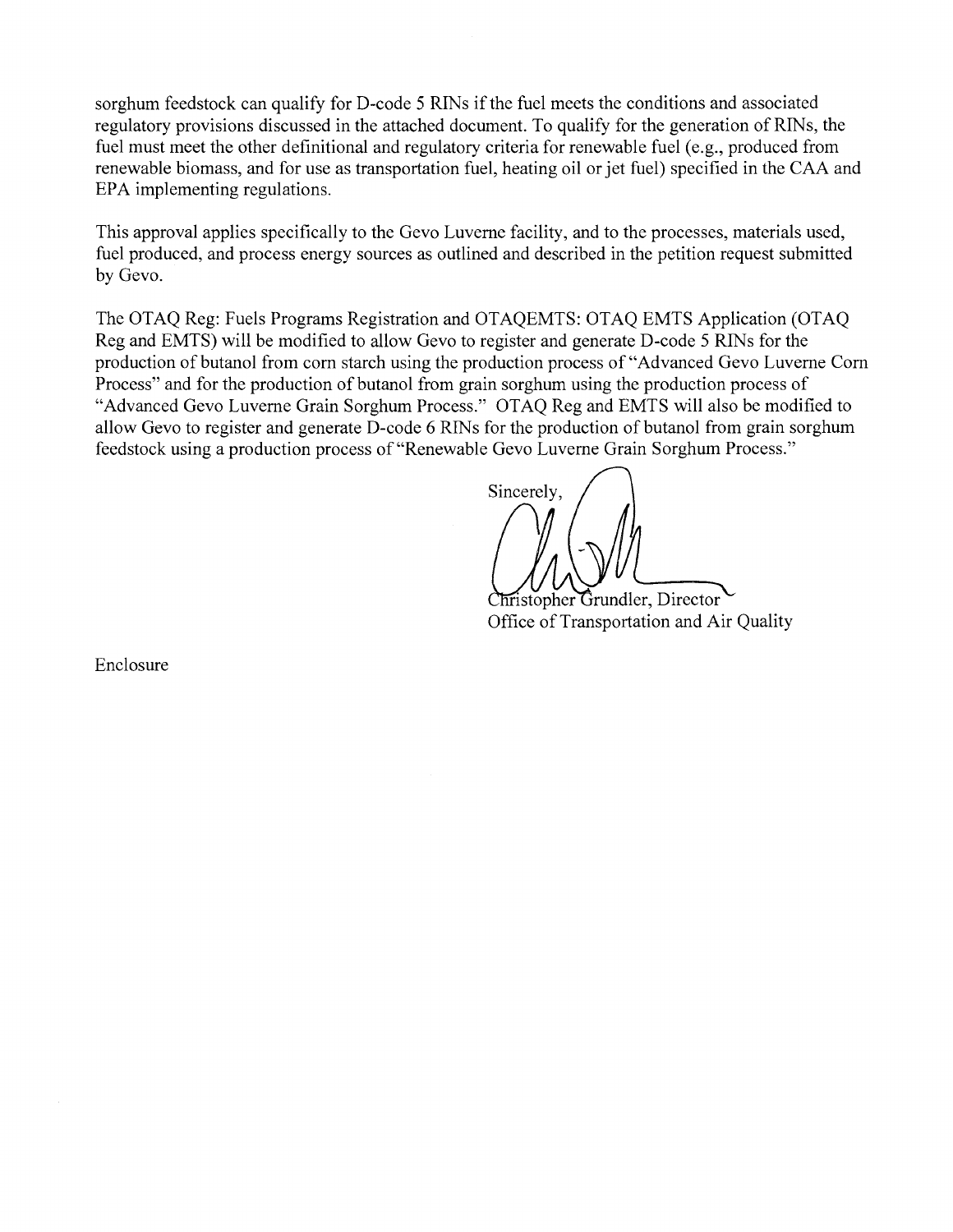## EPA Response to Gevo, Inc. Request for Fuel Pathway Determination under the RFS Program Office of Transportation and Air Quality

**Summary:** Gevo, Inc. (Gevo) submitted a petition (the Gevo petition), dated July 21, 2015, to the Environmental Protection Agency (EPA) seeking approval for the generation of advanced biofuel (Dcode 5) Renewable Identification Numbers (RINs) under the Renewable Fuel Standard (RFS) program for butanol produced through a dry mill process<sup>[1](#page-2-0)</sup> at their production facility located in Luverne, MN (the "Gevo Luverne" facility), using only biogas and natural gas for the thermal energy component of energy used for feedstock, fuel and co-product operations, and electricity derived either from the grid or from an on-site combined heat and power process for the non-thermal energy component of energy for feedstock, fuel and co-product operations.<sup>[2](#page-2-1)</sup> The process can produce butanol using corn starch as feedstock (the "Advanced Gevo Luverne Corn Process") and/or it can produce butanol using grain sorghum as feedstock (the "Advanced Gevo Luverne Grain Sorghum Process").

Although Gevo intends to document on an ongoing basis that the butanol it produces at the Gevo Luverne facility meets the appropriate greenhouse gas (GHG) emissions reduction requirements for advanced biofuel, EPA has performed a threshold lifecycle GHG emissions analysis based on the information in the Gevo petition to determine if the butanol produced at the facility may achieve the required GHG reductions, if certain conditions are met. This lifecycle analysis, the results of which are explained in this document, involved a straightforward application of the same methodology and modeling used for the RFS final rule published on March 26, 2010 (75 FR 14670) ("the March 2010 RFS rule") and the final rule published on December 17, 2012 (77 FR 74592) (the "December 2012 grain sorghum rule"). The difference between this analysis and the analyses completed for the previous rules cited above was the evaluation of more efficient fuel production processes, in terms of the amount of feedstocks and amount/type of energy used to produce butanol. Based on the data provided in the Gevo petition, our analysis found that butanol produced through either the Advanced Gevo Luverne Corn Process or the Advanced Gevo Luverne Grain Sorghum Process may be able to qualify as advanced biofuel if it satisfies all of the conditions specified in this document to demonstrate that such butanol meets the minimum 50% lifecycle GHG reduction requirement of the Clean Air Act (CAA).

In this determination EPA is specifying certain conditions designed to ensure that D-code 5 RINs are only assigned to volumes of butanol produced through either the Advanced Gevo Luverne Corn Starch Process or the Advanced Gevo Luverne Grain Sorghum Process if the fuel satisfies the corresponding GHG reduction requirements. EPA is specifying the condition that to generate D-code 5 RINs for corn starch butanol produced through the Advanced Gevo Luverne Corn Process, Gevo

<span id="page-2-0"></span><sup>&</sup>lt;sup>1</sup> For purposes of this decision document a "dry mill process" is a process as defined in section I.B of this document.

<span id="page-2-1"></span> $2$  For the purposes of this document, the term "feedstock, fuel and co-product operations" is defined in section IV of this document.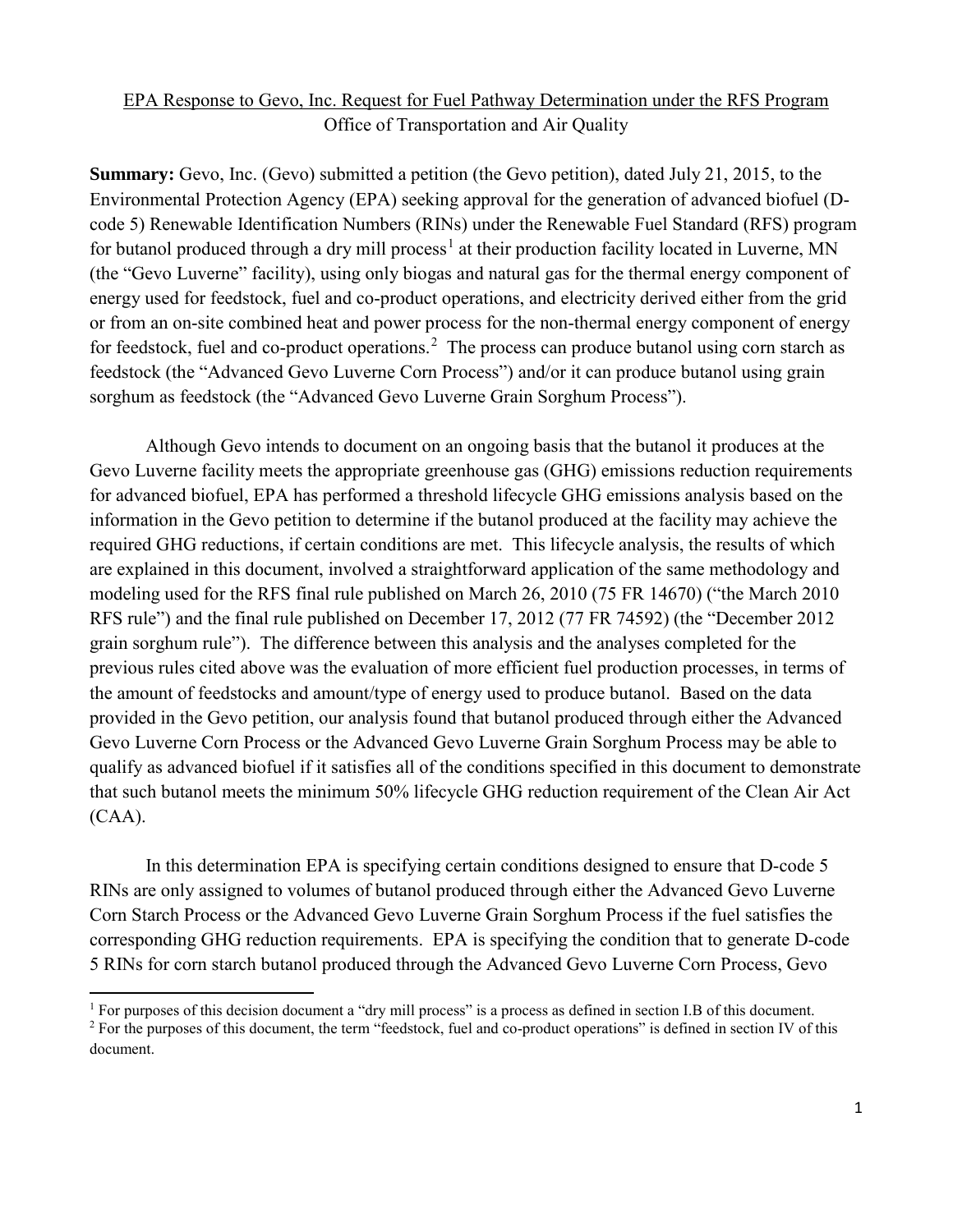must demonstrate that all corn starch butanol produced during an averaging period (defined as the 365 days prior to the date of RIN generation or the number of days since EPA activated the D-code 5 pathway associated with the Advanced Gevo Luverne Corn Process, whichever is less)<sup>[3](#page-3-0)</sup> meets the 50% GHG reduction requirement. Similarly, EPA is specifying the condition that to generate D-code 5 RINs for grain sorghum butanol produced through the Advanced Gevo Luverne Grain Sorghum Process, Gevo must demonstrate that all grain sorghum butanol produced during a similar averaging period meets the 50% GHG reduction requirement. To make these demonstrations, Gevo must keep records on the feedstocks used and the lifecycle GHG emissions associated with all butanol produced by Gevo Luverne, based on the monitoring requirements, emissions factors and lifecycle analysis methodology and other requirements specified in this document.

If for any reason Gevo is not able to meet the 50% GHG reduction requirement, then they may generate renewable fuel (D-code 6) RINs for the grain sorghum butanol they produce (through the "Renewable Gevo Luverne Grain Sorghum Process") as long as they can demonstrate that all grain sorghum butanol produced during an averaging period meets the 20% GHG reduction requirement.<sup>[4](#page-3-1)</sup>

This document is organized as follows:

- *Section I. Required Information and Criteria for Petition Requests*: Information on the background and purpose of the petition process, the criteria EPA uses to evaluate petitions and the information that is required to be provided under the petition process as outlined in 40 CFR 80.1416.
- *Section II. Available Information*: Background information on Gevo and description of the information Gevo provided and how it complies with the petition requirements outlined in Section I.
- *Section III. Analysis and Discussion*: Description of the lifecycle analysis done for the corn starch butanol and grain sorghum butanol produced through the Gevo Luverne Processes and identifies how the analyses conducted differs from the analyses done for the March 2010 RFS rule. This section also includes explanation of how we have applied the lifecycle results to determine the appropriate D-codes for butanol produced through the Gevo Luverne Processes.
- *Section IV. Conditions and Associated Regulatory Provisions*: Listing of the conditions and associated regulatory provisions that must be satisfied to generate RINs for butanol produced through the Gevo Luverne Processes.

<span id="page-3-0"></span> $3$  For purposes of this document, the definition of the "averaging time period" is specified in section IV of this document.

<span id="page-3-1"></span><sup>4</sup> In this document we sometimes collectively refer to the Advanced Gevo Luverne Corn Process, the Advanced Gevo Luverne Grain Sorghum Process and the Renewable Gevo Luverne Grain Sorghum Process as the "Gevo Luverne Processes" or to production at the Gevo Luverne facility. Per row O in Table 1 to 40 CFR 80.1426, butanol produced from corn starch already qualifies for D-code 6 RINs as long as the butanol is produced via fermentation in a dry mill using natural gas, biomass or biogas for process energy and the fuel meets other regulatory requirements (e.g., feedstock is renewable biomass and fuel is produced for use as transportation fuel, heating oil or jet fuel).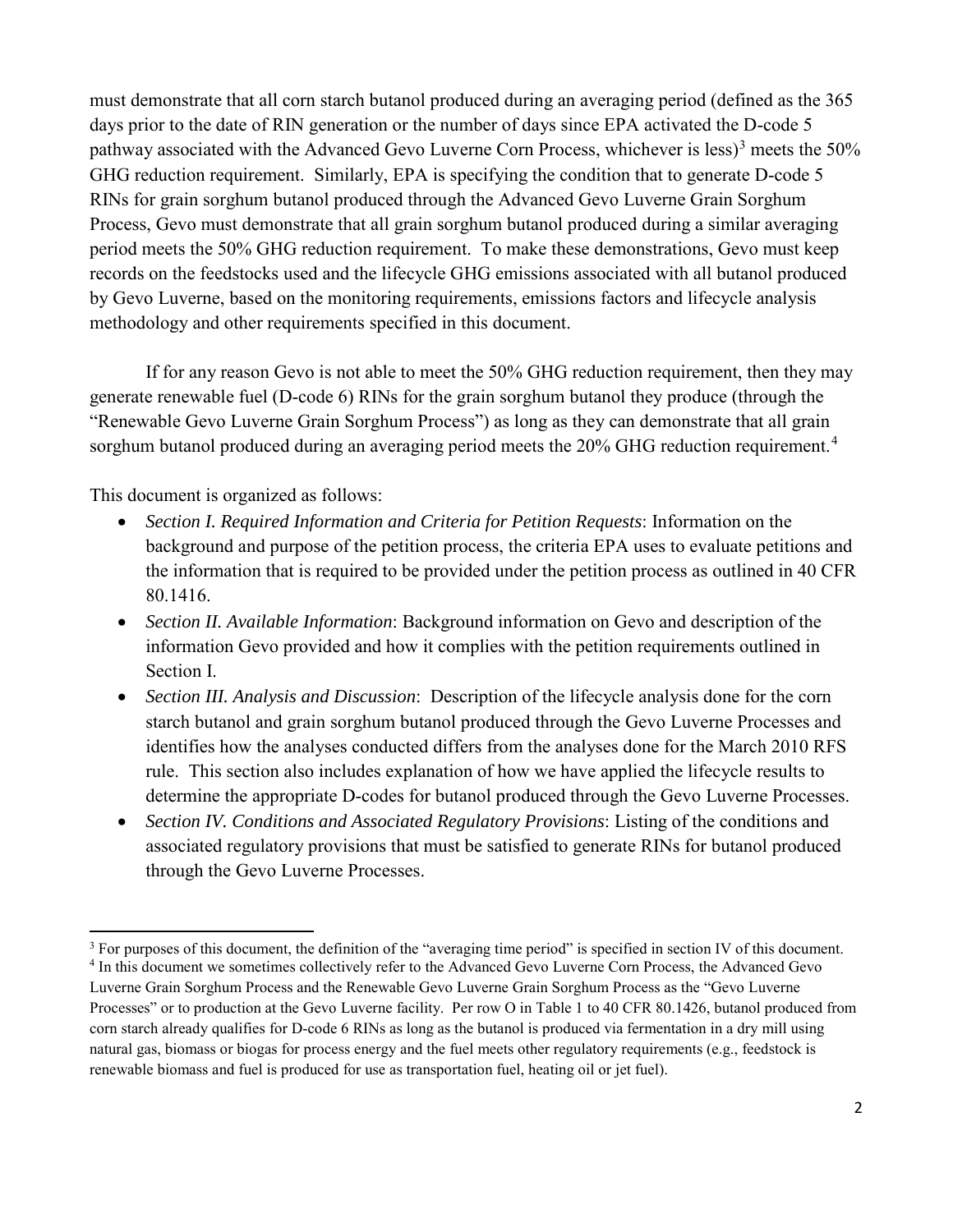- *Section V. Public Participation*: Summary of our administrative process to consider the Gevo petition.
- *Section VI. Conclusion*: Summary of our conclusions regarding the Gevo petition, including the D-codes Gevo may use in generating RINs for butanol produced through the Gevo Luverne **Processes**

## **I. Required Information and Criteria for Petition Requests**

## **A. Background and Purpose of Petition Process**

As a result of changes to the RFS program in CAA section 211(o), as amended by the Energy Independence and Security Act of 2007 (EISA), EPA adopted new regulations, published at 40 CFR Part 80, Subpart M. The RFS regulations specify the types of renewable fuels eligible to participate in the RFS program and the procedures by which renewable fuel producers and importers may generate RINs for the qualifying renewable fuels they produce through approved fuel pathways.<sup>[5](#page-4-0)</sup>

Pursuant to 40 CFR 80.1426(f)(1):

*Applicable pathways.* D-codes shall be used in RINs generated by producers or importers of renewable fuel according to the pathways listed in Table 1 to this section, subparagraph 6 of this section, or as approved by the Administrator.

Table 1 to 40 CFR 80.1426 lists the three critical components of a fuel pathway: (1) fuel type; (2) feedstock; and (3) production process. Each specific combination of the three components, or fuel pathway, is assigned a D-code. EPA may also independently approve additional fuel pathways not currently listed in Table 1 for participation in the RFS program, or a third party may petition for EPA to evaluate a new fuel pathway in accordance with 40 CFR 80.1416. In addition, renewable fuel producers identified in 40 CFR 80.1403(c) and (d) that are exempt from the 20% GHG emissions reduction requirement of the CAA may generate D-code 6 RINs pursuant to 40 CFR 80.1426(f)(6) for a specified baseline volume of fuel ("grandfathered fuel"<sup>[6](#page-4-1)</sup>) assuming all other requirements are satisfied.

<span id="page-4-0"></span> $\overline{a}$ <sup>5</sup> See EPA's website for information about the RFS regulations and associated rulemakings:

<span id="page-4-1"></span>https://www.epa.gov/renewable-fuel-standard-program/regulations-and-volume-standards-under-renewable-fuel-standard <sup>6</sup> "Grandfathered fuel" refers to a baseline volume of renewable fuel produced from facilities that commenced construction before December 19, 2007 and which completed construction within 36 months without an 18 month hiatus in construction and is thereby exempt from the minimum 20% GHG reduction requirement that applies to general renewable fuel. A baseline volume of ethanol from facilities that commenced construction after December 19, 2007, but prior to December 31, 2009, qualifies for the same exemption if construction is completed within 36 months without an 18 months hiatus in construction and the facility is fired with natural gas, biomass, or any combination thereof.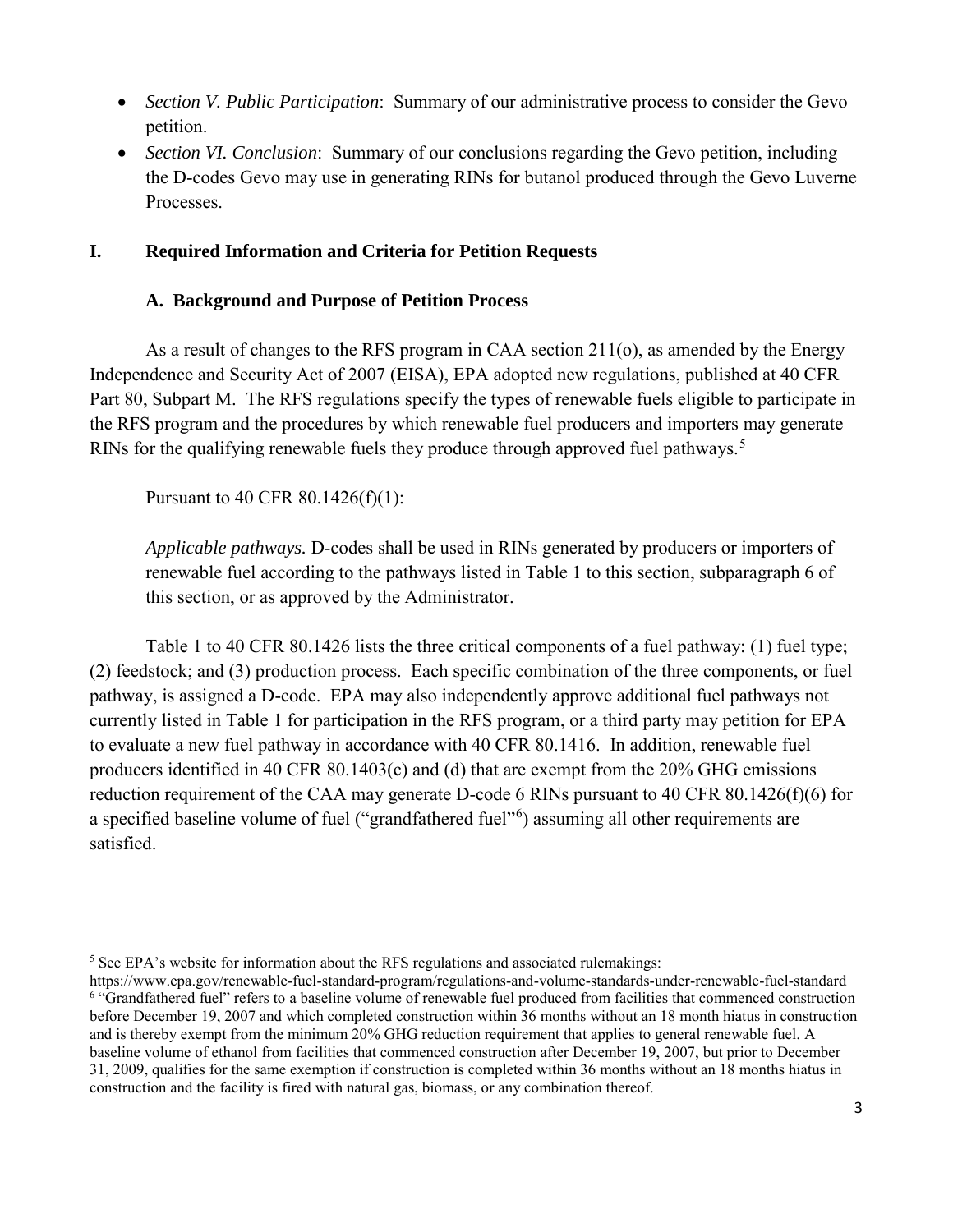The petition process under 40 CFR 80.1416 allows parties to request that EPA evaluate a new fuel pathway's lifecycle GHG reduction and provide a determination of the D-code for which the new pathway may be eligible.

## **B. Information to be Provided in Petitions**

As specified in 40 CFR 80.1416(b)(1), petitions are to include all of the following information, and should also include, as appropriate, supporting documents such as independent studies, engineering estimates, industry survey data, and reports or other documents supporting any claims:

- The information specified under 40 CFR 80.76 (registration of refiners, importers or oxygenate blenders).
- A technical justification that includes a description of the renewable fuel, feedstock(s), and production process. The justification must include process modeling flow charts.
- A mass balance for the pathway, including feedstocks, fuels produced, co-products, and waste materials production.
- Information on co-products, including their expected use and market value.
- An energy balance for the pathway, including a list of any energy and process heat inputs and outputs used in the pathway, including such sources produced off site or by another entity.
- Any other relevant information, including information pertaining to energy saving technologies or other process improvements.
- Other additional information as requested by the Administrator to complete the lifecycle GHG assessment of the new fuel pathway.

# **II. Available Information**

 $\overline{a}$ 

## **A. Background on the Petitioner**

Gevo submitted a petition requesting approval for their generation of advanced biofuel RINs for butanol produced by a dry mill process from corn starch and/or grain sorghum feedstock at their Luverne, MN facility.<sup>[7](#page-5-0)</sup> A petition is required because the pathways associated with the Gevo Luverne

<span id="page-5-0"></span> $<sup>7</sup>$  As requested, this document evaluates pathways for the production of advanced biofuel using the Advanced Gevo</sup> Luverne Corn Process or the Advanced Gevo Luverne Grain Sorghum Process. For completeness, this determination also evaluates a pathway for generation of renewable D-code 6 biofuel RINs for butanol produced from sorghum that does not meet the 50% reduction requirement for advanced biofuel but does meet the 20% reduction requirement for non-advanced renewable fuel (the Renewable Gevo Luverne Grain Sorghum Process), since there are currently no pathways in Table 1 to 40 CFR 80.1426 for butanol from grain sorghum.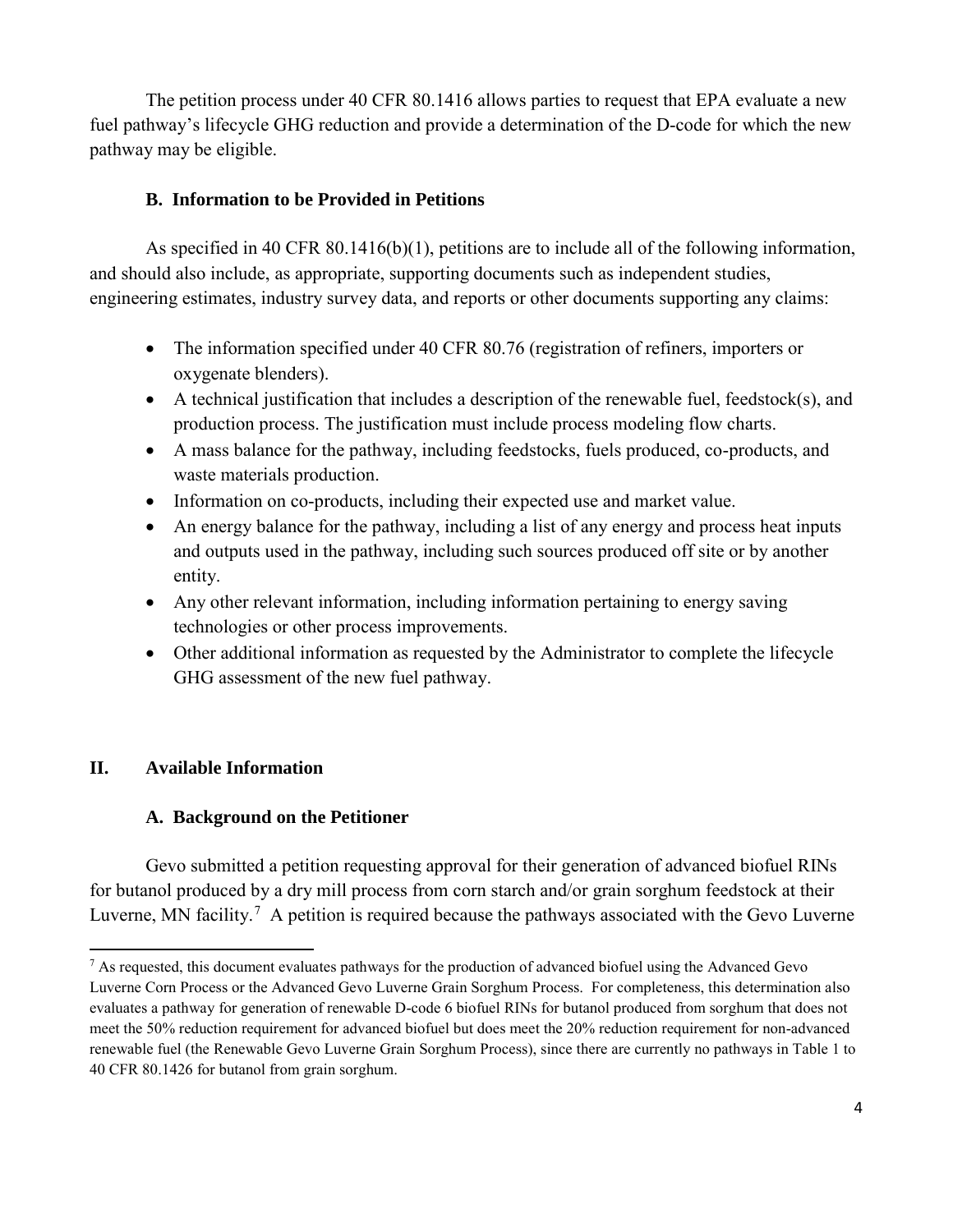Processes are not included in Table 1 to 40 CFR 80.1426, and have not otherwise been approved by EPA. In a June 2013 Notice of Proposed Rulemaking (78 FR 36042) (the "Pathways II proposed rule"), EPA proposed a new pathway for advanced butanol from corn starch, based on information provided in an earlier petition from Gevo. However, EPA has not yet taken final action with respect to that proposed pathway. Gevo has since modified their proposed production processes, and the current petition under consideration in this document reflects these modifications. We are addressing all of the comments received on the Pathways II proposed rule that are relevant to Gevo's updated petition in a separate memorandum, attached.

Table 1 to 40 CFR 80.1426 (relevant portions of which are reproduced below) includes a Dcode 6 pathway for the production of butanol from corn starch. For corn starch butanol, there are currently no options in Table 1 to 40 CFR 80.1426 for the production of D-code 5 advanced biofuel RINs through the use of a more efficient production process, as Gevo requested in their petition. There are also no pathways in Table 1 to 40 CFR 80.1426 for butanol produced from grain sorghum.

| Row | Fuel Type      | Feedstock | <b>Production Process Requirements</b>                                                              | D-Code |
|-----|----------------|-----------|-----------------------------------------------------------------------------------------------------|--------|
|     | <b>Butanol</b> |           | Corn Starch   Fermentation; dry mill using<br>natural gas, biomass, or biogas for<br>process energy |        |

**Table 1: Relevant Existing Fuel Pathways from 40 CFR 80.1426** 

# **B. Information Submitted by Gevo, Inc.**

Gevo provided all of the required information in the petition, including all of the data needed for EPA to perform a threshold determination of the potential for butanol produced through the Advanced Gevo Luverne Processes to satisfy the 50% lifecycle GHG reduction requirement applicable to advanced biofuel if all conditions in this document are satisfied. Gevo included information on their process yield (bushels of feedstock per gallons of fuel) and their energy used. In addition, Gevo's petition included the following certifications for each of their requested pathways:

• Certification that the production process for the requested pathway is a butanol production process where corn and/or sorghum feedstock is ground into a coarse flour, also known as "meal"; the meal is cooked into a hot slurry with the addition of enzymes to produce a mixture commonly known as "mash"; the mash is fermented with the addition of yeast to produce butanol, carbon dioxide and solids from the grain and yeast, known as "fermented mash"; the fermented mash is distilled to produce a mixture of butanol and water, and a residue of non-fermentable solids, also known as "stillage"; the mixture of butanol and water is dehydrated to produce 200-proof butanol; and co-products produced include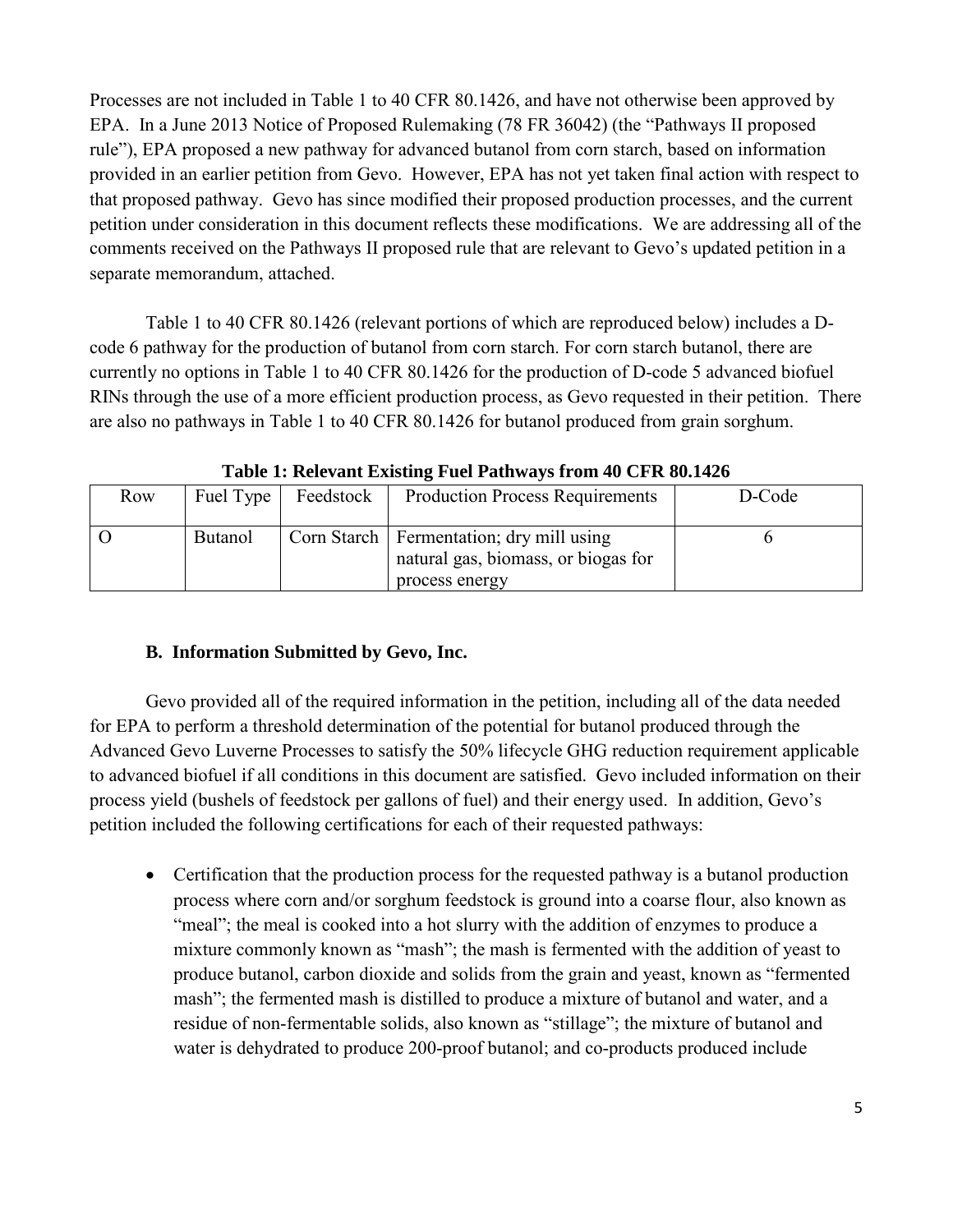distillers grains, but may also include carbon dioxide, solubles syrup and vegetable oil (a "dry mill process").

- Certification that the co-product distillers grains are intended for use as animal feed.
- Certification that the dry mill process for the requested pathway uses one or a combination of the following sources for all of its process energy: electricity from the grid, natural gas or biogas.
- Certification that the butanol production facility uses only corn starch and/or grain sorghum as feedstocks to produce butanol.
- Certification that all of the information provided in the petition is accurate and complete.

## **C. Information Available Through Existing Modeling**

For the pathways addressed in their petition, Gevo would use corn starch, a feedstock that has already been analyzed as part of the March 2010 RFS rule, as noted in Table 1. Gevo may also use grain sorghum, a feedstock that has already been analyzed as part of the December 2012 grain sorghum rule. As a result, no new feedstock modeling was required to evaluate the Gevo petition. Similarly, no new emissions impact modeling of using butanol as a transportation fuel was required as that was already done as part of the March 2010 RFS rule. This petition only requires EPA to evaluate modified fuel production processes.

The same analytical approach that was used to evaluate the lifecycle GHG emissions of the existing corn starch butanol pathway noted above was used to analyze the pathways described in the Gevo petition. The preamble to the March 2010 RFS rule describes the modeling approach used to estimate lifecycle GHG emissions from corn starch butanol. The preamble describes the models and data used as well as the input and output streams from those models to calculate the emissions for each of the lifecycle stages. To modify the corn or sorghum starch analysis to reflect the processes described in the Gevo petition, the only change required was replacing the production process data with the data for the Gevo Luverne facility. This resulted in the following changes to the modeling (described in more detail in the following sections):

- Amounts of corn/sorghum used in the fuel production processes were modified to reflect the Gevo Luverne yields in terms of bushels of feedstock input per gallons of butanol produced; and
- Amounts of energy used by the fuel production processes was changed to reflect data provided in the energy balances for the Gevo Luverne Processes.

This was a straightforward analysis based on existing modeling done for the March 2010 RFS rule and substituting the data for the Gevo Luverne Processes, which only altered the amounts of certain inputs and outputs of the fuel production processes.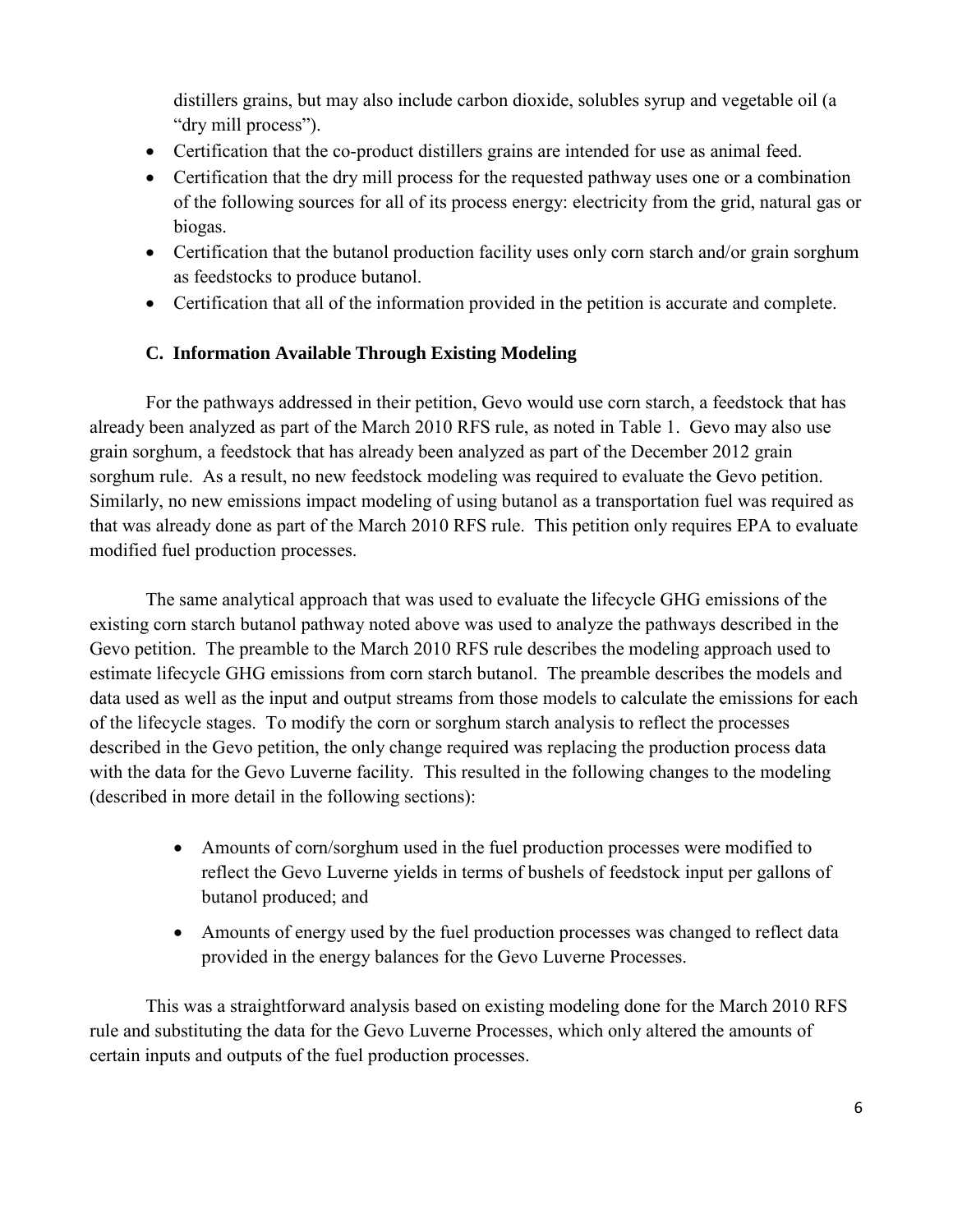## **III. Analysis and Discussion**

# **A. Lifecycle Analysis**

Determining a fuel pathway's compliance with the lifecycle GHG reduction thresholds specified in the CAA for different categories of renewable fuel requires a comprehensive evaluation of the renewable fuel, as compared to the gasoline or diesel fuel that it replaces, on the basis of its lifecycle GHG emissions. As mandated by the CAA, the GHG emissions assessments must evaluate the aggregate quantity of GHG emissions (including direct emissions and significant indirect emissions such as significant emissions from land use changes) related to the fuel's full lifecycle, including all stages of fuel and feedstock production, distribution, and use by the ultimate consumer.

In examining the full lifecycle GHG impacts of renewable fuels for the RFS program, EPA considers the following:

- Feedstock production based on agricultural sector models that include direct and indirect impacts of feedstock production.
- Fuel production including process energy requirements, impacts of any raw materials used in the process, and benefits from co-products produced.
- Fuel and feedstock distribution including impacts of transporting feedstock from production to use, and transport of the final fuel to the consumer.
- Use of the fuel including combustion emissions from use of the fuel in a vehicle.

EPA's evaluation of the lifecycle GHG emissions for the pathways described in the Gevo petition is consistent with the CAA's applicable requirements, including the definition of lifecycle GHG emissions and threshold evaluation requirements. It was based on information provided in the Gevo petition, including mass and energy balance data for the pathways associated with the Gevo Luverne Processes.

The lifecycle GHG emissions of fuel produced through the pathways associated with the Gevo Luverne Processes were determined as follows:

**Feedstock production and transport** (upstream emissions) – Gevo uses corn starch and/or grain sorghum as feedstocks for the production of butanol. As previously noted, corn starch and grain sorghum are feedstocks already listed in Table 1 to 40 CFR 80.1426 of the RFS regulations. Since corn starch and grain sorghum have already been evaluated by EPA, no new feedstock production modeling was required for EPA to evaluate the Gevo Luverne Processes. Gevo has certified through its petition submissions that it uses dry mill production processes that are consistent with the definition of "dry mill process" specified in section I.B of this decision document. Therefore, the Gevo Luverne Processes are the same type of dry mill processes as that modeled for the March 2010 RFS rule, and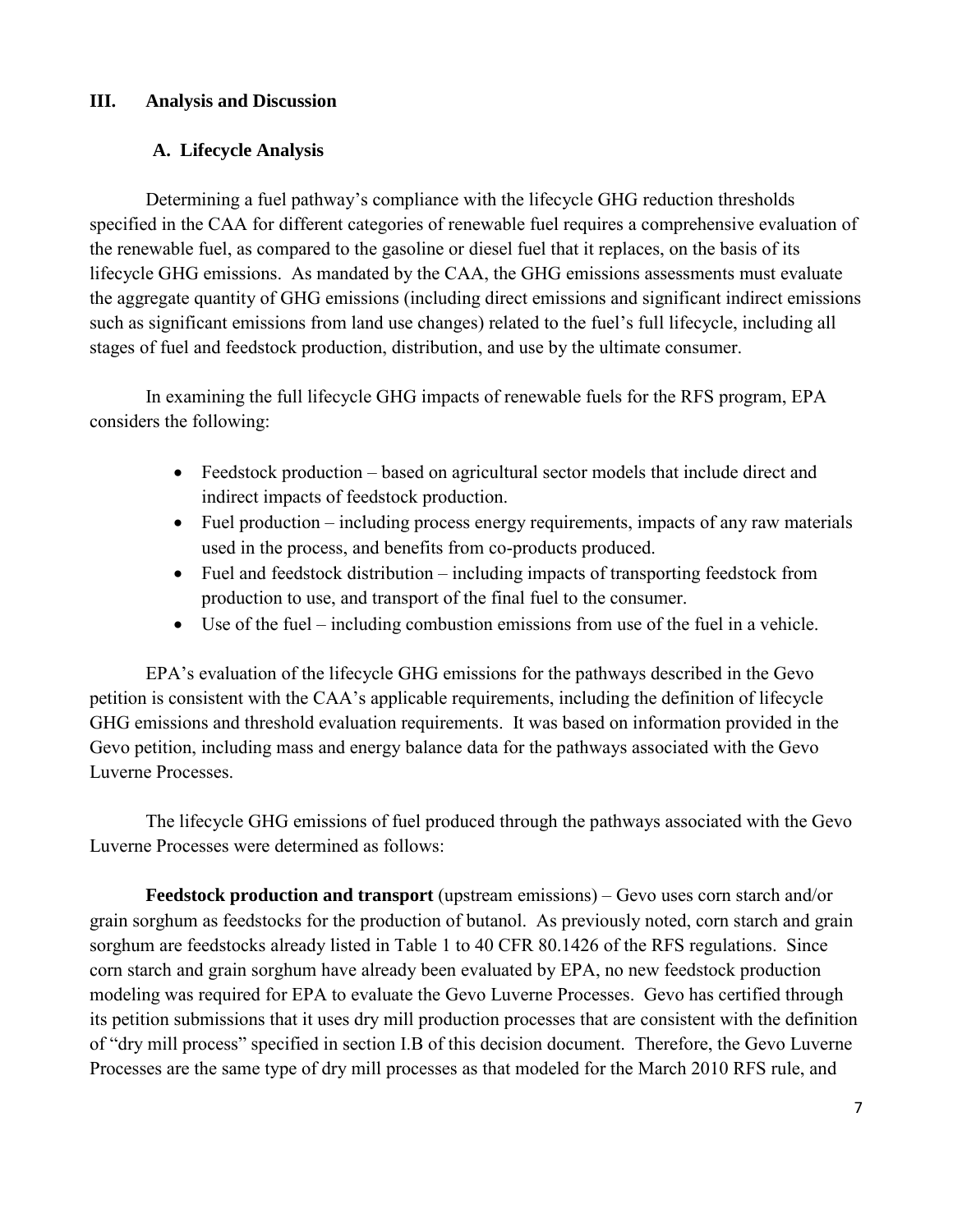the existing agricultural sector modeling analyses for corn and grain sorghum as feedstocks remain valid for use in estimating the lifecycle impact of renewable fuel produced using the Gevo Luverne Processes.<sup>[8](#page-9-0)</sup>

The Forest and Agricultural Sector Optimization Model (FASOM) and Food and Agricultural Policy Research Institute (FAPRI) models were used to analyze the GHG impacts of the feedstock production portion of the fuel's lifecycle. The same FASOM and FAPRI results representing the emissions from an increase in corn production that were generated as part of the March 2010 RFS rule analysis of the existing corn butanol pathway were used in our analyses of the corn butanol production processes described in the Gevo petition.

In the corn ethanol analysis for the March 2010 RFS rule, we projected approximately 960 million bushels of corn (assuming 56 pounds per bushel at 15.5 percent moisture) used to produce 2.6 billion additional gallons of ethanol compared to a baseline scenario (based on a yield of 2.71 gallons per bushel), and we calculated GHG emissions from feedstock production for that amount of corn. The FASOM and FAPRI agricultural sector GHG results were divided by the total energy value of fuel produced to get emissions per million British thermal units (mmBtu) of ethanol.<sup>[9](#page-9-1)</sup> For the modeled scenario we estimated GHG emissions of  $9.73 \text{ kgCO}_2$ e per bushel of corn used to make ethanol. This includes the upstream emissions associated with producing the corn feedstock and transporting it to the ethanol production facility, and also includes significant direct and indirect emissions (such as emissions from land use change). In the March 2010 RFS rule, we assumed that the upstream emissions for corn starch butanol would be the same as the upstream emissions for corn starch ethanol per bushel of corn feedstock used, because the same feedstock is used and the same agricultural sector co-product DGS is produced. Therefore, to estimate the lifecycle GHG emissions from the corn feedstock used to make butanol through the Gevo Luverne Processes, the bushels of corn used as feedstock provided in the Gevo petition were multiplied by the emissions factor of 9.73 kgCO<sub>2</sub>e per bushel. In the same manner as described in section IV.D of this document, these emissions were then normalized by the mmBtu of butanol produced from the same amount of bushels of corn.

In a similar way, as part of the analysis for the December 2012 grain sorghum rule, we projected approximately 36 million bushels of grain sorghum (assuming 56 pounds per bushel at 13 percent moisture) used to produce 100 million additional gallons of ethanol compared to a baseline scenario (based on a yield of 2.71 gallons per bushel), and we calculated GHG emissions from feedstock production for that amount of sorghum. The FASOM and FAPRI agricultural sector GHG results were divided by the total energy value of fuel produced to get emissions per mmBtu of ethanol.

<span id="page-9-0"></span><sup>&</sup>lt;sup>8</sup> See the attached memorandum for further discussion on why no new feedstock production modeling was required for EPA to evaluate butanol produced through the Gevo Luverne Processes.

<span id="page-9-1"></span><sup>9</sup> For the purposes of this determination document, Btus are expressed on a lower heating value (LHV) basis, gallons of ethanol and butanol are expressed on an undenatured (neat) basis, bushels of corn are expressed in terms of 15.5% moisture content and bushels of sorghum are expressed in terms of 13% moisture content unless otherwise specified.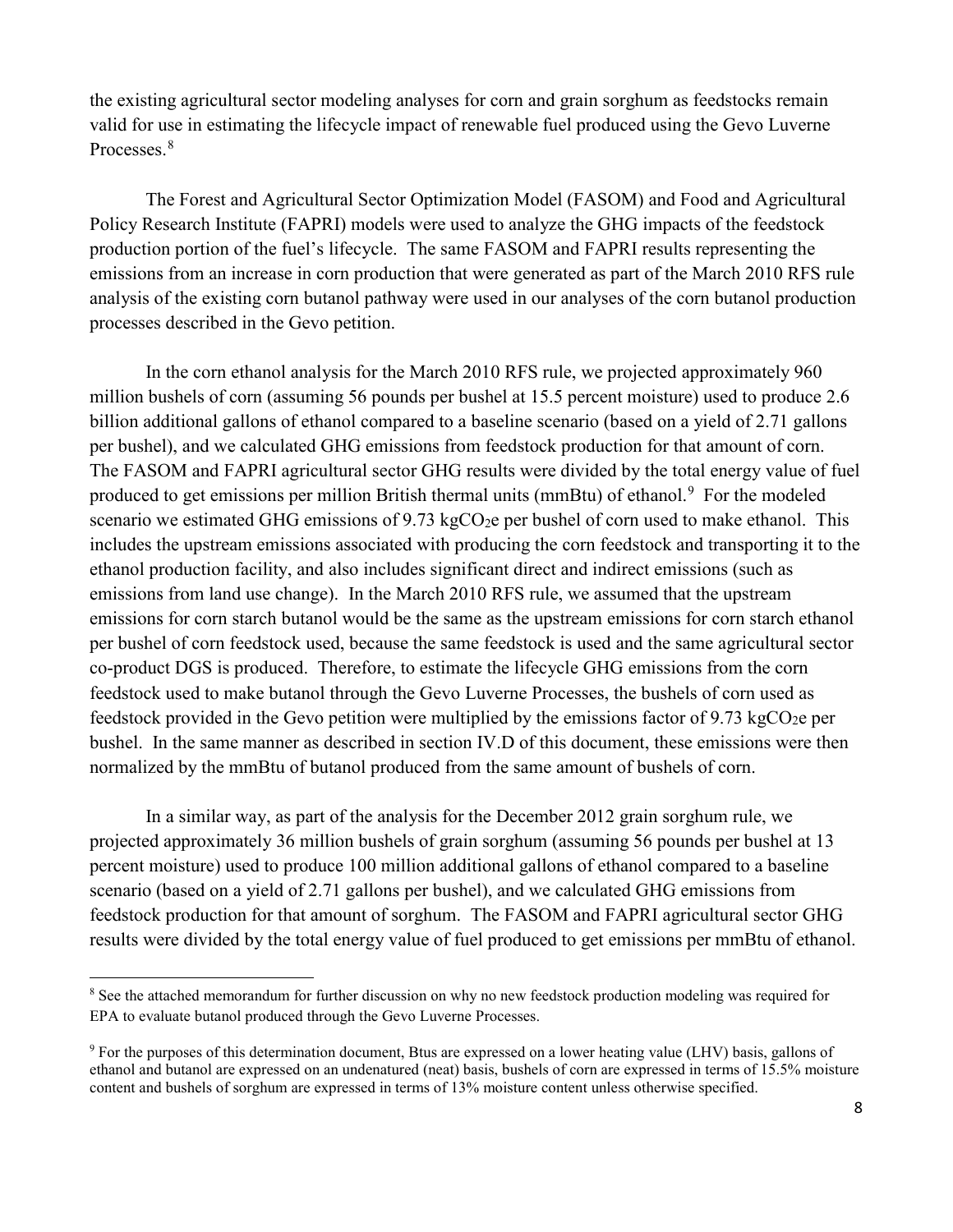For the modeled scenario we estimated GHG emissions of  $8.93 \text{ kgCO}_2$  per bushel of grain sorghum used to make ethanol, assuming 100% drying of DGs. This includes the upstream emissions associated with producing the grain sorghum feedstock and transporting it to the ethanol production facility, and also includes significant direct and indirect emissions (such as emissions from land use change). Similar to our decision for corn, we assumed that the upstream emissions for grain sorghum butanol would be the same as the upstream emissions for grain sorghum ethanol on a per bushel of feedstock basis, because the same feedstock is used and the same agricultural sector co-product DGS is produced. Therefore, to estimate the lifecycle GHG emissions from the grain sorghum feedstock used to make butanol through the Gevo Luverne Processes, the bushels of sorghum used as feedstock were multiplied by the emissions factor of 8.93 kgCO<sub>2</sub>e per bushel. As described in sections IV.E and IV.F of this document, these emissions were then normalized by the mmBtu of butanol produced from the same amount of bushels of sorghum.

To assess the situation when both corn and sorghum are used in the process, EPA uses a massbased allocation approach over all butanol gallons to determine the yield of butanol per standard bushel of corn and sorghum. For example, if three hundred bushels of corn and sixty nine bushels of grain sorghum (assuming standard 56 pounds per bushel) were used to produce 1,000 gallons of butanol, EPA would consider approximately 81% of the butanol (810 gallons) to be derived from corn feedstock and the other approximately 19% (190 gallons) to be derived from grain sorghum feedstock. In this example, EPA's analysis would assume both the corn butanol and sorghum butanol yields are 2.71 gallons per bushel.<sup>10</sup> This approach is consistent with EPA's analysis for the March 20[10](#page-10-0) RFS rule and the December 2012 grain sorghum rule, in which we assumed the average butanol yield for corn starch and grain sorghum is the same at 2.71 gallons per standard bushel.

**Fuel production** (process emissions) – The fuel production method used by Gevo Luverne involves the production of butanol from corn starch and/or grain sorghum through dry mill processes. However, the Gevo Luverne Processes produce lower GHG emissions compared to the butanol processes analyzed as part of the March 2010 RFS rule as well as the sorghum ethanol processes evaluated as part of the December 2012 grain sorghum rule. The main reason is that the Gevo Luverne Processes utilize biogas and produce excess electricity that is sold to the grid.

To analyze the GHG impacts of the fuel production processes used by Gevo Luverne, EPA utilized the same approach that was used to determine the impacts of processes in the corn starch butanol pathway analyzed in the March 2010 RFS rule, taking into account differences in the types and amounts of energy used. To account for the fact that Gevo Luverne sometimes co-processes corn and grain sorghum, our analysis of the Gevo petition incorporates aspects of the production modeling conducted for the December 2012 grain sorghum rule.

<span id="page-10-0"></span><sup>&</sup>lt;sup>10</sup> The numbers provided in this example are for illustrative purposes only.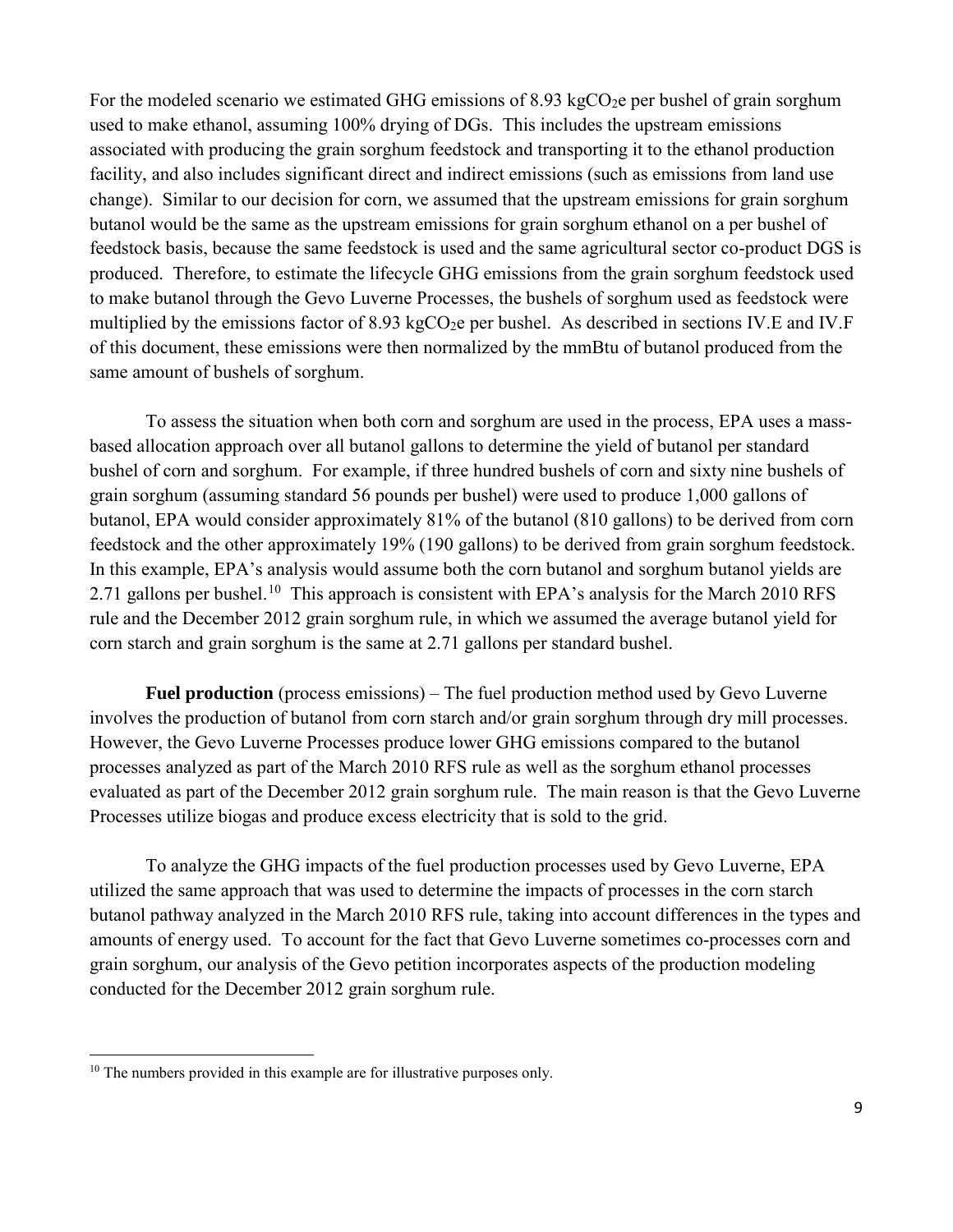Gevo submitted projected mass and energy balance data for operations at the Gevo Luverne facility, including all of the energy used from the point of delivery of the feedstock through feedstock processing, and fuel and co-product production, to the point of final storage of the end product fuel and co-products at the fuel production facility. This includes the energy used to produce all of the butanol produced by Gevo Luverne (including butanol for which D-code 6 RIN are generated pursuant to the existing corn butanol pathway and fuel for which no RINs are generated).

To allocate the fuel production GHG emissions per gallon of corn or grain sorghum butanol produced through the Gevo Luverne Processes, EPA first determined the amount of energy used to produce corn butanol relative to grain sorghum butanol. Energy used for feedstock, fuel and coproduct operations consists of electrical energy in the form of purchases or exports of electricity to the grid and thermal energy in the form of fuels used and combusted on site including fuels used to produce on-site electricity. For the December 2012 grain sorghum rule, EPA found, based on process modeling developed by USDA, that on average a sorghum ethanol plant uses 96.3% of the thermal energy of a corn ethanol plant (3.7% less), and 99.3% of the electrical energy (0.7% less). This is the best information available to EPA on the relative energy requirements for corn and sorghum ethanol processing. We assume that the relative energy requirements for corn and sorghum butanol processing will be the same as those for ethanol processing. Therefore, we applied these efficiency adjustment factors to the data provided in the Gevo petition to determine how much of the electrical and thermal energy to allocate to the corn butanol and grain sorghum butanol produced by Gevo Luverne. Specifically, the total amount of each type of thermal and electrical energy used for butanol feedstock, fuel, and co-product operations at Gevo Luverune was multiplied by the corresponding average GHG emissions factor for that type of energy (see below). Then, the amount of energy used for corn butanol and grain sorghum butanol were assigned based on the relative amounts of corn and grain sorghum feedstock used, and adjustments were made so that each gallon of grain sorghum butanol produced was assigned 3.7% less thermal energy and  $0.7\%$  less electrical energy than each gallon of corn butanol.<sup>11</sup>

The lifecycle GHG emissions factors used for process energy were the same emissions factors used in the modeling for the March 2010 RFS rule:

- Natural gas  $= 6.86*10<sup>-5</sup>$  kgCO<sub>2</sub>e/Btu
- Biogas CH<sub>4</sub> =  $3.64*10^{-7}$  kgCO<sub>2</sub>e/Btu

 $\overline{a}$ 

• U.S. average grid electricity =  $0.750 \text{ kgCO}_2\text{e}/\text{kWh}^{12}$  $0.750 \text{ kgCO}_2\text{e}/\text{kWh}^{12}$  $0.750 \text{ kgCO}_2\text{e}/\text{kWh}^{12}$ 

**Fuel distribution and use** (downstream emissions) – The fuel type, butanol, and hence the fuel distribution and use for butanol, was already considered as part of the March 2010 RFS rule.

<span id="page-11-0"></span> $11$  For details on how these calculations were performed see the formulas to calculate GHG<sub>P</sub> in section IV of this document.

<span id="page-11-1"></span> $12$  The grid electricity factor is used to determine emissions from purchased grid electricity and credits associated with exported electricity that was produced on-site. Emissions from production of the on-site electricity are determined based on the on-site fuel use emissions.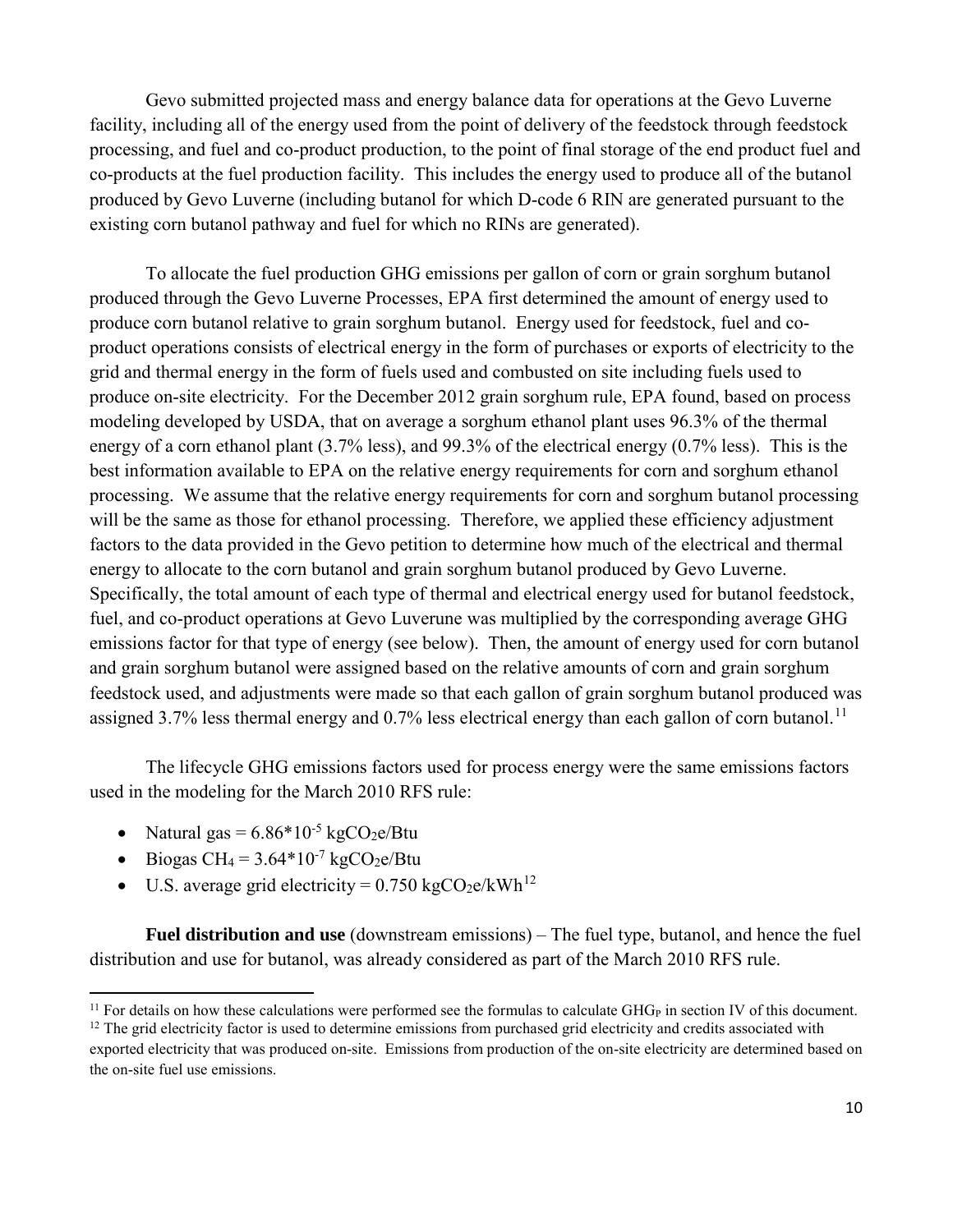Therefore, we applied the existing fuel distribution and use GHG impacts for corn starch butanol to our analysis of both corn starch butanol and grain sorghum butanol produced through the Gevo Luverne Processes. The emissions factor for butanol distribution and use, otherwise known as downstream emissions, is  $1.8 \text{ kgCO}_2$ e per mmBtu of butanol.

**Lifecycle GHG emissions** – The lifecycle GHG emissions associated with Gevo Luverne's fuel were then compared to the baseline lifecycle GHG emissions, using the same value for baseline gasoline as in the March 2010 RFS rule analysis. Based on the data submitted by Gevo, our analysis indicates that butanol produced through the Advanced Gevo Luverne Processes would result in at least a 50 percent GHG emissions reduction compared to the baseline lifecycle GHG emissions.

Table 2 below breaks down by stage the lifecycle GHG emissions for corn starch butanol and grain sorghum butanol produced using the Advanced Gevo Luverne Corn Process and the Advanced Gevo Luverne Grain Sorghum Process, compared to such emissions for a corn starch butanol pathway analyzed as part of the March 2010 RFS rule and the 2005 gasoline baseline. The butanol pathways all assume 100% drying of co-product DGs. This table demonstrates the contribution of each stage in the fuel pathway and its relative significance in terms of GHG emissions.

In the table, upstream emissions include the lifecycle GHG emissions associated with producing the feedstock and transporting it to the fuel production facility. Process emissions include the lifecycle GHG emissions associated with the fuel production process, including co-product drying. Downstream emissions include the lifecycle GHG emissions associated with distributing and using the finished fuel. Table 2 provides EPA's mean estimate of GHG emissions for each of these stages of the lifecycle.

Butanol produced through the Gevo Luverne Processes has higher upstream emissions compared to the corn butanol evaluated in the March 2010 RFS rule because of lower overall yield for both corn butanol and sorghum butanol in terms of Btu of fuel produced per bushel of feedstock used. The Gevo Luverne Processes have negative process emissions because of credits associated with exporting to the grid excess electricity produced through a combined heat and power process.<sup>13</sup>

<span id="page-12-0"></span><sup>&</sup>lt;sup>13</sup> This is because the excess electricity produced at the butanol facility displaces grid electricity and a GHG emissions credit is assumed to reflect the lower GHG emissions associated with electricity produced with biogas at the butanol facility as compared to the GHG emissions of average grid electricity.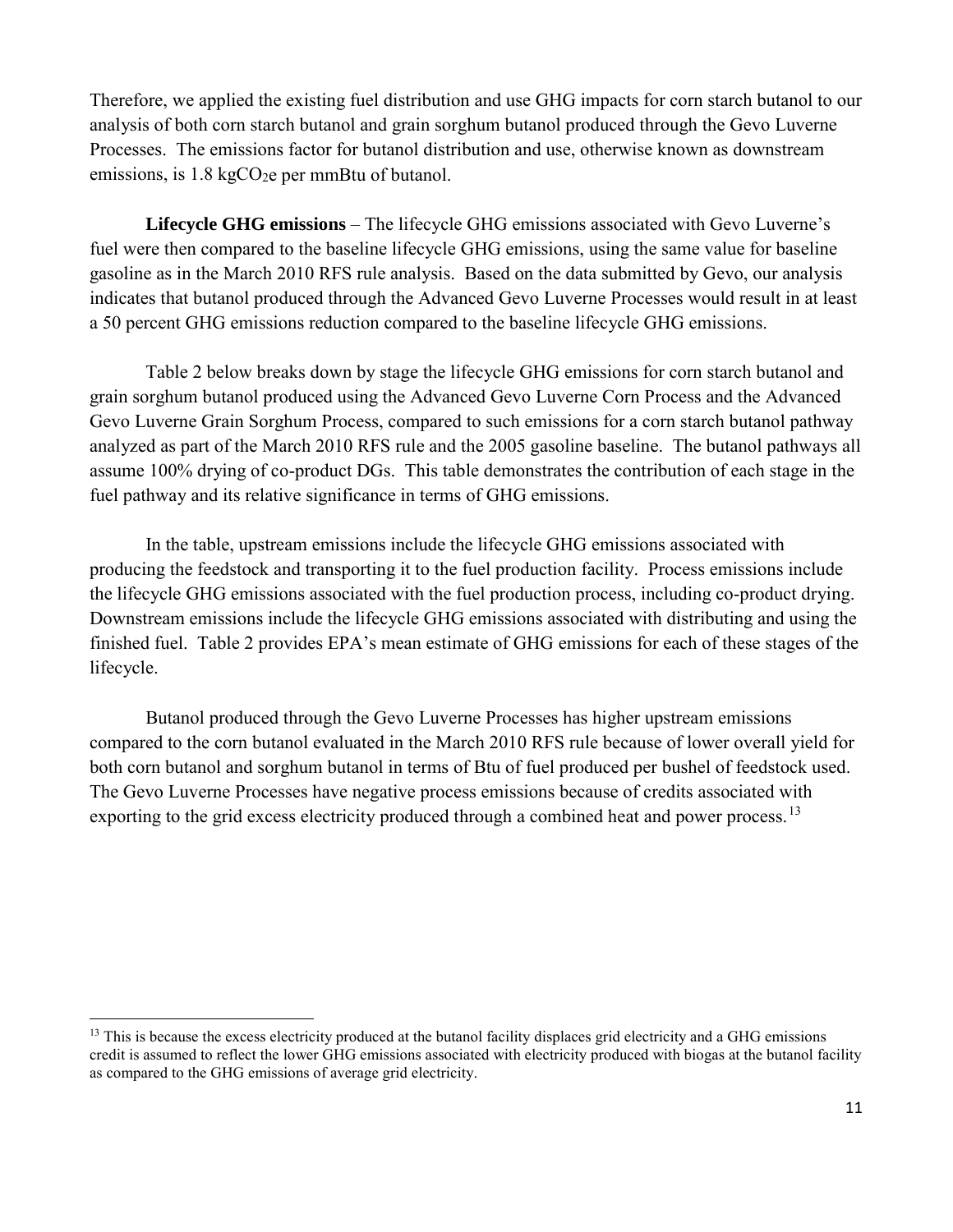|                            | $\mathbf{m}$ organized the construction $\mathbf{m}$ and $\mathbf{m}$ and $\mathbf{m}$ |                                                     |                                                                         |                           |
|----------------------------|----------------------------------------------------------------------------------------|-----------------------------------------------------|-------------------------------------------------------------------------|---------------------------|
|                            | Corn Starch Butanol,                                                                   | Corn Starch                                         | Grain Sorghum                                                           | <b>Baseline</b>           |
|                            | Natural Gas Fired                                                                      | <b>Butanol Produced</b>                             | <b>Butanol Produced</b>                                                 | Lifecycle GHG             |
|                            | Dry Mill, 2022<br>Average Plant                                                        | Through the<br><b>Advanced Gevo</b><br>Luverne Corn | Through the<br><b>Advanced Gevo</b><br>Luverne Grain<br>Sorghum Process | Emissions for<br>Gasoline |
|                            |                                                                                        | Process                                             |                                                                         |                           |
| <b>Upstream Emissions</b>  | 37.5                                                                                   | 48.1                                                | 43.9                                                                    | $\ast$                    |
| <b>Process Emissions</b>   | 28.4                                                                                   | $-1.1$                                              | $-1.2$                                                                  | 19.2                      |
| <b>Downstream</b>          | 1.8                                                                                    | 1.8                                                 | 1.8                                                                     | 79.0                      |
| <b>Emissions</b>           |                                                                                        |                                                     |                                                                         |                           |
| <b>Lifecycle Emissions</b> | 67.7                                                                                   | 48.8                                                | 44.6                                                                    | 98.2                      |
| <b>Percent Reduction</b>   | 31.1%                                                                                  | 50.3%                                               | 54.6%                                                                   | --                        |

## **Table 2: Lifecycle GHG Emissions for Corn Starch and Grain Sorghum Butanol Produced through the Gevo Luverne Process (kgCO2e/mmBtu)[14](#page-13-0)**

\* Emissions included in Process Emissions stage.

# **B. Application of the Criteria for Petition Approval**

Based on the information provided in the Gevo petition, the analysis described above, and the requirements specified in section IV limiting RIN generation to butanol for which ongoing monitoring and assessment allow documentation of compliance with appropriate lifecycle GHG reduction requirements, EPA is approving this petition request. Specifically, we have determined that corn butanol produced pursuant to the Advanced Gevo Luverne Corn Process and grain sorghum butanol produced pursuant to the Advanced Gevo Luverne Grain Sorghum Process can satisfy the minimum 50% GHG reduction threshold required in the CAA for advanced biofuel if the butanol is produced in accordance with the fuel yield and energy use information specified in the Gevo petition. As detailed in section IV, EPA is specifying certain conditions that must be satisfied for butanol produced through the approved pathways to be eligible to generate D-code 5 RINs. Where all the conditions are satisfied, EPA is authorizing the generation of D-code 5 RINs for corn butanol produced through the Advanced Gevo Luverne Corn Process and grain sorghum butanol produced through the Advanced Gevo Luverne Grain Sorghum Process, provided that the fuel meets the other criteria for renewable fuel specified in the CAA and EPA implementing regulations.

EPA is also determining that if Gevo Luverne's grain sorghum butanol does not satisfy the minimum 50% GHG reduction threshold requirement specified in section IV, the grain sorghum

<span id="page-13-0"></span><sup>&</sup>lt;sup>14</sup> Net emissions may not be the sum of the rows due to rounding.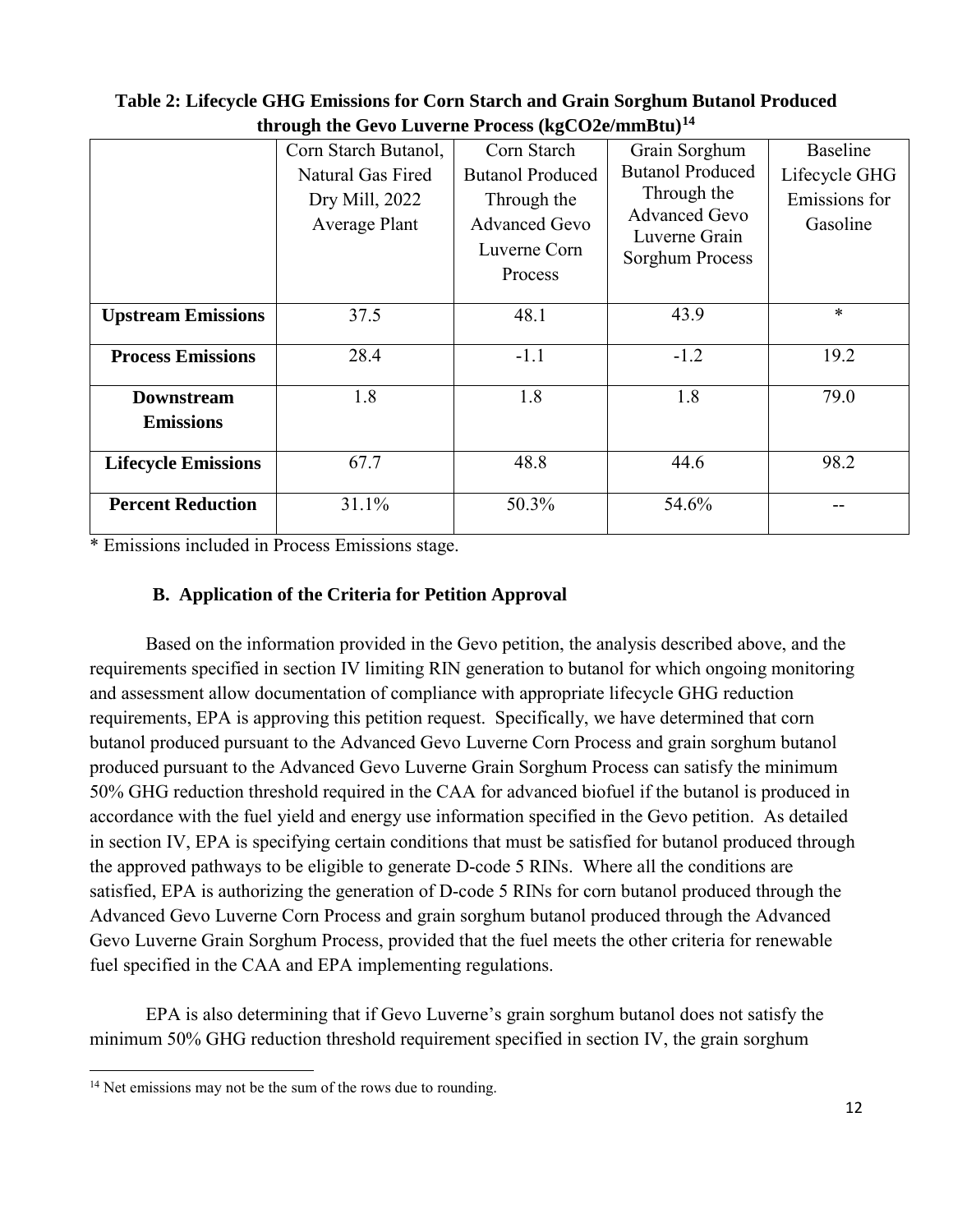butanol produced may qualify for the generation of D-code 6 RINs if Gevo can demonstrate that the grain sorghum butanol satisfies the 20% GHG reduction threshold required in the CAA for renewable fuel. As detailed in section IV, EPA is specifying certain conditions that must be satisfied for grain sorghum butanol produced through the approved pathway to be eligible to generate D-code 6 RINs. Where all the conditions are satisfied, EPA is authorizing the generation of D-code 6 RINs for grain sorghum butanol produced through the Renewable Gevo Luverne Grain Sorghum Process, provided that the fuel meets the other criteria for renewable fuel specified in the CAA and EPA implementing regulations.

## **IV. Conditions and Associated Regulatory Provisions**

The authority for Gevo to generate RINs for butanol produced pursuant to the Gevo Luverne Processes is expressly conditioned on Gevo satisfying all of the applicable conditions as detailed in this section, in addition to other applicable requirements for renewable fuel producers set forth in the RFS regulations. These conditions are enforceable under the CAA. They are established pursuant to the informal adjudication reflected in this decision document, and also pursuant to regulations cited below and 40 CFR  $80.1416(b)(1)(vi)$ ,  $80.1450(i)$ , and  $80.1451(b)(1)(ii)(W)$ . In addition or in the alternative to bringing an enforcement action under the CAA, EPA may revoke this pathway approval if it determines that Gevo has failed to comply with any of the conditions specified herein, or with any applicable regulatory requirements. [15](#page-14-0) 

The pathway for corn butanol approved in this document is in addition to the existing pathway for corn butanol listed in row O of Table 1 to 40 CFR 80.1426. This document does not impact the ability of Gevo to generate RINs for volumes of fuel produced pursuant to the pathway listed in row O of Table 40 CFR 80.1426.

This section details the registration, compliance monitoring, lifecycle GHG computation, recordkeeping, reporting, attest engagement and other requirements that apply to the butanol pathways associated with the Gevo Luverne Processes and it is organized as follows:

• *Sub-section A*: definitions

- *Sub-section B*: registration requirements
- *Sub-section C*: compliance monitoring
- *Sub-section D*: lifecycle GHG conditions and associated computational requirements
- *Sub-section E*: recordkeeping requirements
- *Sub-section F*: reporting requirements
- *Sub-section G*: additional requirements

<span id="page-14-0"></span><sup>&</sup>lt;sup>15</sup> As with all pathway determinations, this approval does not convey any property rights of any sort, or any exclusive privilege.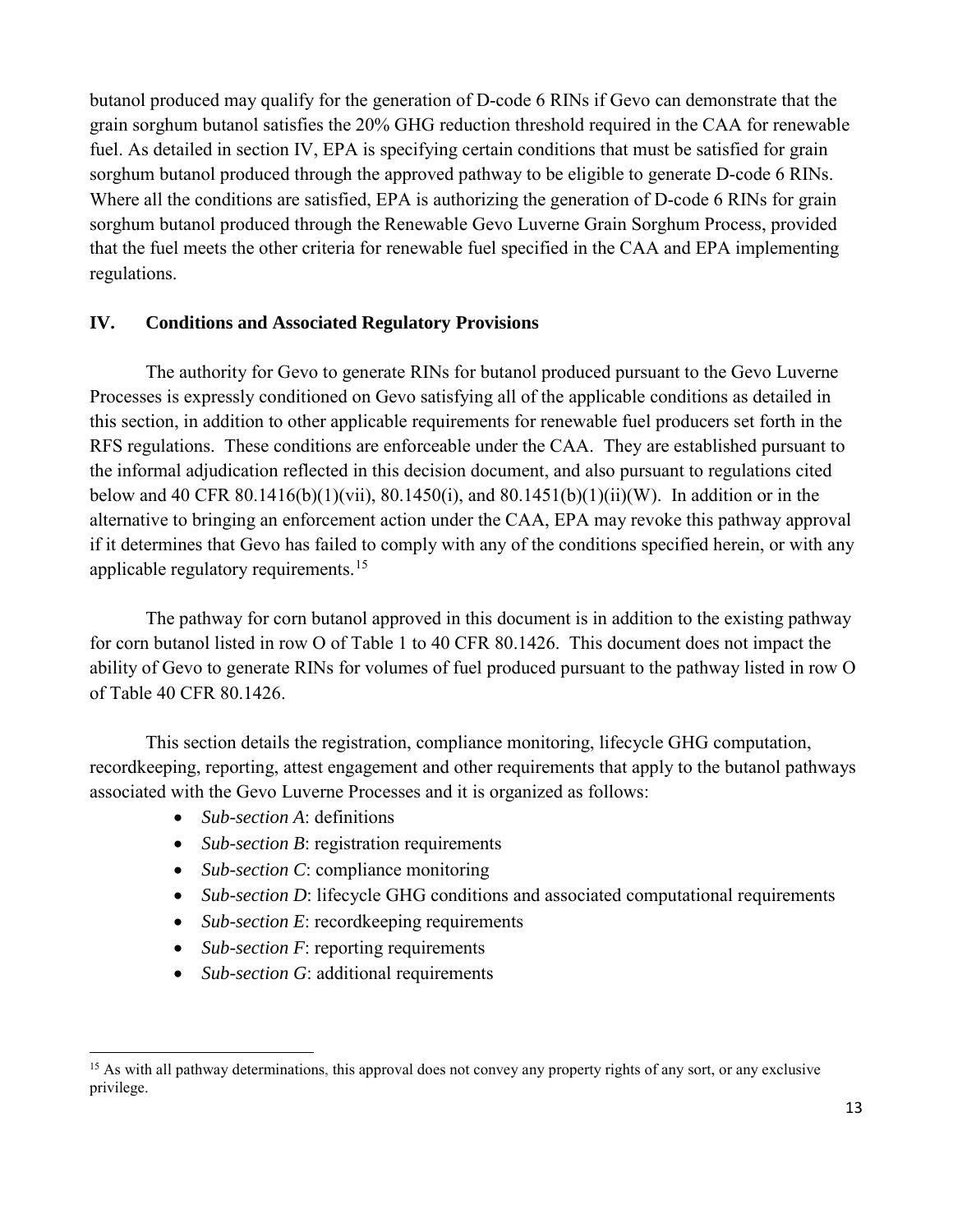As described in the following sections, one condition for Gevo to generate D-code 5 RINs for corn butanol produced through the Advanced Gevo Luverne Corn Process, D-code 5 RINs for sorghum butanol produced through the Advanced Gevo Luverne Grain Sorghum Process or D-code 6 RINs for sorghum butanol produced through the Renewable Gevo Luverne Grain Sorghum Process is documentation by Gevo that on average, all corn starch and/or grain sorghum butanol produced during a 365-day (or shorter in certain circumstances) averaging period satisfies the lifecycle GHG reduction requirements for the type of RINs generated. The rolling average lifecycle GHG emissions for corn starch and/or grain sorghum butanol are calculated based on the daily data monitored and collected by Gevo and the formulas specified in sections IV.D, IV.E and IV.F and considers all of the GHG emissions associated with butanol produced during the averaging period (including butanol for which D-code 5 or 6 RINs were generated and butanol for which no RINs were generated), which are then apportioned to either corn or grain sorghum butanol based on mass of each feedstock used.<sup>[16](#page-15-0)</sup>

#### **A. Definitions**

 $\overline{a}$ 

For the purposes of this petition approval, the following terms are defined as follows:

- a. *365-day rolling average lifecycle GHG emissions* means the average lifecycle GHG emissions for the corn starch and/or grain sorghum butanol produced by Gevo Luverne during the averaging time period, calculated as specified in sections IV.D, IV.E and IV.F based on the daily data collected and recorded by Gevo through continuous monitoring.<sup>[17](#page-15-1)</sup>
- b. *Averaging time period* means the 365 calendar days prior to the day that Gevo wishes to generate RINs for butanol produced during the averaging period through the Gevo Luverne Processes, or the number of days prior to the day that Gevo wishes to generate RINs for butanol produced through the Gevo Luverne Processes since EPA activated the applicable Gevo Luverne pathway(s),  $^{18}$  $^{18}$  $^{18}$  whichever is less.<sup>[19](#page-15-3)</sup> To clarify, Gevo may not generate RINs

<span id="page-15-0"></span><sup>&</sup>lt;sup>16</sup> For clarification, Gevo's authorization to generate D-code 6 RINs for volumes of corn starch butanol produced through the existing pathway in row O of Table 1 to 40 CFR 80.1416 is not conditional on the 365-day rolling lifecycle GHG emissions for such volumes, or impacted in any way by this determination document.

<span id="page-15-1"></span><sup>&</sup>lt;sup>17</sup> The EPA has provided spreadsheets on its website to help ethanol producers understand the correct calculation of 365day rolling average lifecycle GHG emissions. A spreadsheet has been modified for butanol and provided to Gevo. For clarification, if Gevo Luverne uses corn starch and grain sorghum feedstocks, Gevo will calculate two separate 365-day rolling average lifecycle GHG emissions: one for corn butanol and one for grain sorghum butanol. The 365-day rolling average lifecycle GHG emissions shall be calculated for corn butanol as specified in section IV.D, and for grain sorghum butanol as specified in sections IV.E and IV.F.

<span id="page-15-2"></span><sup>&</sup>lt;sup>18</sup> "Activated" refers to the day that the pathway is allowed to be used in EMTS, i.e., the date of activation of Gevo's registration for one of the new pathways described in this document.

<span id="page-15-3"></span><sup>&</sup>lt;sup>19</sup> For example, the averaging time period is 365 days long if the applicable Gevo Luverne pathway was activated at least 365 days prior to the day that Gevo wishes to generate RINs through the pathway. If the applicable Gevo Luverne pathway was activated less than 365 days prior to the day that Gevo wishes to generate RINs through the pathway, then the averaging period is shorter than 365 days and begins on the day the pathway was activated.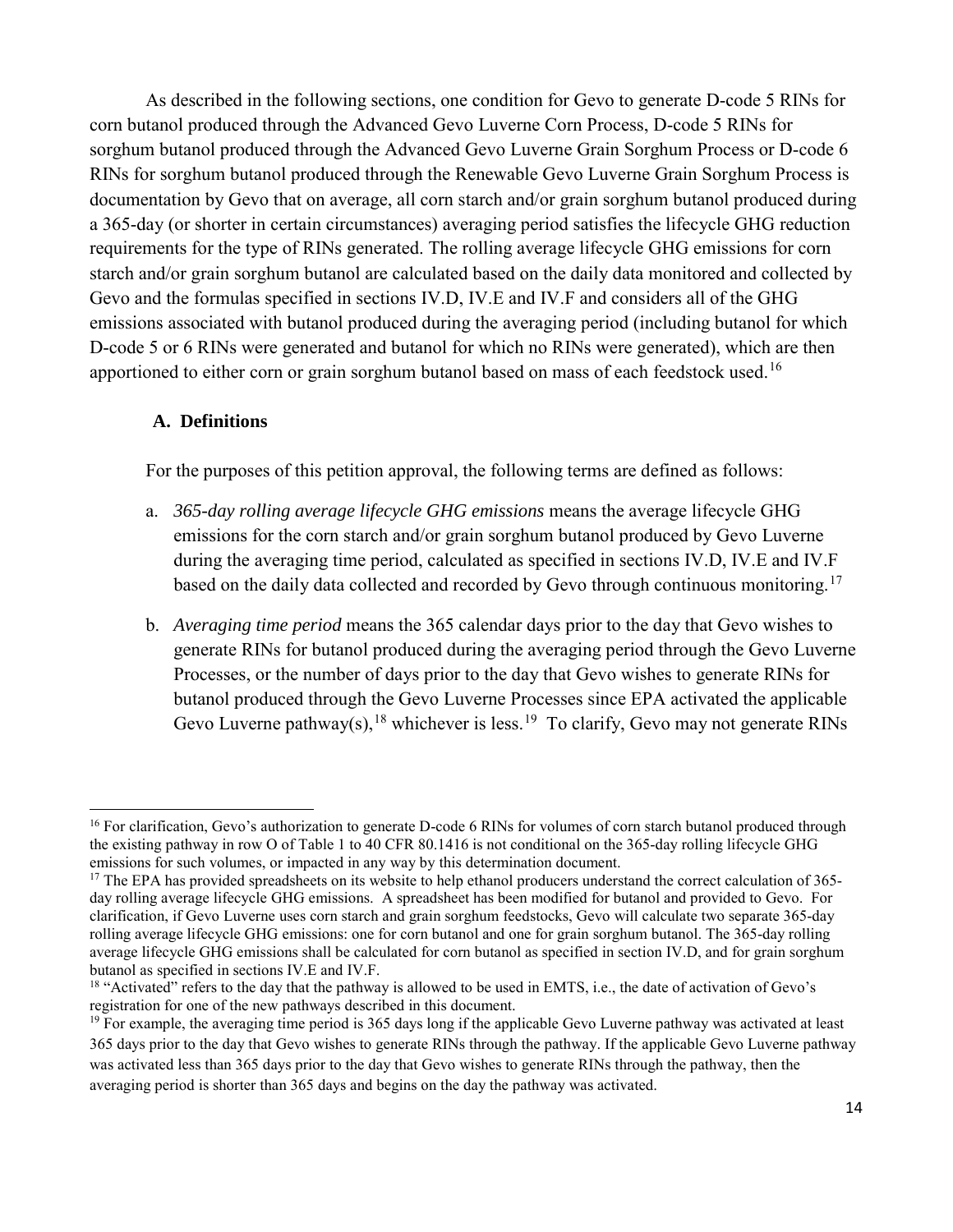for butanol produced through the Gevo Luverne Processes on the same day that such butanol is produced.

- c. *Continuous monitoring* means the collection and use of measurement data and other information to record the data inputs required to calculate the 365-day rolling average lifecycle GHG emissions, in accordance with the Compliance Monitoring Plan described in section IV.C.
- d. *Energy used for feedstock, fuel and co-product operations* means energy used in all buildings or other areas that are used in any part for the storage and/or processing of butanol feedstock, the production and/or storage of butanol intermediates, the production and/or storage of finished butanol fuel or co-products, the production of electricity (whether used on site or exported), and the handling of butanol feedstocks, fuel, co-products and wastes. It includes any energy used offsite for these purposes, including for example energy used offsite to dry the co-product distiller's grains produced by Gevo Luverne before it is sold to the ultimate consumer. It includes thermal energy derived from combusting fossil and other fuels, and non-thermal energy such as electricity.
- e. *Period of missing data* includes each day for which Gevo does not have valid data collected through continuous monitoring for any of the daily data inputs required to calculate the 365-day rolling average lifecycle GHG emissions, as specified sections IV.D, IV.E and IV.F.

# **B. Registration**

Gevo Luverne must comply with all registration provisions in 40 CFR Part 80, Subpart M that apply to renewable fuel producers to register for the production of butanol through the Gevo Luverne Processes.

To register for any of the pathways associated with the Gevo Luverne Processes, the description of the Gevo Luverne Processes that is required for registration pursuant to 40 CFR 80.1450(b)(1)(ii) shall include the following:  $20$ 

a. A Compliance Monitoring Plan including technical specifications detailing how Gevo will accurately and reliably measure and record all of the daily data required in sections IV.D, IV.E and IV.F and calculate and record the 365-day rolling average lifecycle GHG emissions. This plan must specify the equipment, procedures and equations that Gevo will follow to accurately and reliably measure and record the standardized volume of butanol at 60 degrees Fahrenheit.

<span id="page-16-0"></span> $\overline{a}$ <sup>20</sup> All of the registration materials required by 80.1450(b)(1), including those specifically described in this document, must be reviewed and verified pursuant to the independent third party engineering review required in 80.1450(b)(2).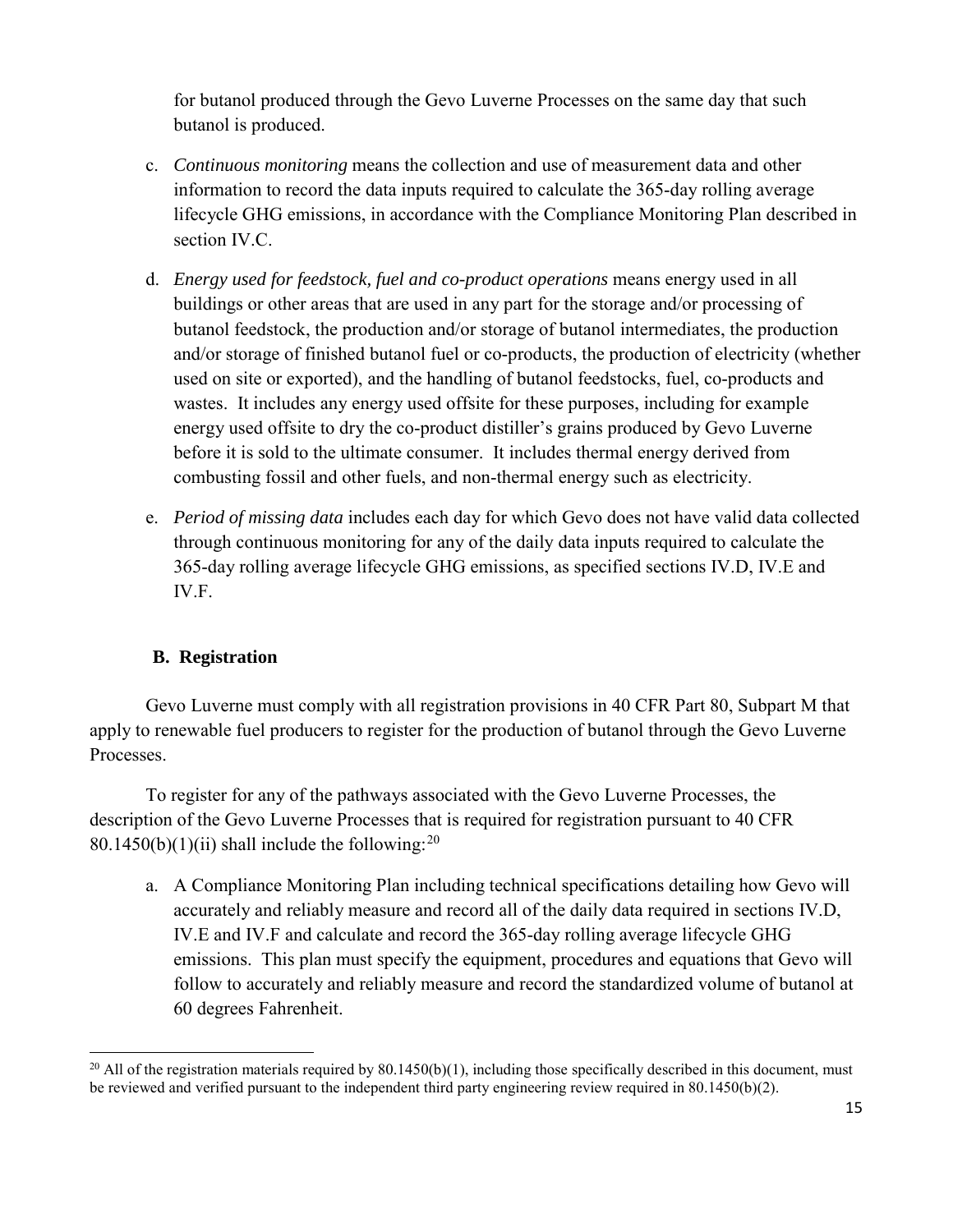- b. A process flow diagram showing all of the following:
	- 1. The supply and continuous monitoring of all energy used for feedstock, fuel and coproduct operations.
	- 2. The continuous monitoring of bushels of corn and grain sorghum used in fuel production processes for all of the butanol produced by Gevo Luverne, including butanol for which RINs are generated and butanol for which RINs are not generated.
	- 3. The continuous monitoring of volume and temperature<sup>[21](#page-17-0)</sup> for all of the butanol produced by Gevo Luverne, including butanol for which RINs are generated and butanol for which RINs are not generated.
	- 4. Information for each of the continuous monitoring systems (e.g., scales, fuel flow meters and electricity meters) shown in the process flow diagram including the name of the manufacturer, the manufacture date and all relevant serial numbers.
- c. A certification signed by a Responsible Corporate Officer containing the following statement: "I hereby certify that: (1) I have reviewed and understand the process flow diagram submitted with this application for registration as required pursuant to section IV.B.b of the petition approval document for the pathways associated with the Gevo Luverne Processes; (2) To the best of my knowledge the process flow diagram is accurate and complete; (3) All monitoring devices specified in the process flow diagram will be calibrated and maintained according to the manufacturer specifications or more frequently (if the manufacturer does not provide calibration or maintenance records then the company shall meet standards for similar monitoring devices); and (4) All of the monitoring devices included in the process flow diagram monitor all of the information specified in sections IV.B.b.1, 2 and 3 of the petition approval document for the applicable pathways associated with the Gevo Luverne Processes."
- d. If Gevo wishes to exclude any amount of energy used at the Gevo Luverne facility when calculating the 365-day rolling average lifecycle GHG emissions, the description of the facility's production process must include all of the following:
	- 1. An explanation of why such energy is not energy used for feedstock, fuel and coproduct operations, as defined above.

<span id="page-17-0"></span> $21$  Temperature readings must take place at the same time the volume is measured.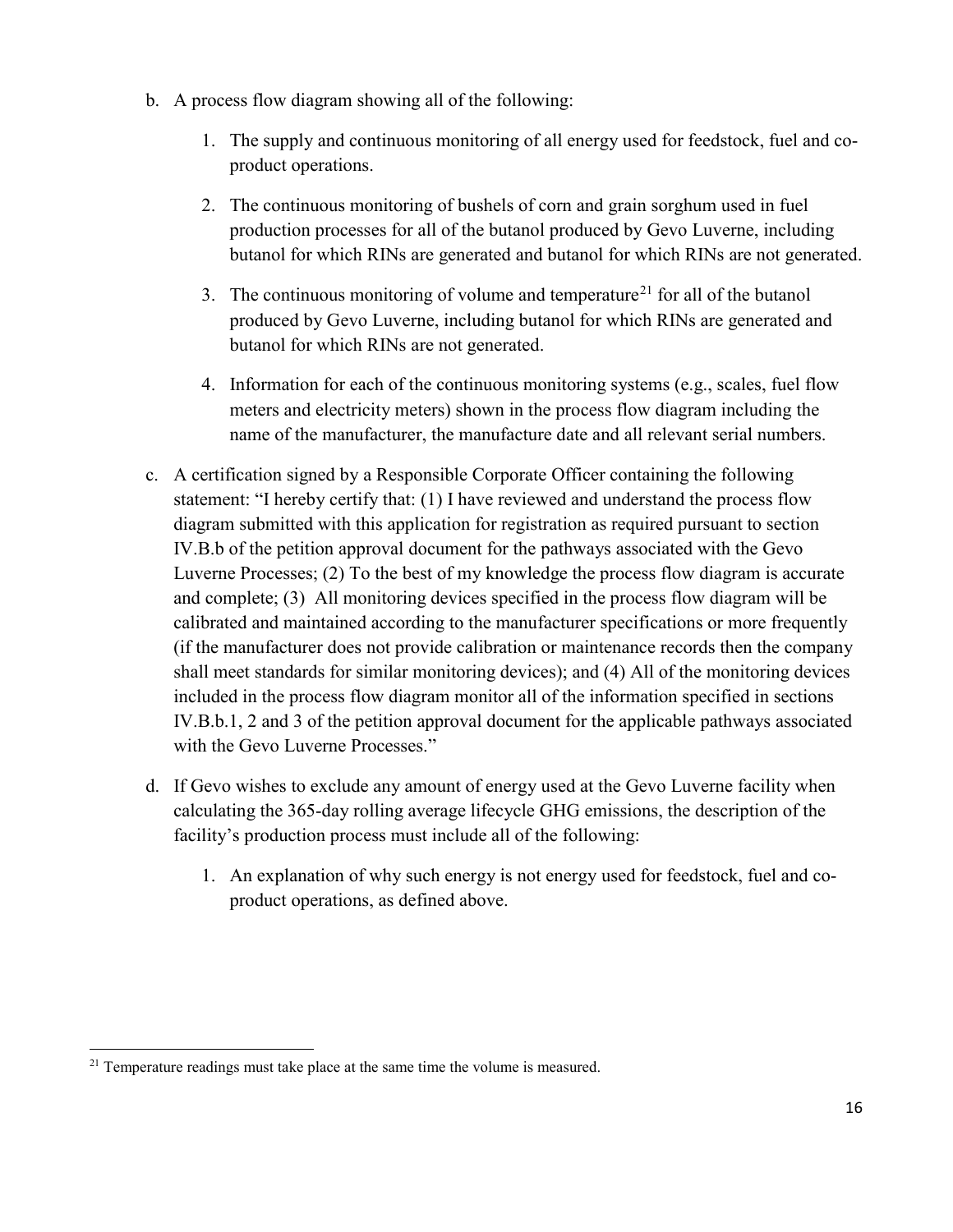- 2. A plan showing how the energy that will not be included in the calculation of the 365-day rolling average lifecycle GHG emissions will be kept completely segregated, separately metered and recorded.<sup>[22](#page-18-0)</sup>
- e. If Gevo wishes to take credit for exported electricity in calculating  $GHG_{PC}$  pursuant to section IV.D, or GHG<sub>PGS</sub> pursuant to section IV.E or IV.F, Gevo must include a certification signed by a Responsible Corporate Officer stating that any exported electricity would be the result of combined heat and power technology produced at the Gevo Luverne facility as defined in the RFS regulations at 40 CFR 80.1401.
- f. If Gevo intends to process corn starch and grain sorghum feedstocks simultaneously, Gevo must specify in their accepted registration materials the values they will use for the converted fraction (CF) and energy content (E) parameters in the formula to calculate feedstock energy (FE) at 40 CFR 80.1426(f)(3)(vi), and must explain the technical basis for those values.

## **C. Compliance Monitoring**

 $\overline{a}$ 

In order to generate RINs for butanol produced through the Gevo Luverne Processes, Gevo must implement the Compliance Monitoring Plan referenced above, and must use data obtained and recorded in accordance with this plan to calculate the 365-day rolling average lifecycle GHG emissions.

# **D. Lifecycle GHG Emissions for Butanol Produced Through the Advanced Gevo Luverne Corn Process**

Gevo may not generate D-code 5 RINs for corn butanol produced pursuant to the Advanced Gevo Luverne Corn Process unless it can demonstrate through records produced in accordance with 40 CFR 80.1454(b)(3) that are available as of the date of RIN generation and maintained by Gevo for a minimum of five years from the date of RIN generation that all of the corn butanol produced during the averaging period at the Gevo Luverne facility meets all of the following requirements:

<span id="page-18-0"></span><sup>&</sup>lt;sup>22</sup> Two examples of valid reasons for excluding any amount of energy used at the Gevo Luverne facility or for off-site processing of butanol or co-products from the Gevo Luverne facility when calculating the 365-day rolling average lifecycle GHG emissions include the following: the energy is used in a stand-alone and separately-metered building that is used solely for administrative purposes, and/or the energy is used in a stand-alone and separately-metered tower grain dryer to dry the corn kernel and/or grain sorghum feedstock prior to grinding. The lifecycle GHG emissions from energy used at such a tower grain dryer may be excluded because they have been taken into account in the GHG<sub>Uc</sub> and GHG<sub>Ugs</sub> terms of the lifecycle calculations specified in this document; therefore, they do not need to be included in the  $GHG_{PC}$  or  $GHG_{PGS}$ terms.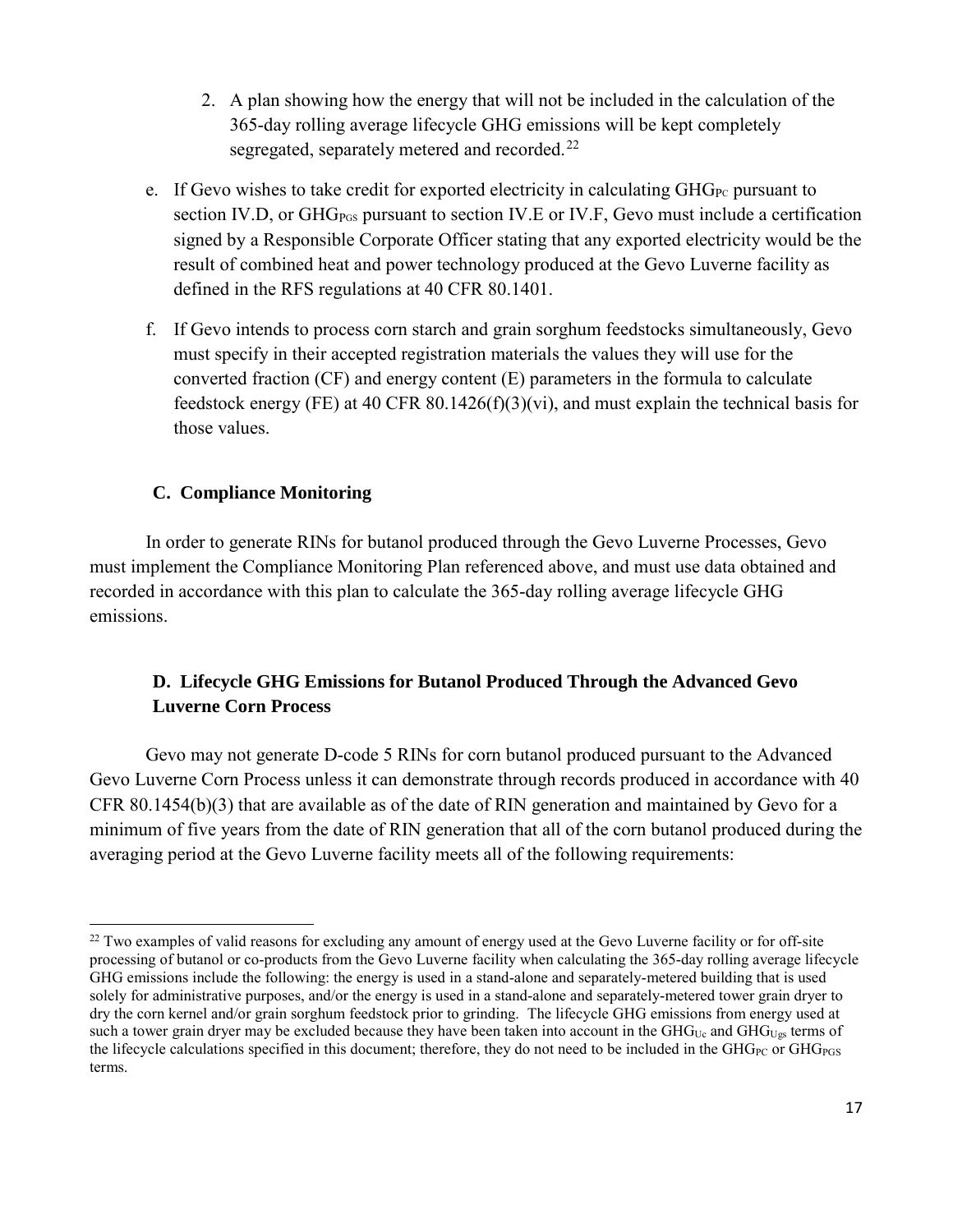- a. All of the butanol produced at the Gevo Luverne facility was produced by a dry mill process, using only corn starch, grain sorghum, or a combination of corn starch and grain sorghum as feedstocks during the averaging time period.
- b. The corn starch butanol 365-day rolling average lifecycle GHG emissions are calculated using the following formula, and do not exceed 49.10 kgCO<sub>2</sub>e/mmBtu of butanol:<sup>[23](#page-19-0)</sup>

$$
LCGHGc = GHGUc + GHGPe + GHGD
$$

Where:

 $LC<sub>GHGe</sub> = Lifecycle GHG emissions, in kgCO<sub>2</sub>e/mmBtu, of the volume of all corn starch$ butanol produced at the facility during the averaging time period.

 $GHG<sub>Uc</sub> = Upstream GHG emissions, in kgCO<sub>2</sub>e/mmBtu, related to the production and$ transport of the volume of corn starch feedstock used to produce all corn starch butanol produced at the facility during the averaging time period, calculated per section IV.D.c.

 $GHG_{Pc}$  = Process GHG emissions, in kgCO<sub>2</sub>e/mmBtu, related to the processes used for conversion of corn starch into butanol during the averaging period, including energy used for feedstock, fuel and co-product operations; calculated per section IV.D.d.

 $GHG<sub>D</sub> = Downstream GHG emissions, in kgCO<sub>2</sub>e/mmBtu, related to the distribution and$ use of all butanol produced during the averaging period, equal to  $1.8 \text{ kgCO}_2$ e per mmBtu of butanol as discussed in section III.A.

c. For the purposes of the formula in section IV.D.b,  $GHG_{Uc}$  is calculated according to the following formula:

$$
GHG_{U_C} = \frac{9.73 * B_C}{V_S * 0.095 * R_C}
$$

Where:

 $9.73$  = Upstream emissions factor for corn, in kgCO<sub>2</sub>e per bushel, based on the lifecycle GHG modeling done by EPA for the March 2010 RFS rule.

0.095 = Energy content of butanol, in mmBtu/gallon (lower heating value of isobutanol).

 $B<sub>C</sub>$  = Bushels of corn used by Gevo Luverne as feedstock to produce butanol during the averaging time period in terms of a standard bushel at 15.5% moisture.

<span id="page-19-0"></span> $\overline{a}$ <sup>23</sup> The statutory petroleum gasoline baseline estimated for the March 2010 RFS final rule was  $98.2 \text{ kgCO}_2$ e/mmBtu. Fuel meeting the fifty percent lifecycle GHG reduction threshold produces  $49.10 \text{ kgCO}_2$ e/mmBtu or less.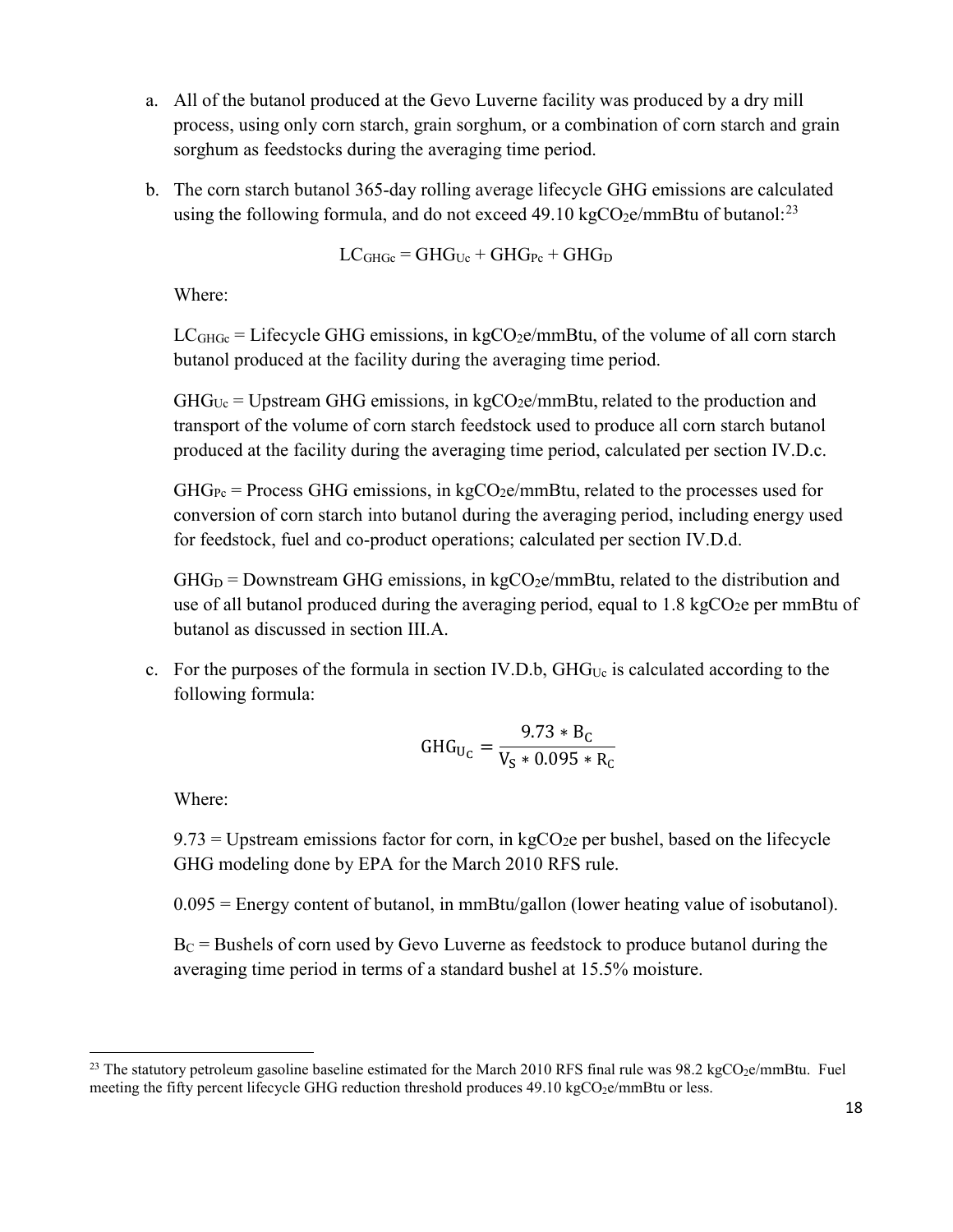For the purposes of this paragraph,  $B<sub>C</sub>$ , shall be calculated according to the following formula:

$$
B_C = B_{C_m} * \left(\frac{1 - m_c}{1 - 0.155}\right)
$$

 $B_{\text{Cm}}$  = Bushels of corn used by Gevo Luverne as feedstock to produce butanol during the averaging time period based on measurements recorded by Gevo Luverne.

 $m<sub>c</sub>$  = Average moisture content of corn, in mass percent, for the corn delivered to Gevo Luverne for use as feedstock to produce butanol during the averaging time period. The moisture content tests performed by Gevo shall sample corn that, based on good engineering judgment, is representative of each delivery of corn feedstock to Gevo Luverne. Gevo shall test the moisture content of the corn delivered in each and every truck load, train load, or other delivery of corn to Gevo Luverne, and for any given delivery must measure the corn moisture content no less frequently than once for every 10,000 bushels. For moisture content, Gevo shall use a DICKEY-john GAC 2500UGMA or Perten AM 5200-A moisture meter, as certified by the National Type Evaluation Program, and follow the device's operating instructions, or use alternative test methods as specified by Gevo in their Compliance Monitoring Plan accepted by EPA. Gevo shall calculate the average moisture content as a weighted average, by summing the products of the mass and corresponding moisture content of each corn delivery, and then dividing by the total mass of corn feedstock delivered to Gevo Luverne during the averaging time period.

0.155 = Moisture content of a standard bushel of corn at 56 pounds per bushel.

 $B_{GS}$  = Bushels of grain sorghum used by Gevo as feedstock to produce butanol during the averaging time period in terms of a standard bushel at  $13\%$  moisture.<sup>[24](#page-20-0)</sup>

For the purposes of this paragraph,  $B_{GS}$ , shall be calculated according to the following formula:

$$
B_{GS} = B_{GS_m} * \left(\frac{1 - m_{gs}}{1 - 0.13}\right)
$$

 $B_{\text{GSm}}$  = Bushels of grain sorghum used by Gevo as feedstock to produce butanol during the averaging time period based on measurements recorded by Gevo.

 $m_{gs}$  = Average moisture content of grain sorghum, in mass percent, for the grain sorghum delivered to Gevo Luverne for use as feedstock to produce butanol during the

<span id="page-20-0"></span><sup>&</sup>lt;sup>24</sup> As explained in section III, EPA's analysis in this determination considers the amount of grain sorghum used by Gevo Luverne in order to establish the yield of ethanol per bushel of corn feedstock used in the process.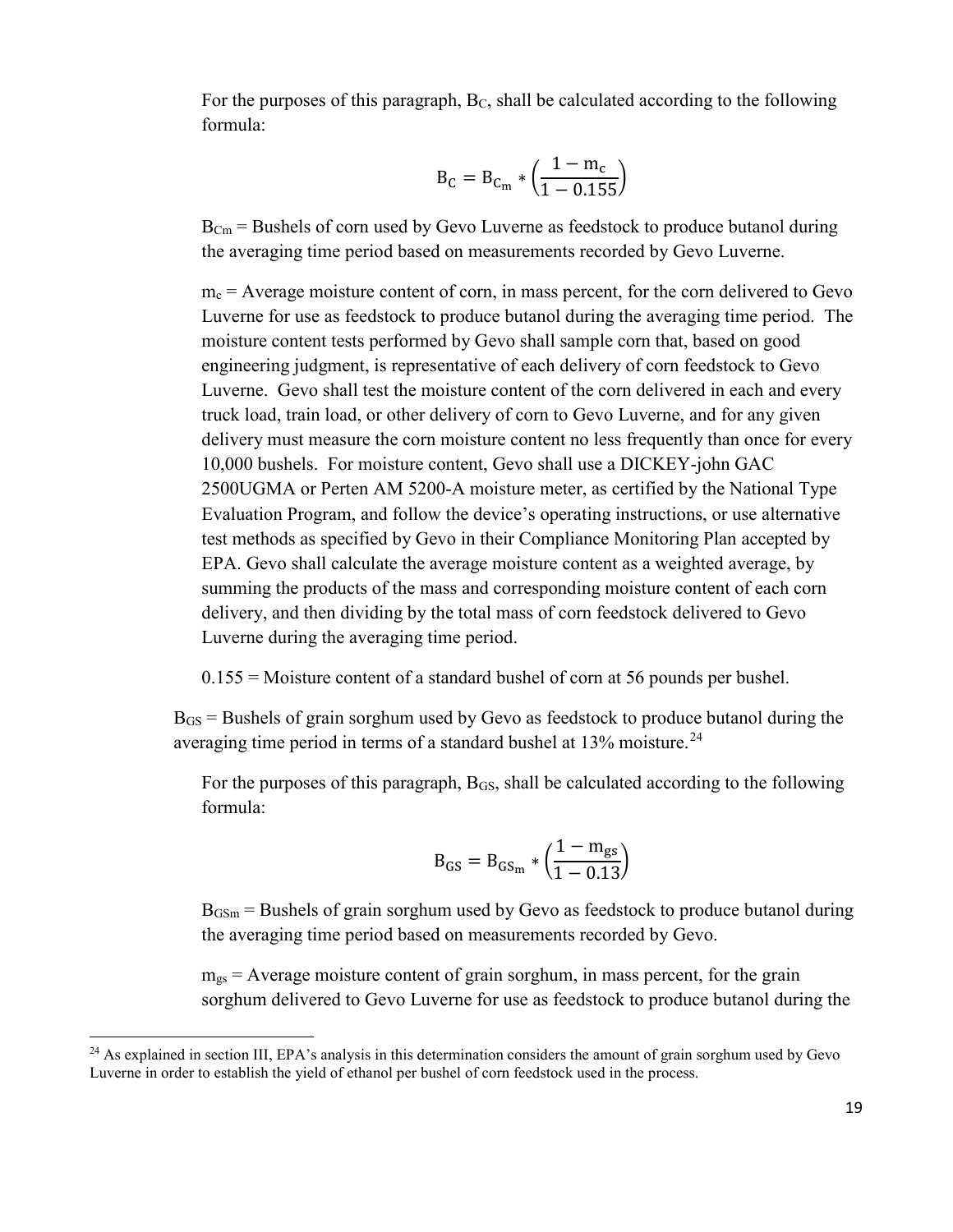averaging time period. The moisture content tests performed by Gevo shall sample grain sorghum that, based on good engineering judgment, is representative of each delivery of grain sorghum feedstock to Gevo Luverne. Gevo shall test the moisture content of the grain sorghum delivered in each and every truck load, train load, or other delivery of grain sorghum to Gevo Luverne, and for any given delivery must measure the grain sorghum moisture content no less frequently than once for every 10,000 bushels. For moisture content, Gevo shall use a DICKEY-john GAC 2500UGMA or Perten AM 5200-A moisture meter, as certified by the National Type Evaluation Program, and follow the device's operating instructions, or use alternative test methods as specified by Gevo in their Compliance Monitoring Plan accepted by EPA. Gevo shall calculate the average moisture content as a weighted average, by summing the products of the mass and corresponding moisture content of each grain sorghum delivery, and then dividing by the total mass of grain sorghum feedstock delivered to Gevo Luverne during the averaging time period.

0.13 = Moisture content of a standard bushel of grain sorghum at 56 pounds per bushel.

$$
R_C = \left(\frac{B_C}{B_C + B_{GS}}\right)
$$
 which is the ratio of corn feedback used, on a mass basis.

 $V<sub>S</sub>$  = Standardized volume of all butanol produced at the Gevo Luverne facility during the averaging time period (including both corn starch and grain sorghum butanol), in gallons of undenatured butanol. In determining the standardized volume, the actual volumes of butanol shall be adjusted to a standard temperature of 60 degrees Fahrenheit using the formula specified in Gevo's Compliance Monitoring Plan accepted by EPA.

d. For the purposes of the formula in section IV.D.b,  $GHG_{Pc}$  is calculated according to the following formula:

$$
GHG_{P_C} = \frac{\frac{GHG_{THERM}}{(0.963 * R_{GS}) + R_C} + \frac{GHG_{ELEC}}{(0.993 * R_{GS}) + R_C}}{V_S * 0.095}
$$

Where:

 $GHG<sub>THERM</sub>$  = The greenhouse gas emissions, in kgCO<sub>2</sub>e, associated with the thermal energy component of energy used for feedstock, fuel and co-product operations, as measured by Gevo by continuous monitoring, and calculated according to the following formula:

$$
GHG_{THERM} = \sum_{p=1}^{2} (PE_p * LHV_{PE,p} * EF_{PE,p})
$$

Where:

 $p = Type$  of fuel used.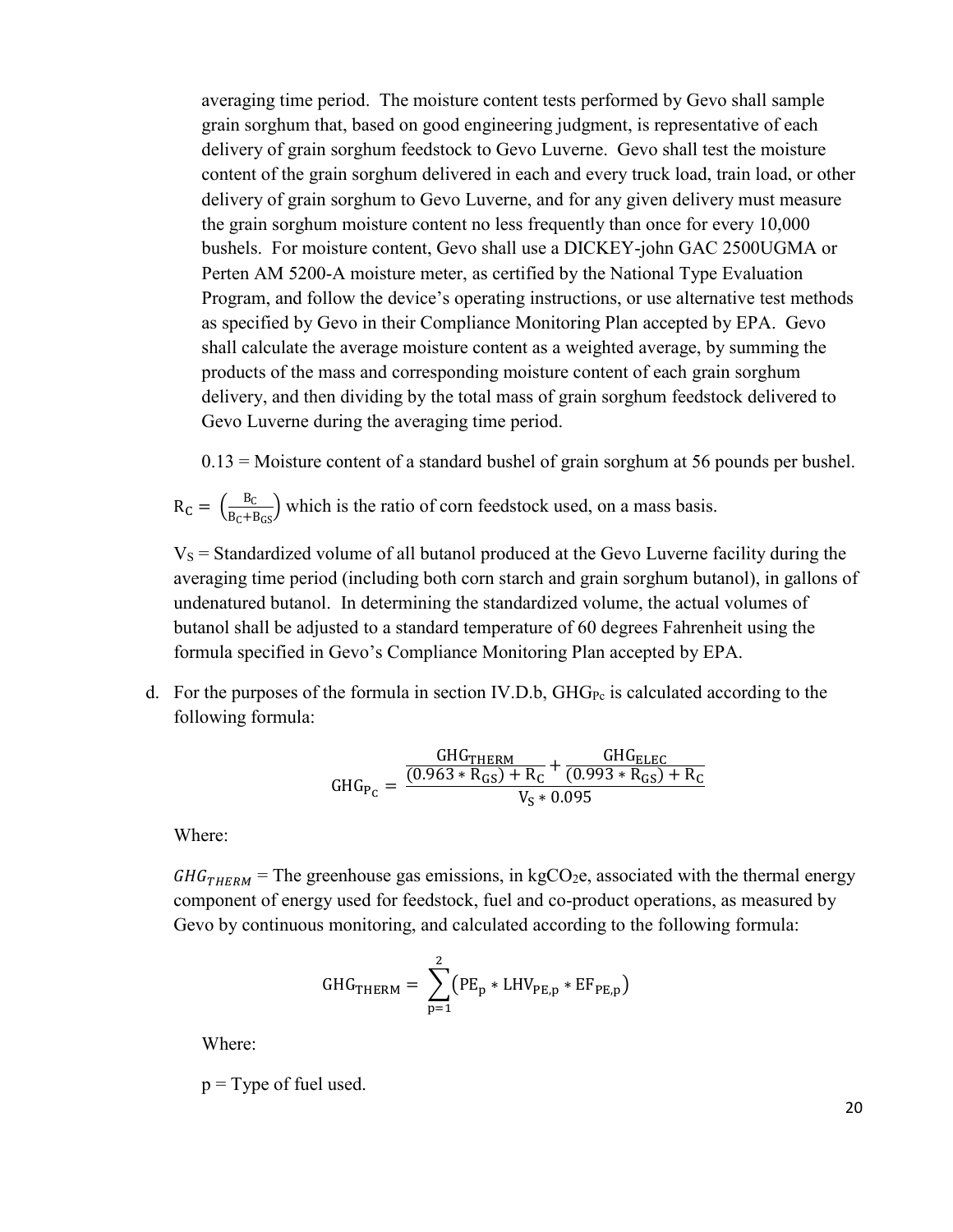$PE<sub>p</sub>$  = a measure of the amount of fuel p used for the thermal energy component of energy used for feedstock, fuel and co-product operations, as follows:

 $PE_1$  = Standard cubic feet (scf) of natural gas used for the thermal energy component of energy used for feedstock, fuel and co-product operations, as measured by Gevo by continuous monitoring.

 $PE<sub>2</sub> = Standard cubic feet (scf) of biogas CH<sub>4</sub> from landfills, waste treatment plants$ and/or waste digesters used for the thermal energy component of energy used for feedstock, fuel and co-product operations, as measured by Gevo by continuous monitoring<sup>25</sup>

 $LHV_{PE,p} = Lower$  Heating Value factor for fuel type p, as follows:

 $LHV_{PE,1} = 983$  Btu per scf of natural gas.

 $LHV_{PE,2} = 983$  Btu per scf of biogas CH<sub>4</sub>.

 $EF_{PE,p}$  = Lifecycle GHG emissions factor for fuel type p, (based on lower heating value) as follows:

 $EF_{PE,1} = 6.86 * 10^{-5}$  kgCO<sub>2</sub>e per Btu of natural gas.

 $EF_{PE,2} = 3.64 * 10^{-7}$  kgCO<sub>2</sub>e per Btu of biogas CH<sub>4</sub>.

 $0.963$  = Adjustment factor for grain sorghum butanol processing using 3.7% less thermal energy than corn butanol processing.

 $0.993$  = Adjustment factor for grain sorghum butanol processing using  $0.7\%$  less electrical energy than corn butanol processing.

 $R_{GS} = \left(\frac{B_{GS}}{B_C + B_{GS}}\right)$  which is the ratio of grain sorghum feedstock used, on a mass basis.

 $GHG<sub>ELEC</sub>$  = The greenhouse gas emissions, in kgCO<sub>2</sub>e, associated with grid electricity used for the electrical energy component of energy used for feedstock, fuel and co-product operations, as measured by Gevo by continuous monitoring, and calculated according to the following formula:

$$
GHG_{ELEG} = ELEG * EF_{elec}
$$

<span id="page-22-0"></span><sup>&</sup>lt;sup>25</sup> PE<sub>2</sub> shall only represent the methane present in the biogas used. If the amount of methane present in the biogas is not metered directly, Gevo shall determine it using the monitoring protocols and test procedures specified in the Compliance Monitoring Plan submitted by Gevo as part of their registration materials for the pathways associated with the Gevo Luverne Processes.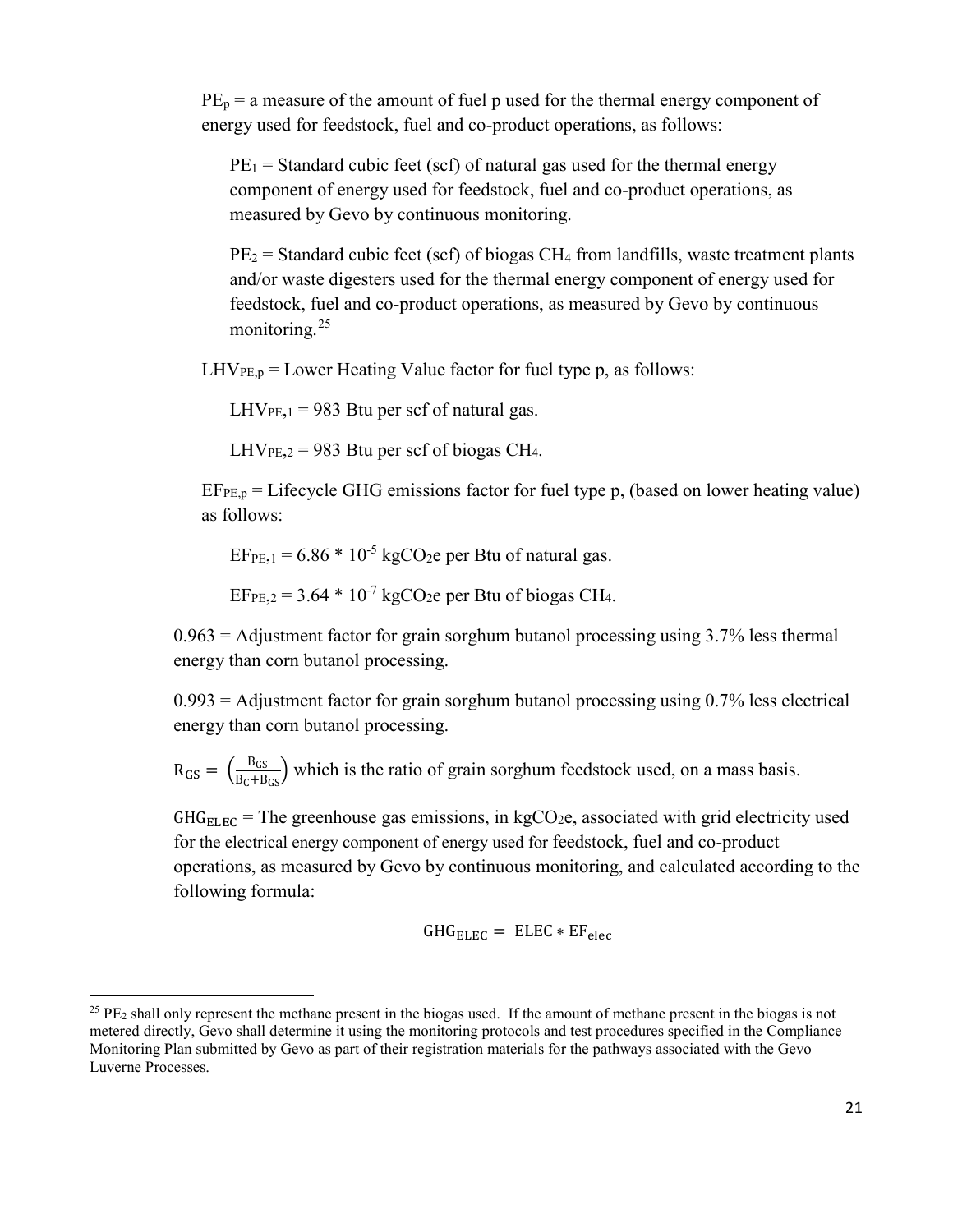Where:

 $\overline{a}$ 

 $ELEC =$  kWh of Grid electricity used for the electrical energy component of energy used for feedstock, fuel and co-product operations, as measured by Gevo by continuous monitoring.[26](#page-23-0)

 $EF_{elec} = 0.750 \text{ kgCO}_2$ e per kWh of grid electricity, based on the United States grid average.

e. For the purposes of section IV.D, for all corn butanol produced by Gevo during a day where Gevo has missing data on any of the factors described in this section, Gevo shall assess the fuel produced on all such days as having lifecycle GHG emissions of 98.2 kgCO2e per mmBtu, $^{27}$  $^{27}$  $^{27}$  and use this value in their calculation of the 365-day rolling average lifecycle GHG emissions.

# **E. Lifecycle GHG Emissions for Butanol Produced Through the Advanced Gevo Luverne Grain Sorghum Process**

Gevo may not generate D-code 5 RINs for grain sorghum butanol produced pursuant to the Advanced Gevo Luverne Grain Sorghum Process unless it can demonstrate through records produced in accordance with 40 CFR 80.1454(b)(3) that are available as of the date of RIN generation and maintained by Gevo for a minimum of five years from the date of RIN generation that all of the grain sorghum butanol produced during the averaging period at the Gevo Luverne facility meets all of the following requirements:

- a. All of the butanol produced at the Gevo Luverne facility was produced by a dry mill process, using only corn starch, grain sorghum, or a combination of corn starch and grain sorghum as feedstocks during the averaging time period.
- b. The grain sorghum butanol 365-day rolling average lifecycle GHG emissions are calculated using the following formula, and do not exceed  $49.10 \text{ kgCO}_2$ e/mmBtu of butanol:

 $LC<sub>GHGGS</sub> = GHG<sub>UGS</sub> + GHG<sub>PGS</sub> + GHG<sub>D</sub>$ 

<span id="page-23-0"></span><sup>&</sup>lt;sup>26</sup> To account for the fact that during some periods, Gevo Luverne may be exporting excess electricity produced via a combined heating and power process to the grid, and during other periods may use electricity from the grid, Gevo Luverne's grid electricity use, ELEC, shall reflect net grid electricity use, calculated as the amount of electricity purchased from the grid minus electricity exported to the grid, as measured through net metering during the averaging period.

<span id="page-23-1"></span><sup>&</sup>lt;sup>27</sup> The value of 98.2 kgCO2e/mmBtu was selected because it is the value for baseline lifecycle GHG emissions from gasoline, as evaluated by EPA for the March 2010 RFS rule. We recognize this is a conservative approach for substituting missing data, and we believe a conservative approach is necessary to eliminate any incentive for parties to fail to collect and document accurate data.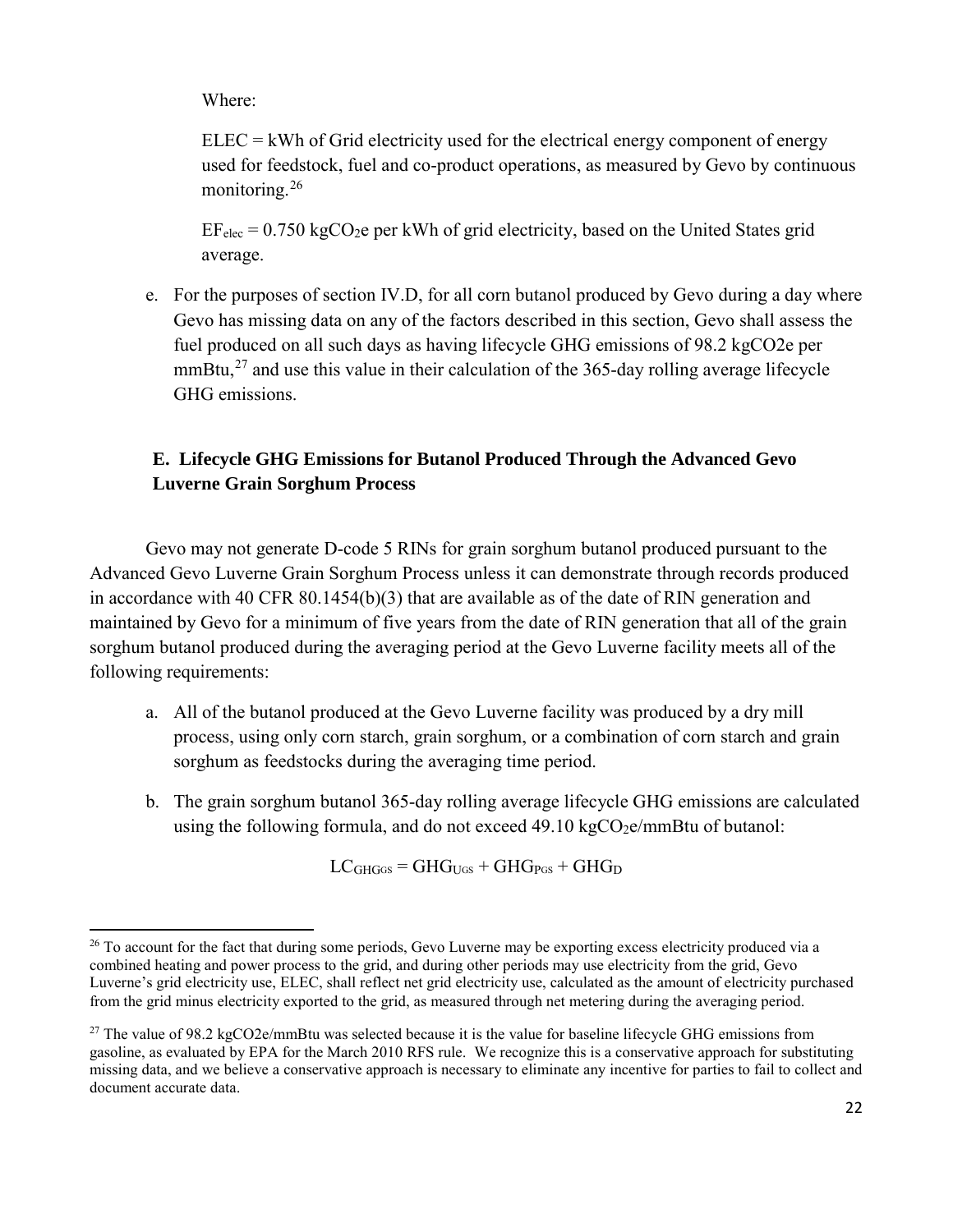Where:

 $LC<sub>GHG</sub>$  = Lifecycle GHG emissions, in kgCO<sub>2</sub>e/mmBtu, of the volume of all grain sorghum butanol produced at the facility during the averaging time period.

 $GHG<sub>UGS</sub> = Upstream GHG emissions, in kgCO<sub>2</sub>e/mmBtu, related to the production and$ transport of the volume of grain sorghum feedstock used to produce all grain sorghum butanol produced at the facility during the averaging time period, calculated per section IV.E.c.

 $GHG<sub>PS</sub>$  = Process GHG emissions, in kgCO<sub>2</sub>e/mmBtu, related to the processes used for conversion of grain sorghum into butanol during the averaging period, including energy used for feedstock, fuel and co-product operations; calculated per section IV.E.d.

GHG<sub>D</sub> is defined in section IV.D.b.

c. For the purposes of the formula in section IV.E.b,  $GHG<sub>Ugs</sub>$  is calculated according to the following formula:

$$
GHG_{U_{GS}} = \frac{8.93 * B_{GS}}{V_S * 0.095 * R_{GS}}
$$

Where:

 $8.93$  = Upstream emissions factor for grain sorghum, in kgCO<sub>2</sub>e per bushel, based on the lifecycle GHG modeling done by EPA for the December 2012 grain sorghum rule.

 $B_{GS}$ ,  $R_{GS}$  and  $V_s$  are defined in section IV.D.c.

0.095 = Energy content of butanol, in mmBtu/gallon (lower heating value of isobutanol).

d. For the purposes of the formula in section IV.E.b,  $GHG_{\text{Pos}}$  is calculated according to the following formula:

$$
GHG_{P_{GS}} = \frac{\frac{GHG_{THERM}}{(0.963 * R_{GS}) + R_C} * (0.963) + \frac{GHG_{ELEC}}{(0.993 * R_{GS}) + R_C} * (0.993)}{V_S * 0.095}
$$

Where the terms are as defined in section IV.D.d

e. For the purposes of Section IV.E, for all grain sorghum butanol produced by Gevo during a day where Gevo has missing data on any of the factors described in this section, Gevo shall assess the fuel produced on all such days as having lifecycle GHG emissions of 98.2 kgCO2e per mmBtu, and use this value in their calculation of the 365-day rolling average lifecycle GHG emissions.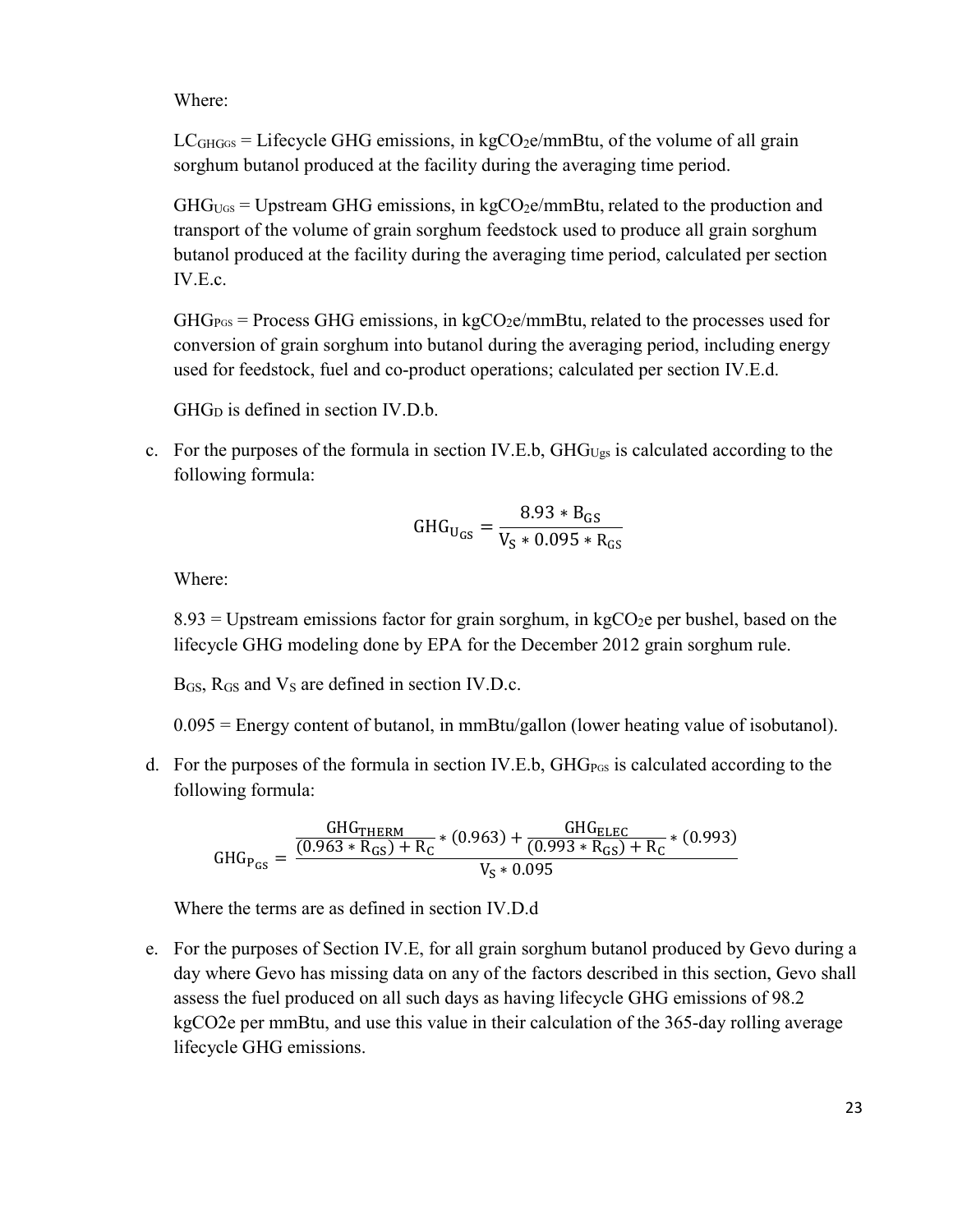# **F. Lifecycle GHG Emissions for Butanol Produced Through the Renewable Gevo Luverne Grain Sorghum Process**

Gevo may not generate D-code 6 RINs for grain sorghum butanol produced pursuant to the Renewable Gevo Luverne Grain Sorghum Process unless it can demonstrate through records produced in accordance with 40 CFR 80.1454(b)(3) that are available as of the date of RIN generation and maintained by Gevo for a minimum of five years from the date of RIN generation that all of the grain sorghum butanol produced during the averaging period at the Gevo Luverne facility meets all of the following requirements:

- a. All of the butanol produced at the Gevo Luverne facility was produced by a dry mill process, using only corn starch, grain sorghum, or a combination of corn starch and grain sorghum as feedstocks during the averaging time period.
- b. The grain sorghum butanol 365-day rolling average lifecycle GHG emissions are calculated according to the formula in section IV.E.b, and do not exceed 78.6 kgCO2e/mmBtu of butanol $^{28}$  $^{28}$  $^{28}$
- c. For the purposes of section IV.F, for all grain sorghum butanol produced by Gevo during a day where Gevo has missing data on any of the factors described in this section, Gevo shall assess the fuel produced on all such days as having lifecycle GHG emissions of 98.2 kgCO2e per mmBtu, and use this value in their calculation of the 365-day rolling average lifecycle GHG emissions.

# **G. Recordkeeping**

In addition to the specific record keeping requirements stated at 40 CFR 80.1454(b)(3)(i)-(xii), the following records related to the generation and assignment of RINs must be produced and maintained pursuant to 40 CFR 80.1454(b)(3) when Gevo generates RINs for butanol produced through the Gevo Luverne Processes.

a. Records documenting the data required to calculate lifecycle GHG emissions per the requirements specified in sections IV.D, IV.E and IV.F, and which are collected in accordance with the Compliance Monitoring Plan described in section IV.B.a. This includes comprehensive and reliable information with respect to the amount of feedstock and energy used and the amount of fuel produced, such as meter readings and energy bills

<span id="page-25-0"></span> $\overline{a}$ <sup>28</sup> The statutory petroleum gasoline baseline estimated for the March 2010 RFS final rule was  $98.2 \text{ kgCO}_2$ e/mmBtu. Fuel meeting the twenty percent lifecycle GHG reduction threshold produces 78.6 kgCO<sub>2</sub>e/mmBtu or less.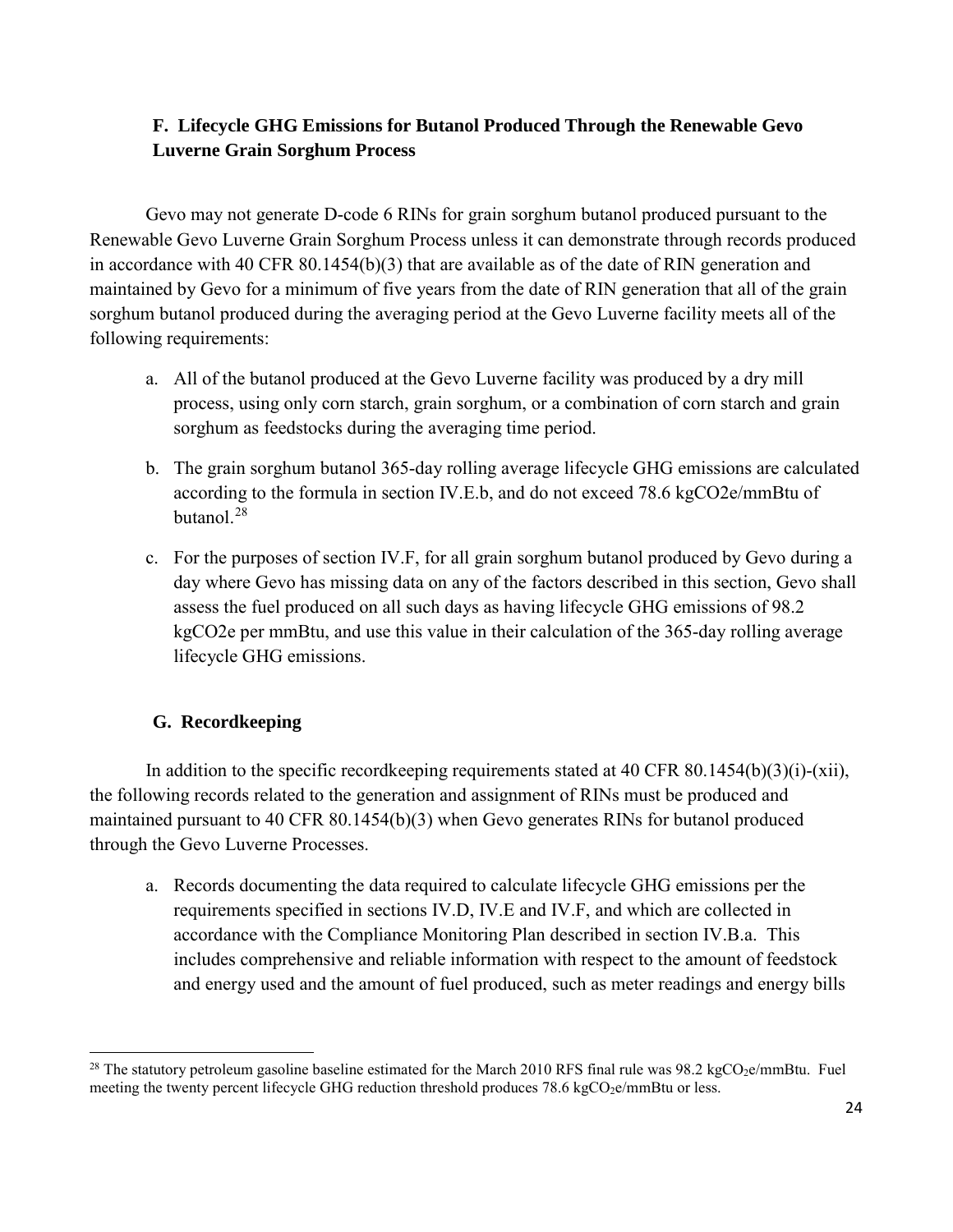that span the entire averaging time period for each instance that RINs are generated for butanol produced through the Gevo Luverne Processes.

b. Records presenting accurate calculations verifying compliance with the applicable lifecycle GHG reduction requirements on a 365-day rolling average basis in accordance with sections IV.D, IV.E, and IV.F that are prepared on each day that RINs are generated for butanol produced through the Gevo Luverne Processes. The information must include identifiable unique references to all documents and metering data used in the calculations.<sup>[29](#page-26-0)</sup>

## **H. Reporting**

 $\overline{a}$ 

As part of the quarterly RIN generation reports required under 40 CFR 80.1451(b), Gevo shall submit to EPA the information identified in section IV.G.b of this document that was prepared during the relevant quarter.  $30$ 

## **I. Additional Conditions**

The authority for Gevo to generate RINs for butanol produced pursuant to the Gevo Luverne Processes is expressly conditioned on Gevo satisfying all of the following additional conditions.

 For any biogas energy used for feedstock, fuel and co-product operations, the biogas shall be from landfills and/or waste digesters,  $31$  and Gevo must satisfy the requirements specified at 40 CFR 80.1426(f)(12)(i) and/or (ii), as applicable, of the RFS regulations.<sup>[32](#page-26-3)</sup>

Gevo may not generate RINs for butanol produced through the Gevo Luverne Processes if Gevo fails to comply with any of the conditions in this section IV. However, this does not prevent Gevo from generating RINs for fuel produced pursuant to any of the pathways specified in Table 1 to 40 CFR 80.1426, to the extent that Gevo is authorized to do so under applicable regulations.

<span id="page-26-0"></span><sup>&</sup>lt;sup>29</sup> The EPA has provided spreadsheets on its website to help ethanol producers understand the correct calculation of 365day rolling average lifecycle GHG emissions. A spreadsheet has been modified for butanol and provided to Gevo. The modified spreadsheet can also be used for recordkeeping.

<span id="page-26-1"></span><sup>&</sup>lt;sup>30</sup> Since the information prepared pursuant to section IV.G.b must be included in the Gevo quarterly RIN generation reports to EPA, it follows that this information is subject to attest engagement requirements pursuant to 80.1464(b).

<span id="page-26-2"></span><sup>&</sup>lt;sup>31</sup> For purposes of this condition, biogas from waste digesters includes biogas from municipal wastewater treatment facility digesters, agricultural digesters and separated MSW digesters, and biogas from other waste digesters, and excludes biogas from digesters that process any portion of Gevo Luverne's DGS stream, such as syrup removed from the DGS stream. <sup>32</sup> For clarity, although 40 CFR 80.1426(f)(12) says "For purposes of Table 1 of this section..." and the Gevo Luverne Processes do not appear in Table 1 to 40 CFR 80.1426, here we are referencing the requirements at 40 CFR

<span id="page-26-3"></span> $80.1426(f)(12)(i)$  and/or (ii), as applicable, and making them conditions for Gevo's authority to generate RINs for butanol produced pursuant to the Gevo Luverne Processes.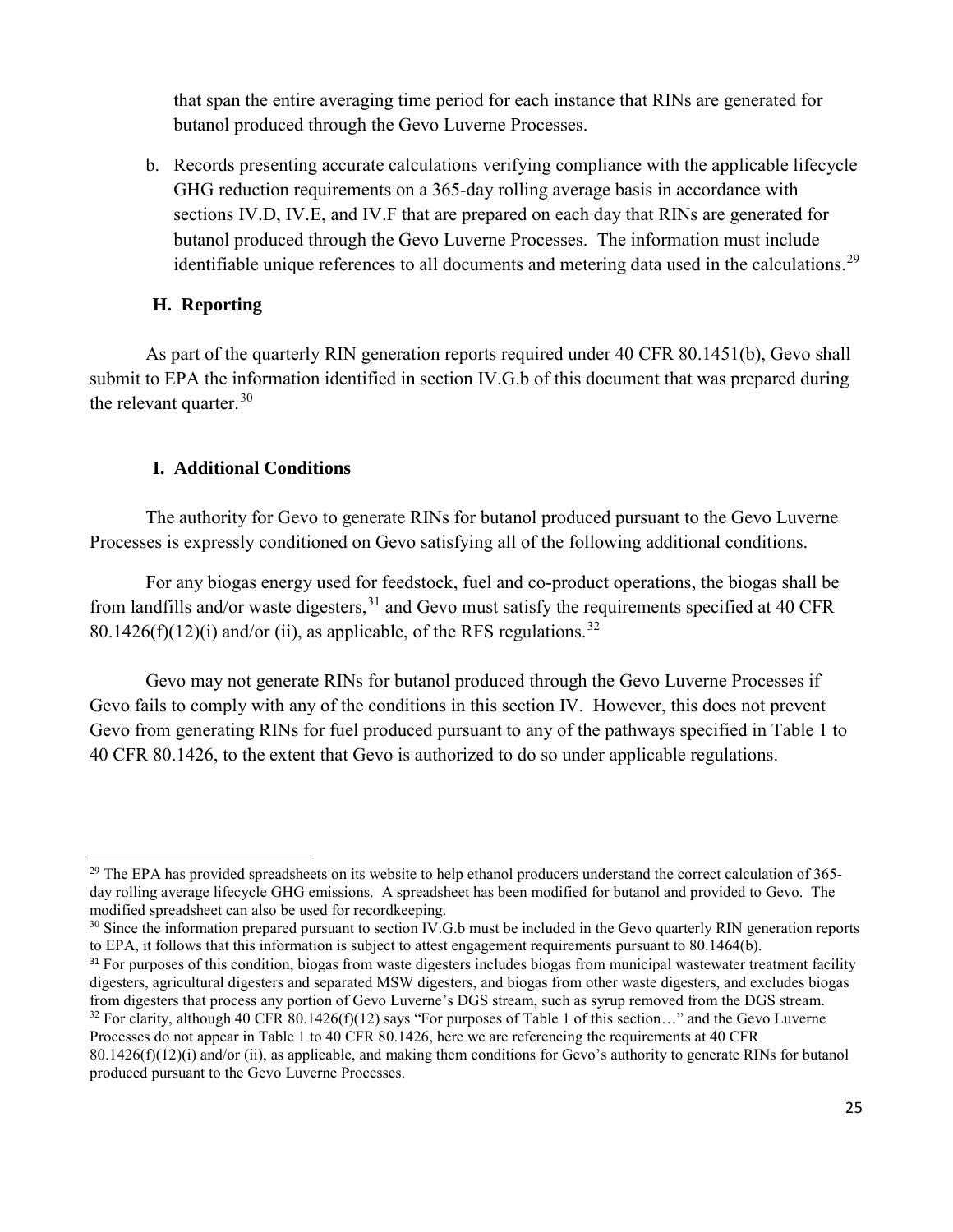Per the existing RFS regulations, if Gevo generates D-Code 6 RINs for butanol made from corn starch or grain sorghum feedstock and also generates D-Code 5 RINs for corn starch or grain sorghum butanol, the appropriate subparagraphs of 40 CFR 80.1426(f)(3) shall be used to allocate RINs.

EPA may modify the conditions specified above, as it deems necessary and appropriate to ensure that butanol produced pursuant to the Gevo Luverne Processes achieves the required lifecycle GHG reductions, including to make the conditions align with any future changes to the RFS regulations. If EPA makes any changes to the conditions noted in this document for fuel produced pursuant to the Gevo Luverne Processes, EPA will explain such changes in a public determination letter, similar to this one, and specify in that letter the effective date for any such changes.

#### **V. Public Participation**

As part of the March 2010 RFS rule, we took public comment on our lifecycle assessment of the corn starch butanol pathways listed in Table 1 to 40 CFR 80.1426, including all models used and all modeling inputs and evaluative approaches. As part of the December 2012 grain sorghum rule, we took public comment on the grain sorghum ethanol pathway listed in Table 1 to 40 CFR 80.1426. In the March 2010 RFS rule, we also acknowledged that it was unlikely that our final regulations would address all possible qualifying fuel production pathways, and we took comment on allowing the generation of RINs using a temporary D-code in certain circumstances while EPA was evaluating such new pathways and updating its regulations. After considering comments, we finalized the current petition process, where we allow for EPA approval of certain petitions without going through additional notice and public comment if we can do so as a reasonably straightforward extension of prior analyses, whereas notice and public comment would be conducted to respond to petitions requiring significant new analysis and/or modeling. *See* 75 FR 14797 (March 26, 2010).

In the Pathways II proposed rule, EPA proposed a new pathway for advanced butanol from corn starch, based in part on information provided in an earlier petition from Gevo. EPA's proposal included an analysis which showed that fuels produced under these pathways could meet the 50 percent GHG emissions reduction threshold necessary to qualify as advanced biofuel under certain limits on process energy use. In response to the Pathways II proposed rule, EPA received a number of comments supporting our analysis, as well as comments that raised concerns about the analysis. EPA has not yet taken final action with respect to that proposed advanced butanol pathway. Gevo has since modified their proposed production process, and the current petition reflects these modifications. We are addressing all of the comments received on the Pathways II proposed rule that are relevant to Gevo's updated petition in a separate, attached memorandum.

In responding to the petition submitted by Gevo, we have relied on the corn starch butanol modeling that we conducted for the March 2010 RFS rule, and have simply adjusted the analysis to account for the specific production process used by Gevo Luverne. We relied on the same agricultural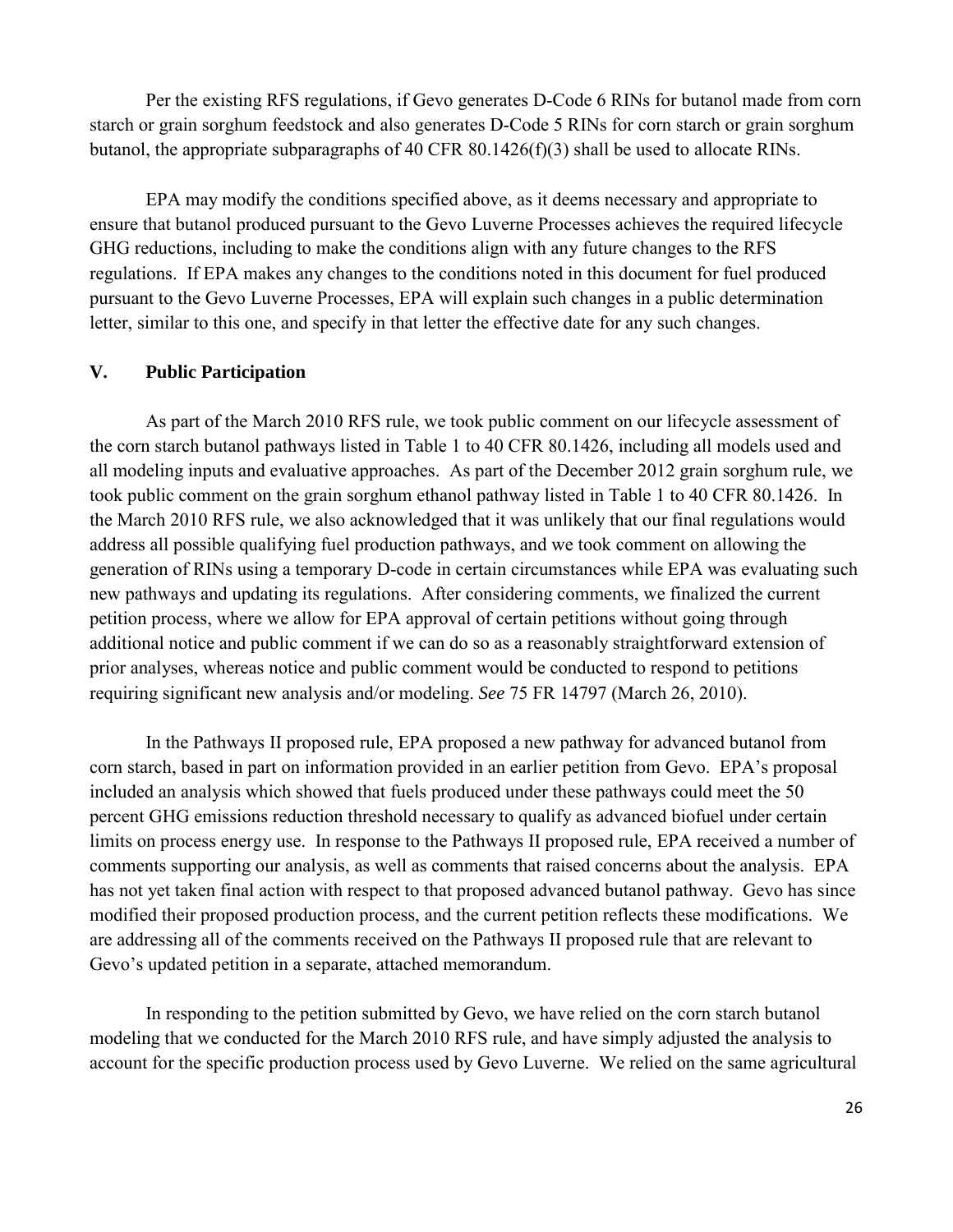sector modeling (FASOM and FAPRI results) that was conducted and commented on as part of the March 2010 RFS rule to represent feedstock production. This also includes use of the same emission factors and types of emission sources that were used in the March 2010 RFS rule analysis. Our analysis of the Gevo petition also relied on certain aspects of the modeling and analysis completed for the December 2012 grain sorghum rule, which sought and addressed public comments through a rulemaking process. Thus, the fundamental analyses relied on for this decision have already been made available for public comment as part of the March 2010 RFS, December 2012 grain sorghum, and Pathways II proposed rules. Our approach today is also consistent with our description of the petition process in the preamble to the March 2010 RFS rule. Our evaluation in response to the petition is a logical extension of analyses already conducted for the March 2010 RFS, December 2012 grain sorghum, and Pathways II proposed rules.

## **VI. Conclusion**

Based on our assessment of the information provided in the Gevo petition, butanol produced from corn starch feedstocks through the Advanced Gevo Luverne Corn Process and butanol produced from grain sorghum feedstocks through the Advanced Gevo Luverne Grain Sorghum Process can, under certain conditions, meet the lifecycle GHG reduction requirements to qualify for D-code 5 RINs. Furthermore, based on our assessment of the information provided in the Gevo petition, butanol produced from grain sorghum feedstocks through the Renewable Gevo Luverne Grain Sorghum Process can, under certain conditions, meet the lifecycle GHG reduction requirements to qualify for Dcode 6 RINs. This document specifies the conditions designed to ensure that RINs are generated for butanol produced pursuant to the Gevo Luverne Processes only if the butanol satisfies the required lifecycle GHG reduction requirements specified in the CAA. To qualify for RINs, the fuel must also meet other applicable requirements specified in the CAA and EPA implementing regulations, including being produced from renewable biomass, and for use as transportation fuel, heating oil or jet fuel.

This approval applies specifically to the Gevo Luverne facility and to the processes, materials used, fuel and co-products produced, and energy sources as outlined and described in the Gevo petition. This approval is effective as of signature date. RINs may only be generated for butanol produced pursuant to the Gevo Luverne Processes that is produced after the date of activation of Gevo's registration for these pathways.

The OTAQ Reg: Fuels Programs Registration and OTAQEMTS: OTAQ EMTS Application (OTAQ Reg and EMTS) will be modified to allow Gevo to register and generate D-code 5 RINs for the production of butanol from corn starch feedstocks using a production process of "Advanced Gevo Luverne Corn Process" and the generation of D-code 5 RINs for the production of butanol from grain sorghum feedstocks using a production process of "Advanced Gevo Luverne Grain Sorghum Process." OTAQ Reg and EMTS will also be modified to allow Gevo to register and generate D-code 6 RINs for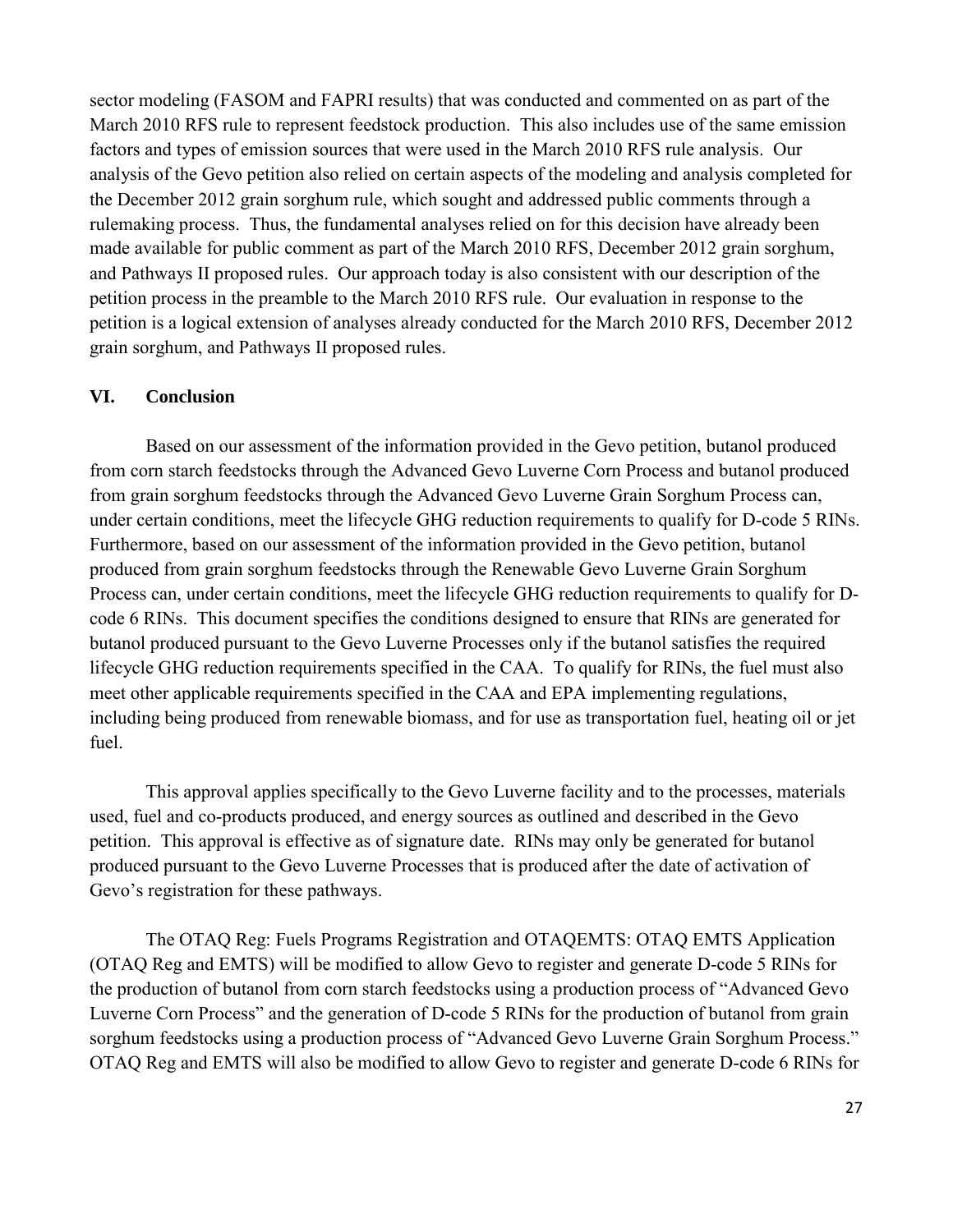the production of butanol from grain sorghum feedstock using a production process of "Renewable Gevo Luverne Grain Sorghum Process." This document has no impact on the ability of Gevo to use OTAQ Reg and EMTS to register and generate D-code 6 RINs for butanol produced using any of the pathways specified in Table 1 to 40 CFR 80.1426.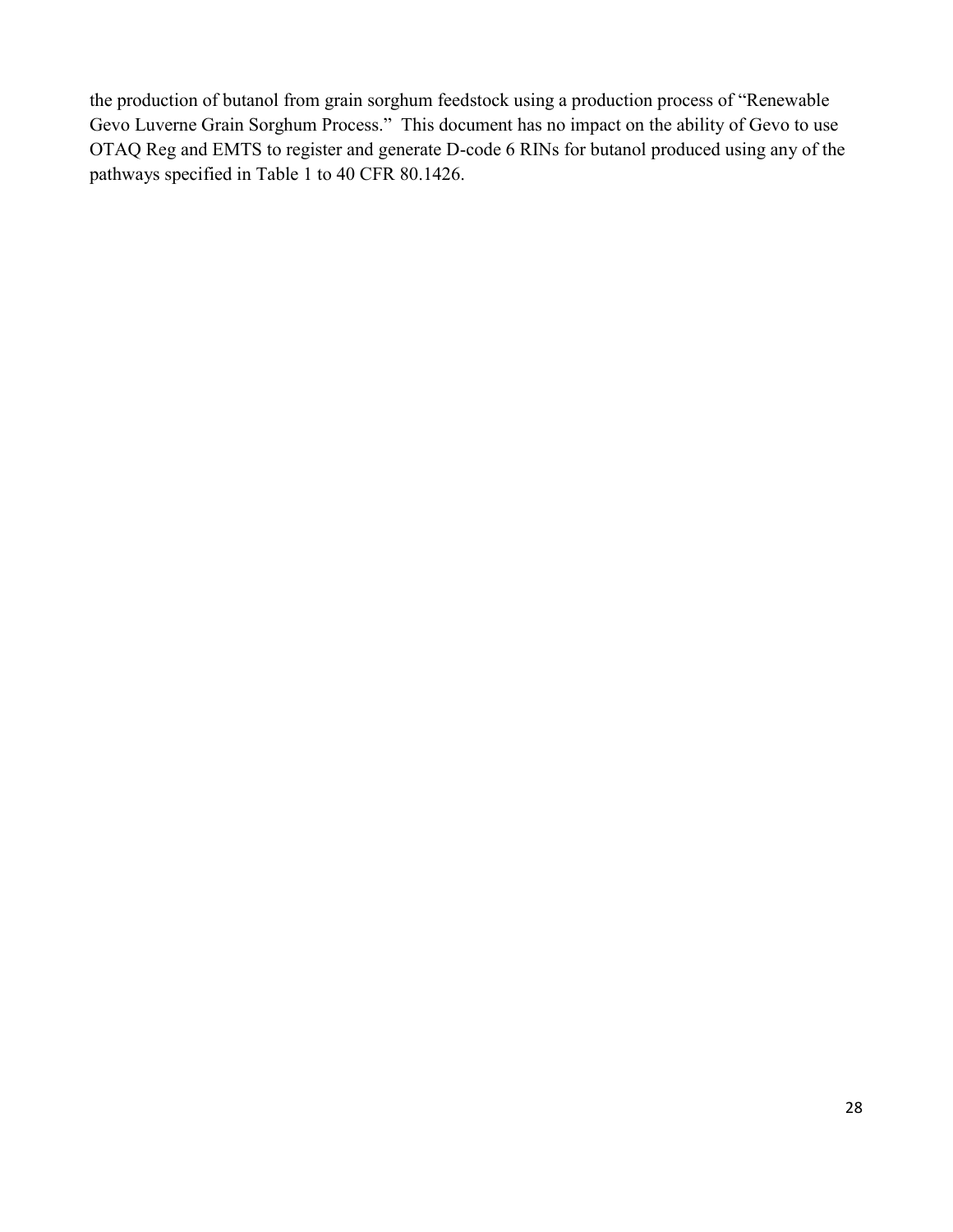#### **Response to Comment Memorandum to Accompany EPA Response to Gevo, Inc. Request for Fuel Pathway Determination under the RFS Program**

**Summary:** Gevo petitioned EPA under the RFS program to approve the generation of advanced biofuel (D-code 5) RINs for butanol produced from corn starch and grain sorghum. The company intends to produce butanol through a dry mill process at their production facility in Luverne, MN. The attached document "EPA Response to Gevo, Inc. Request for Fuel Pathway Determination under the RFS Program" (the "Gevo determination") describes the data submitted by Gevo, the analysis conducted by the EPA, and our determination of the lifecycle GHG emissions associated with the fuel production pathways described in the Gevo petition.<sup>1</sup>

In a June 2013 Notice of Proposed Rulemaking (78 FR 36042) (the "Pathways II proposed rule"), EPA proposed a new pathway for advanced butanol from corn starch, based in part on information provided in an earlier petition from Gevo. EPA's proposal included an analysis which showed that fuels produced under this pathway could meet the 50 percent GHG emissions reduction threshold necessary to qualify as advanced biofuel with certain limits on process energy use. In response to the Pathways II proposed rule, EPA received a number of comments supporting our analysis, as well as comments that raised concerns about the analysis. To date, EPA has not acted to finalize the generally applicable proposed advanced butanol pathway. In this document, we are addressing all of the comments received on the butanol proposal that are relevant to the Gevo determination.

## **Comments on the use of the upstream corn GHG factor**

 $\overline{a}$ 

Comments: In the corn ethanol analysis for the final rule published on March 26, 2010 (75 FR 14670) ("the March 2010 RFS rule"), EPA analyzed the GHG impacts associated with the difference between a 13.4 billion gallon baseline ethanol scenario compared to a 15 billion gallon corn ethanol scenario. In this analysis, EPA projected approximately 960 million bushels of corn (assuming 56 pounds per bushel at 15.5 percent moisture) would be used to produce the 2.6 billion additional gallons of ethanol (based on a yield of 2.71 gallons per bushel). The Forest and Agricultural Sector Optimization Model (FASOM) and Food and Agricultural Policy Research Institute (FAPRI) models were used to calculate GHG emissions from feedstock production for that amount of corn. The FASOM and FAPRI agricultural sector GHG results can be divided by the total amount of corn required to get emissions per bushel of corn used for ethanol production. For the modeled scenario we estimated lifecycle GHG emissions of 9.73  $kgCO<sub>2</sub>e$  per bushel of corn used for ethanol production. This includes the upstream emissions associated with producing the corn feedstock and transporting it to the ethanol production

<sup>1</sup> Definitions and other terminology used in the Gevo determination document are incorporated by reference into this response to comment document.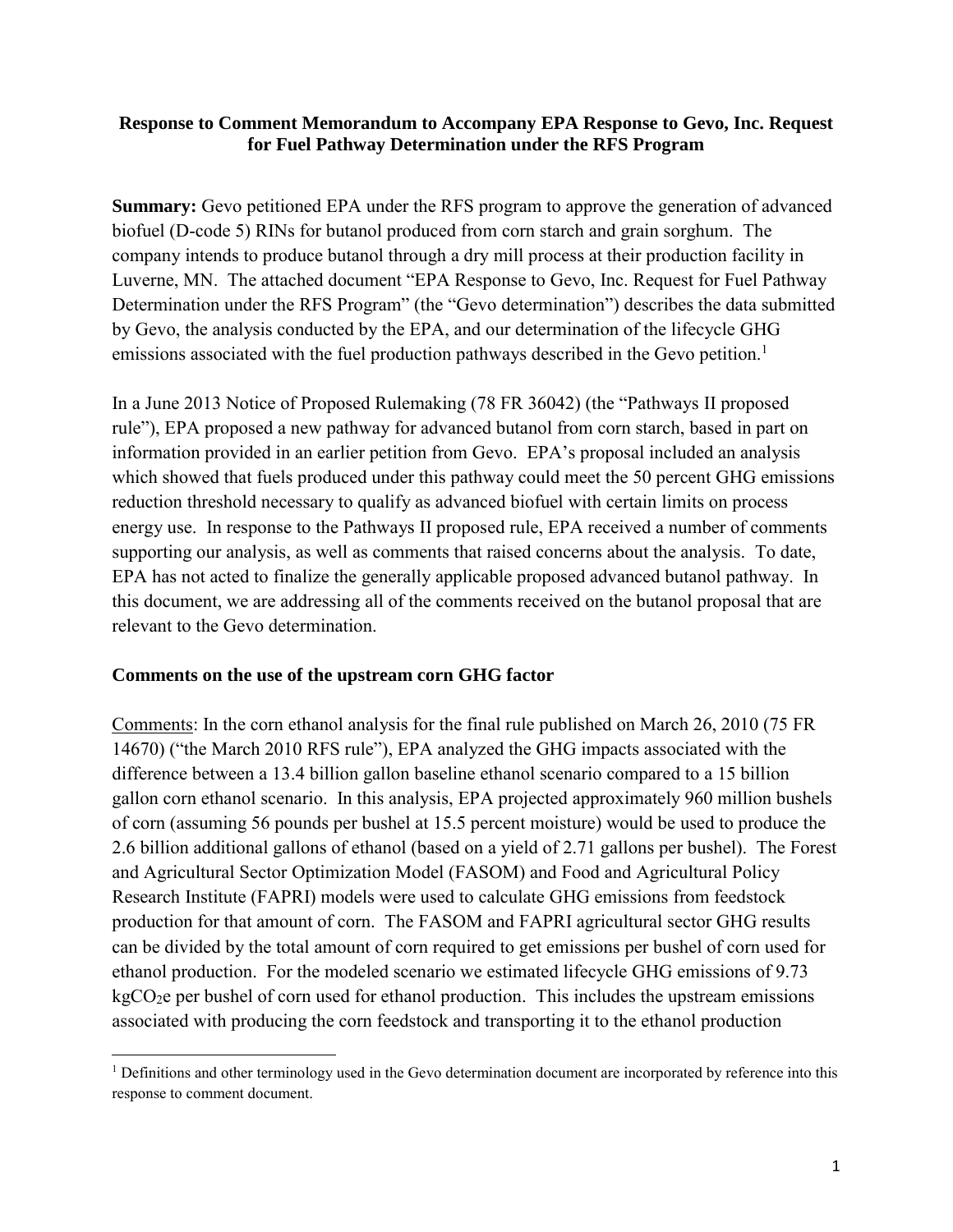facility, and also includes significant direct and indirect emissions (such as emissions from land use change) that occur upstream from the ethanol production. In the Pathways II proposed rule, EPA proposed to use the same upstream GHG factor developed for ethanol for the corn butanol determination.

We received comments indicating that it is not appropriate to use the upstream corn GHG factor from the corn ethanol analysis for corn butanol because the production of corn butanol could expand the use of corn beyond the 15 billion gallons scenario assumed in the March 2010 RFS rule analysis. The commenters suggested that if corn butanol were qualified as an advanced biofuel it would increase the use of corn starch for biofuel. For this reason they suggested it was improper to qualify corn starch-based butanol as an advanced biofuel without doing a new analysis of the land use impacts associated with increased corn starch used for biofuels.

Commenters assumed that the statutory volumes for advanced biofuels would be maintained through 2022, but that cellulosic fuels would only provide a small portion of the advanced mandate. Under these assumptions they determined that between 8 and 15 billion ethanolequivalent gallons of corn butanol could be used to fill the gap in the advanced mandates. Based on those assumptions, between 3 and 5.5 billion bushels of corn would be needed to produce the additional butanol. They indicated that such an expansion of the use of corn for fuels would have very large negative consequences for competing users of corn and agricultural land and accelerate deforestation globally.

Response: EPA believes it is appropriate to use the upstream GHG values for corn ethanol estimated as part of the March 2010 RFS rule for evaluating the GHG impacts associated with corn butanol production through the Advanced Gevo Luverne Corn Process. This approach is consistent with the conventional corn butanol pathway that was developed as part of the March 2010 RFS rule. For the March 2010 RFS rule we evaluated the lifecycle GHG emissions associated with producing corn starch into butanol. The emissions associated with the production of corn for the butanol pathway was assumed to be the same as for ethanol production and based on the same agricultural sector modeling used in the corn ethanol analysis. However, the results were scaled based on the yield of butanol produced. Corn ethanol was assumed to have a processing yield of 2.71 gal/bu and an energy content of 76,000 Btu/gal which results in an overall energy yield of 206,280 Btu/bu. Corn butanol was assumed to have a slightly lower processing yield of 2.12 gal/bu but a higher energy content of 99,827 Btu/gal for an overall energy yield of 212,153 Btu/bu. Therefore, on a per Btu produced basis corn butanol was found to have slightly lower emissions compared to corn ethanol. Based on this evaluation, in the March 2010 RFS rule EPA approved a pathway for butanol produced from corn starch to qualify for D-code 6 RINs.

EPA does not believe that approving the generation of D-code 5 RINs for corn butanol produced through the Advanced Gevo Luverne Corn Process will materially affect the amount of corn used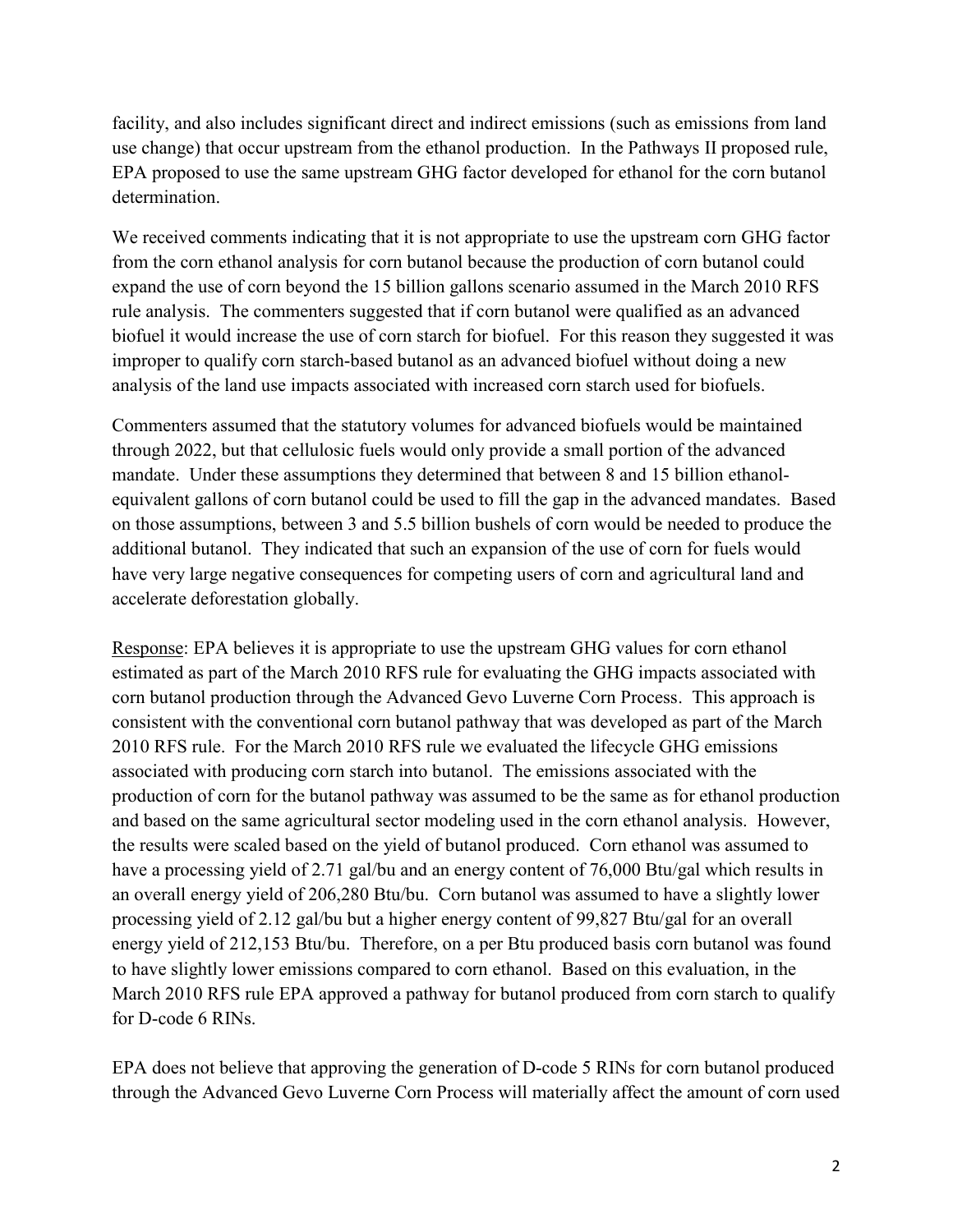for biofuels and modeled as part of the March 2010 RFS rule. The Gevo Luverne facility was originally a corn ethanol plant that has been retrofitted to produce isobutanol. Therefore, it is unlikely that the amount of corn used to produce biofuels will be significantly larger as a result of approving the pathway associated with the Advanced Gevo Luverne Corn Process. Furthermore, this approval is limited to one specific facility, limiting the scope of production and the potential for expansion.

In general we believe it is appropriate to use the upstream GHG emission value for corn modeled as part of the March 2010 RFS rule for our evaluation of butanol produced through the Advanced Gevo Luverne Corn Process as this pathway will not significantly impact the amount of corn starch used for biofuel beyond what would be used in the absence of this determination. EPA intends to further evaluate this issue if multiple butanol facilities are approved in the future.

Although the commenters did not address grain sorghum, we note that, for similar reasons as explained above for corn, we believe it is appropriate to use the upstream GHG emissions value for grain sorghum modeled as part of the final rule published on December 17, 2012 (77 FR 74592) (the "December 2012 grain sorghum rule") for our evaluation of grain sorghum butanol produced through the pathways associated with the Gevo Luverne Processes as these pathways will not significantly impact the amount of grain sorghum used for biofuel beyond what would be used in the absence of this determination.

## **Comments on postponing analysis of corn butanol as an advanced biofuel**

Comments: Some commenters indicated that the volumes modeled in the lifecycle analysis (particularly for indirect land use change emissions) were based on a compliance scenario for 2022, laid out in the March 2010 RFS rule, that does not foresee any corn starch butanol used as an advanced biofuel. They suggest that until EPA provides an updated compliance scenario, it is hard to make reasonable projections about what the land use impacts of bio-butanol qualified as an advanced biofuel will be. Commenters recommended that EPA postpone the consideration of corn starch butanol as an advanced biofuel until EPA has proposed and finalized renewable volume obligations through the year 2022.

Response: EPA does not believe it is appropriate to postpone a determination on butanol produced through the Advanced Gevo Luverne Corn Process until EPA finalizes the renewable volume obligations through 2022. When we analyzed the 2022 compliance scenario in the March 2010 RFS rule (also known as the "Control Case"), we did not claim that these volumes would be the exact mix of fuels that would help to meet the standards. Since March 2010, we have continued to approve new fuel pathways, which provides industry more options for meeting the volume standards. Even if the mix of fuels actually used to meet the standards are different than what was in our Control Case, we still believe our lifecycle GHG analyses for individual fuel pathways are applicable. As described in the previous section, we also believe it is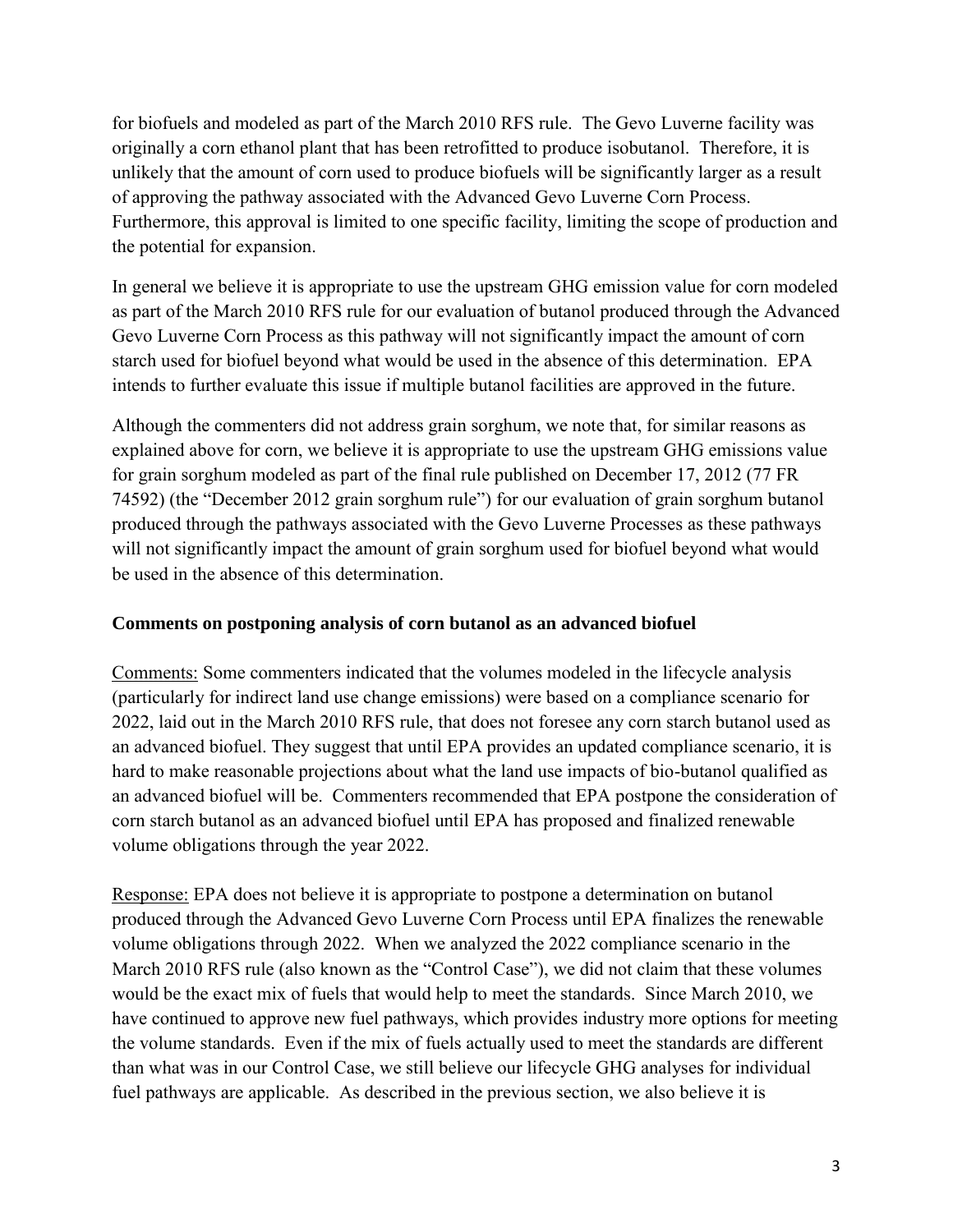reasonable to apply the upstream GHG values from corn ethanol to corn butanol, since the upstream impacts are likely to be the same whether the finished fuel is ethanol or butanol, and because approving a pathway for butanol produced through the Advanced Gevo Luverne Corn Process will not significantly impact the amount of corn starch used for biofuel.

Although the commenters did not address grain sorghum, for similar reasons as explained above for corn, we do not believe it is appropriate to postpone a determination on grain sorghum butanol produced through the Gevo Luverne Processes until EPA finalizes the renewable volume obligations through 2022

## **Comments on the co-product electricity tracking and amount produced**

Comments: The Pathways II proposed rule butanol pathway had a provision that specified that in order to qualify for D-code 5 RINs the butanol facility would have to use combined heat and power (CHP) to produce a certain amount of excess electricity for export to the grid, and assigned a co-product GHG credit for this excess electricity production. The onsite emissions associated with electricity production were accounted for in the facility energy use, and the coproduct credit for the excess electricity was accounted for by assuming the excess electricity offset average grid electricity production and resulted in associated GHG emissions reductions.

Commenters suggested that if the excess electricity was not tracked properly the GHG reductions would not be as much as indicated. They said for example that ensuring that all fuel produced met the GHG reduction requirements at all times and generated valid RINs would be very sensitive to plant operations and production of fuel.

One commenter was also concerned that such a specification would allow the standard to be met by installing more heat and power capacity than the plant needed, and exporting excess electricity sufficient to meet the standard. They indicated that in such a case the electricity is not really a co-product of the biofuel production but rather, an auxiliary process designed merely to nominally meet the GHG standard (an issue in lifecycle analysis often referred to as "gearing").

Response: Our evaluation of the butanol pathways associated with the Gevo Luverne Processes includes credit associated with exported electricity production; however, it does not rely on the specific electricity export provision that was outlined in the Pathways II proposed rule and therefore does not involve the tracking concerns that commenters raised with that provision. Rather, this decision allows Gevo to generate RINs for butanol produced pursuant to the Gevo Luverne Processes if Gevo satisfies a number of conditions specified in the Gevo determination. The Gevo determination includes the condition that Gevo will have to monitor and keep daily records on all of their feedstock use, energy use, and fuel production volumes, to demonstrate their process efficiency and compliance with the GHG reduction thresholds on an ongoing basis. Thus, Gevo will have to produce and export a quantity of electricity necessary to meet the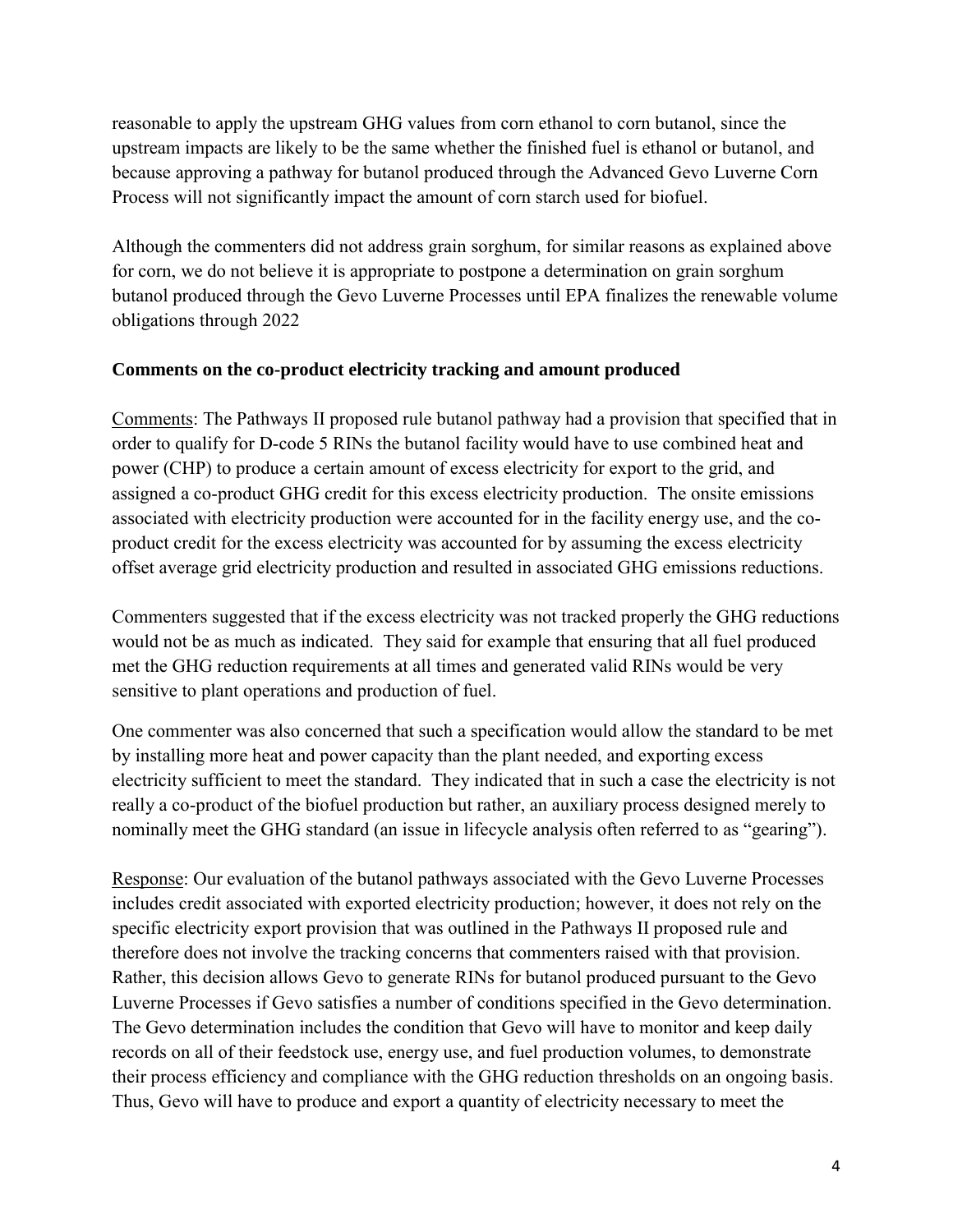applicable lifecycle GHG thresholds. We believe these conditions address the comments on the Pathways II rule associated with concerns regarding proper tracking of exported electricity.

The concerns raised by commenters about gearing are addressed mainly through the provisions for excess electricity stated in the Gevo determination. We specify that if Gevo wishes to take credit for any exported electricity it must be the result of CHP. We also specify in the definition of "energy used for feedstock, fuel and co-product operations" and the conditions regarding calculation of a 365-day rolling average of lifecycle greenhouse gas emissions, that all energy used by Gevo to make electricity, whether used on site or exported, must be counted in the calculation of its 365-day rolling average lifecycle emission.

Furthermore, use of a natural gas-fired turbine to generate electricity would result in roughly the same amount of GHG emissions as the grid average used in EPA's evaluation, $<sup>2</sup>$  so there would</sup> be little GHG credit associated with it. Generating electricity from lower GHG-sources, such as landfill biogas, just to reduce the GHG emissions attributed to butanol, and thus qualify the butanol for RINs, is not expected to be cost effective (even with revenue from the sale of electricity). Thus, we believe that the conditions specified in the Gevo determination, together with the expected cost associated with generating electricity from low GHG-sources, sufficiently address or mitigate the concern raised by the commenters on the Pathways II proposed rule regarding EPA's evaluation of excess electricity credits in the lifecycle GHG calculations for butanol.

## **Comments on the heating value of butanol**

 $\overline{\phantom{a}}$ 

Comments: The Pathways II proposed rule pathway for butanol relied on a lower heating value (LHV) for butanol of 99,837 Btu/gal. This value was based on the GREET model,<sup>3</sup> and was also used in the March 2010 RFS rule butanol analysis. However, in the Pathways II proposed rule we specifically solicited comments on the most appropriate LHV energy content assumption to use for butanol. We indicated that differences in the measurement of the energy content of butanol can occur for a number of reasons including variations amongst isomers (t-butanol, nbutanol, isobutanol, and sec-butanol), and differences in testing methodologies. The Pathways II proposed rule sought comment on whether there are any reasons why EPA should change its assumptions and use a different energy content of butanol.

<sup>&</sup>lt;sup>2</sup> The U.S. grid electricity GHG factor used by EPA includes all sources of electricity production including coal, natural gas, nuclear, and renewables. When the GHG emissions from all these sources are combined and averaged over the total amount of electricity produced it results in a GHG/kWh factor that is roughly equivalent to producing electricity from natural gas.

<sup>&</sup>lt;sup>3</sup> The GREET value is based on: Guibet, J.-C., 1997, Carburants et Moteurs: Technologies, Energie, Environnement, Publication de l'Institut Franc¸ais du Pe´trole, ISBN 2–7108–0704–1.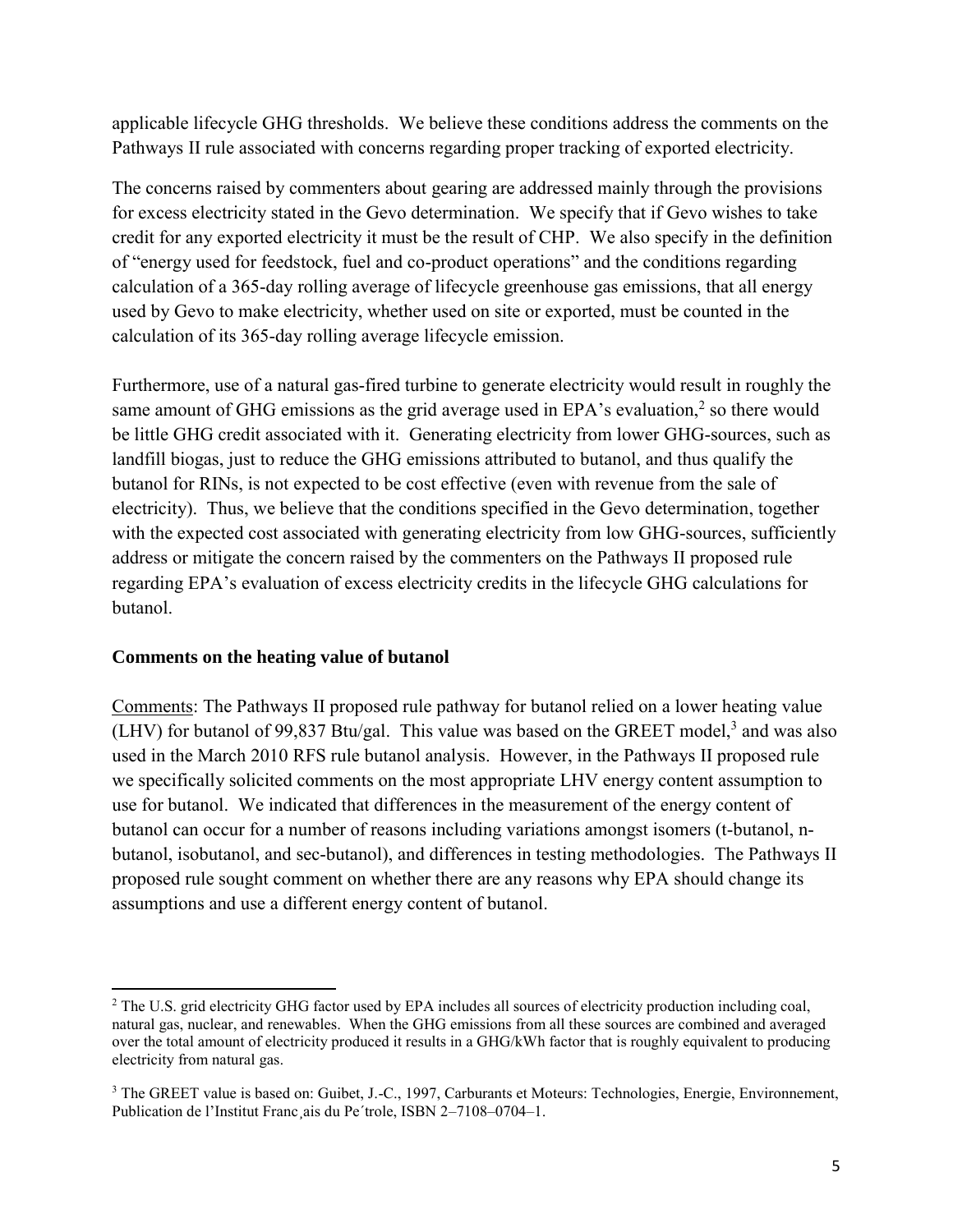We did receive one comment on the appropriate LHV to use including several references that indicated the proposed value may have been high. The commenter referenced values ranging from 93,500 to 96,763 Btu/gal LHV but without specific references to which isomer those values considered or what the exact appropriate value to use would be.

Response: As indicated in the Pathways II proposed rule, one of the biggest factors when determining a heating value for butanol is the variation among the four butanol isomers (tbutanol, n-butanol, isobutanol, and sec-butanol) as they all have slight variation in their LHV. Therefore, we did a further evaluation of heating values associated with the different butanol isomers. This involved considering the enthalpy of combustion of the different isomers,<sup>4</sup> and then adjusting that to a lower heating value. These can then be converted to a per gallon basis using an assumed density.<sup>5</sup> The following table has representative lower heating values for the different butanol isomers developed based on these calculations.

| <b>Butanol</b> | LHV       |  |
|----------------|-----------|--|
| Isomer         | (Btu/gal) |  |
| n-Butanol      | 96,715    |  |
| Sec-Butanol    | 95,870    |  |
| Isobutanol     | 95,596    |  |
| Tert-butanol   | 93,450    |  |

These values line up with the range specified by the commenter and also indicate that the LHV used in the Pathways II proposed rule was likely high. The average of these values is 95,408, which can be rounded to 95,000.

Therefore, based on the published data we used a LHV of 95,000 Btu/gal in our evaluation of butanol produced through the Gevo Luverne Processes. Also, as specified in the Gevo determination, Gevo shall also use this LHV in their ongoing calculations of the 365-day rolling average lifecycle GHG emissions associated with the butanol produced by Gevo Luverne. We believe this is a reasonable and conservative approach based on available information.

The LHV of butanol is also important for setting an equivalence value (EV) for the fuel. The EV represents the amount of RINs that can be generated per gallon and is based in part on the heating value of the fuel in relation to the heating value of ethanol. Currently 40 CFR 80.1415 of

 $\overline{\phantom{a}}$ 

<sup>4</sup> See the National Institute of Standards and Technology (NIST) Chemistry WebBook, NIST Standard Reference Database Number 69. http://webbook.nist.gov/chemistry/

<sup>5</sup> See the International Energy Agency's (IEA) transportation related Implementing agreement on Advanced Motor Fuels (AMF). http://www.iea-amf.org/content/fuel\_information/butanol/properties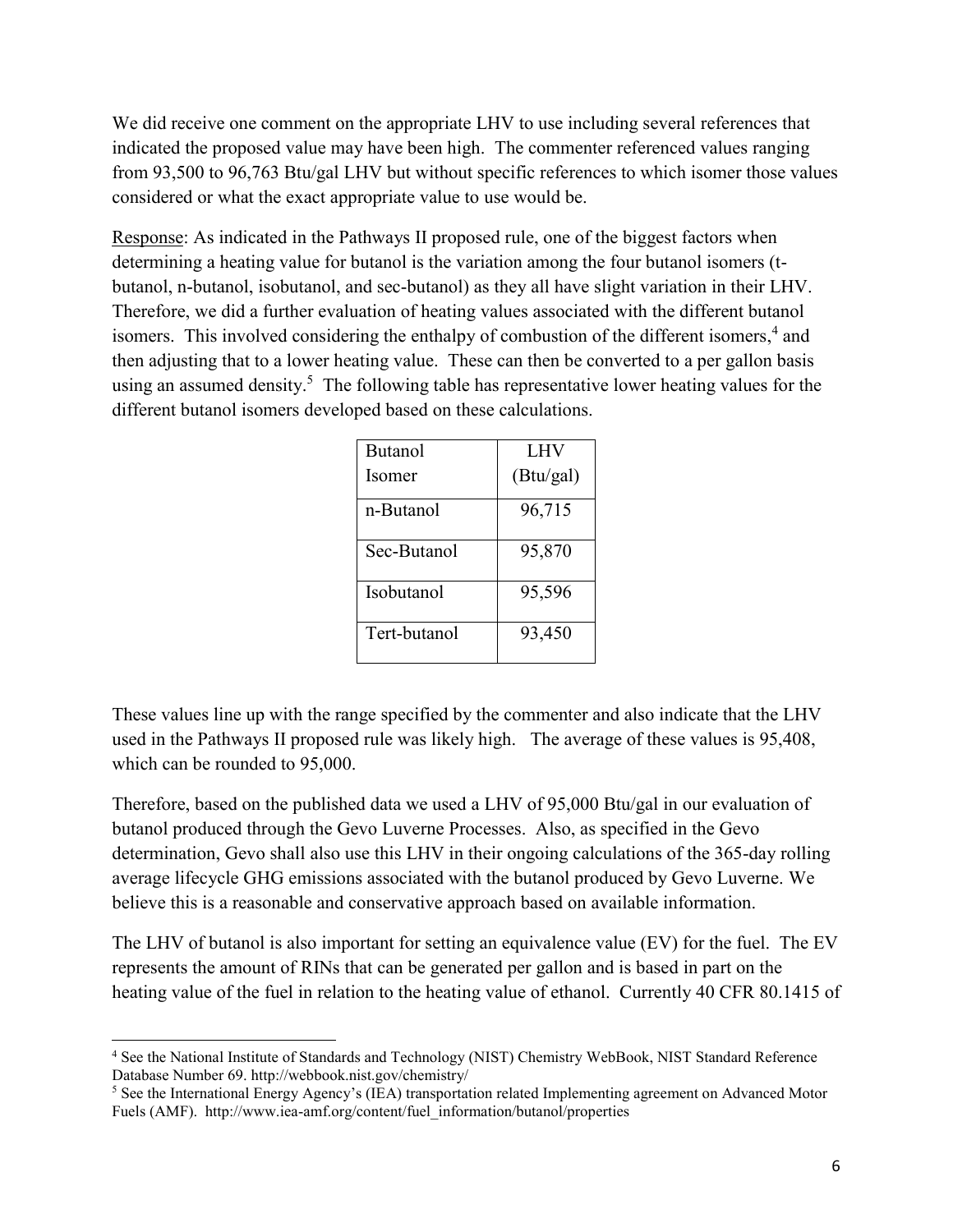the RFS regulations specifies an EV of 1.3 for butanol. A LHV of 95,000 Btu/gal for butanol will also result in an EV of 1.3 and is therefore consistent with the current regulations.

## **Comments on the co-product use for biogas reduces DDGS produced and co-product credit**

Comments: EPA's lifecycle GHG analysis of butanol for the Pathways II proposed rule included diverting part of the distillers dried grains with solubles (DDGS) co-product stream (the syrup) to an anaerobic digester to create biogas. This biogas was then used as part of the process energy at the butanol plant. The removal of the syrup results in lower quantity of DDGS produced  $(\sim 10\%$ reduction compared to average ethanol). Commenters claimed this negates our use of the March 2010 RFS rule corn GHG results because they relied on all of the DDGS being used as animal feed. The use of the co-product as animal feed results in less other crop and feed production and reduces overall GHG impacts.

Commenters suggested that the syrup that is removed is a non-negligible component of the DDGS. Therefore, butanol production which does not return the syrup to the feed market, and thus does not displace other feed production to the same extent as ethanol production, results in GHG emissions that are not accounted for under EPA's current LCA.

Response: The analysis for the Gevo determination did not rely on using anaerobic digesters to produce biogas from DDGS syrup. Instead, the analysis was based on using biogas produced at off-site landfills or other waste digesters. Therefore, our assessment of the Gevo processes is based on the assumption that no portion of the DDGS stream gets diverted.

Furthermore, the decision document specifies that any biogas used as energy for feedstock, fuel and co-product operations has to come from landfills or waste digesters, as measured by Gevo by continuous monitoring, and shall not include biogas from digesters that process any portion of Gevo's DGS stream.

Therefore, we believe the comments related to biogas production from syrup derived from DDGS have been addressed through the conditions specified in the Gevo determination.

# **Comments on statutory restrictions of corn based advanced biofuels**

Comments: Commenters suggested that the restriction that can be discerned from the statute that at most 15 billion gallons of conventional renewable fuel would be produced from corn was to limit the exposure of corn markets to competition. They indicate that qualifying corn starch butanol, or indeed any biofuel made from corn starch as opposed to stover, corn oil or other components, would expand the potential draw on corn substantially. They suggest that the decision to open the advanced pool to corn starch-based biofuels merits more careful